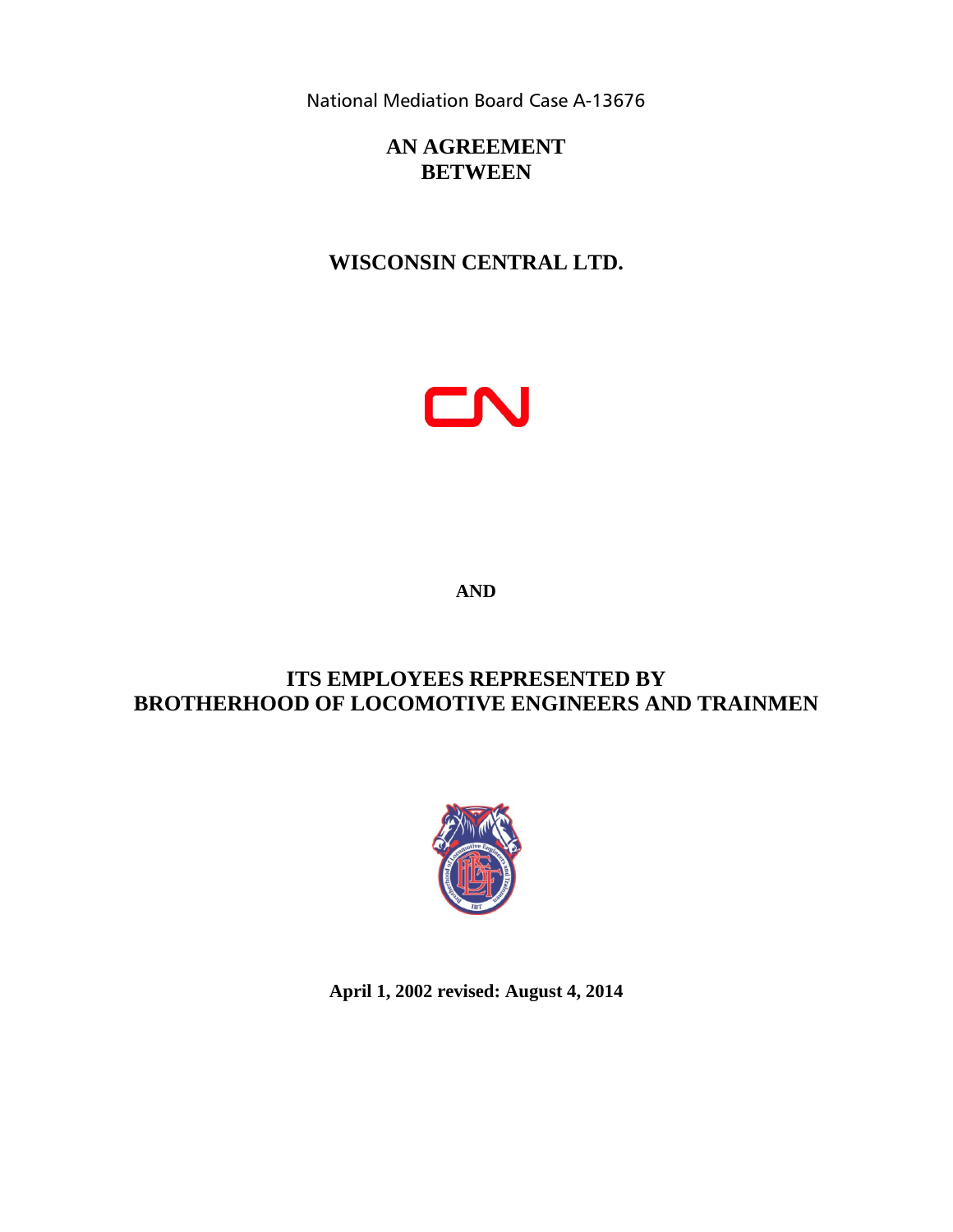# TABLE OF CONTENTS

| Section 1 - Establishment of Regular Assignments and Extra Boards  12 |  |
|-----------------------------------------------------------------------|--|
|                                                                       |  |
|                                                                       |  |
|                                                                       |  |
|                                                                       |  |
|                                                                       |  |
| ARTICLE 13 - APPROVAL OF APPLICATIONS FOR EMPLOYMENT21                |  |
| ARTICLE 14 - RULES/RE-CERTIFICATION/INSTRUCTION CLASSES21             |  |
| ARTICLE 15 - LOCOMOTIVE ENGINEER TRAINING PROGRAM 21                  |  |
|                                                                       |  |
|                                                                       |  |
|                                                                       |  |
|                                                                       |  |
|                                                                       |  |
|                                                                       |  |
|                                                                       |  |
|                                                                       |  |
|                                                                       |  |
|                                                                       |  |
|                                                                       |  |
|                                                                       |  |
|                                                                       |  |
|                                                                       |  |
|                                                                       |  |
|                                                                       |  |
|                                                                       |  |
|                                                                       |  |
|                                                                       |  |
|                                                                       |  |
|                                                                       |  |
|                                                                       |  |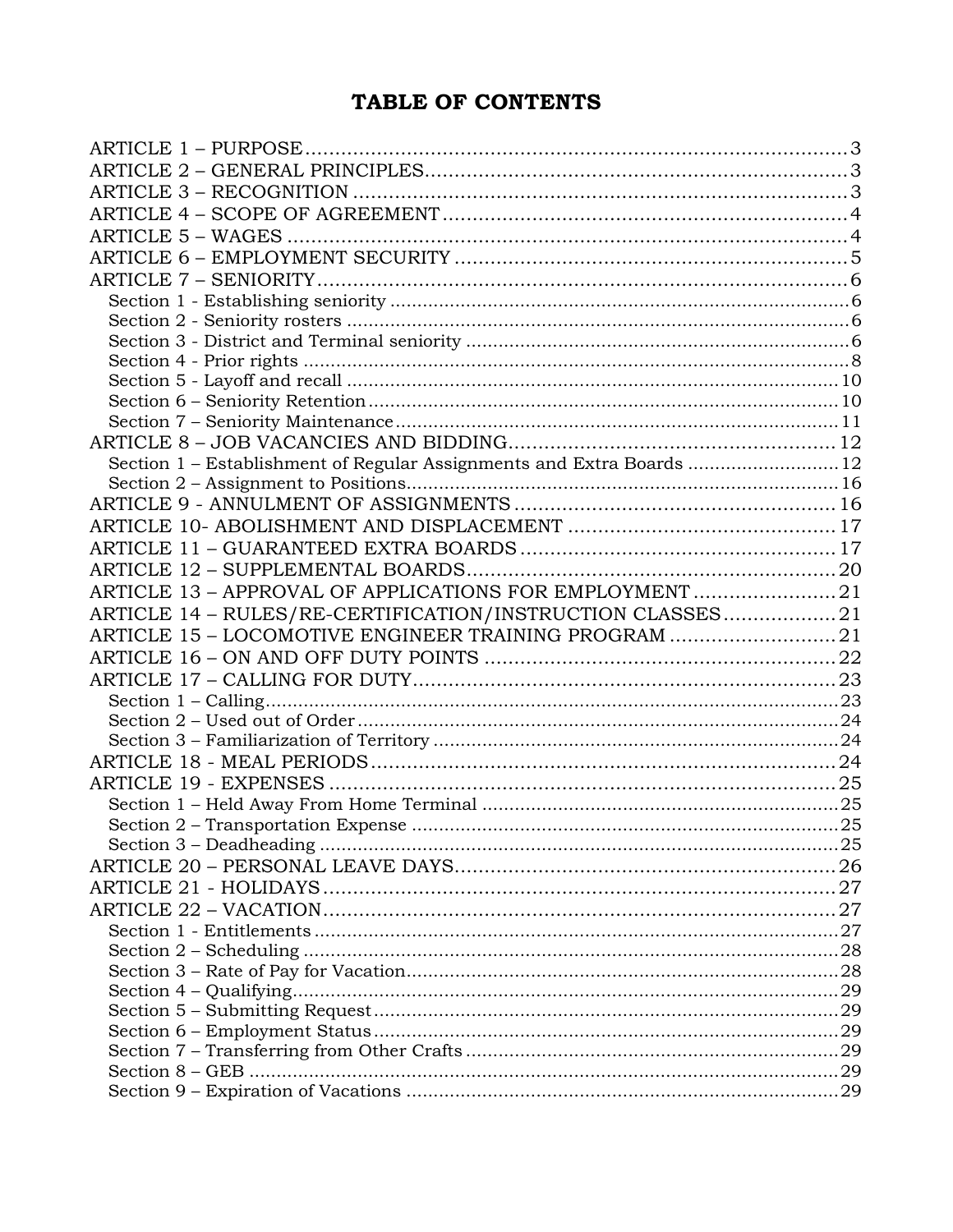| ARTICLE 29 - HANDLING OF TIME CLAIMS AND GRIEVANCES36                            |  |
|----------------------------------------------------------------------------------|--|
|                                                                                  |  |
| Section 2 Handling Of Claims And/Or Grievances Other Than Discipline Appeals  37 |  |
|                                                                                  |  |
|                                                                                  |  |
|                                                                                  |  |
|                                                                                  |  |
|                                                                                  |  |
|                                                                                  |  |
|                                                                                  |  |
|                                                                                  |  |
|                                                                                  |  |
|                                                                                  |  |
|                                                                                  |  |
|                                                                                  |  |
|                                                                                  |  |
|                                                                                  |  |
|                                                                                  |  |
|                                                                                  |  |
|                                                                                  |  |
|                                                                                  |  |
|                                                                                  |  |
|                                                                                  |  |
|                                                                                  |  |
|                                                                                  |  |
|                                                                                  |  |
|                                                                                  |  |
|                                                                                  |  |
|                                                                                  |  |
|                                                                                  |  |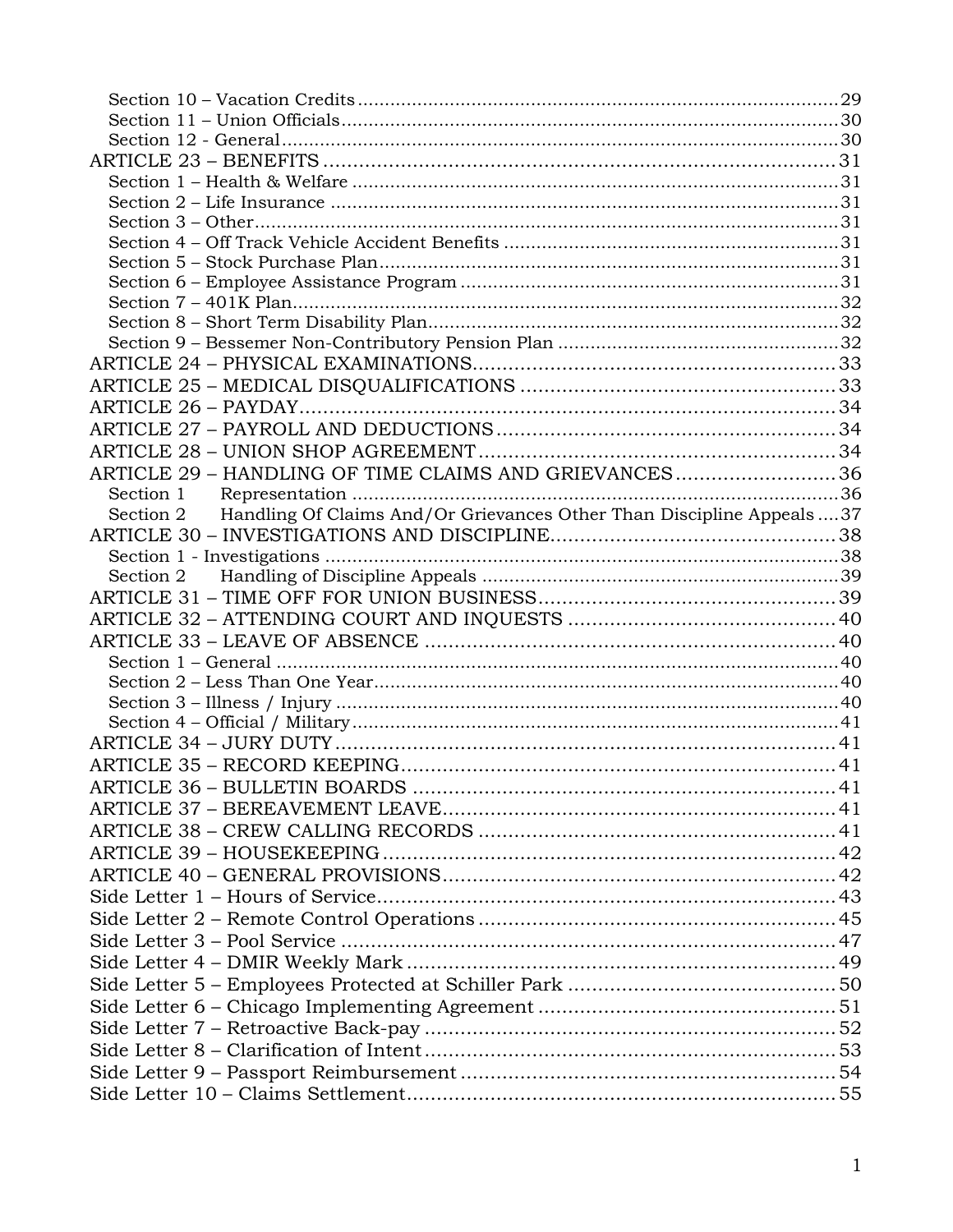| ATTACHMENT "C" – EMPLOYEES FORCED OUT OF DESIRED HOME TERMINAL 63 |  |
|-------------------------------------------------------------------|--|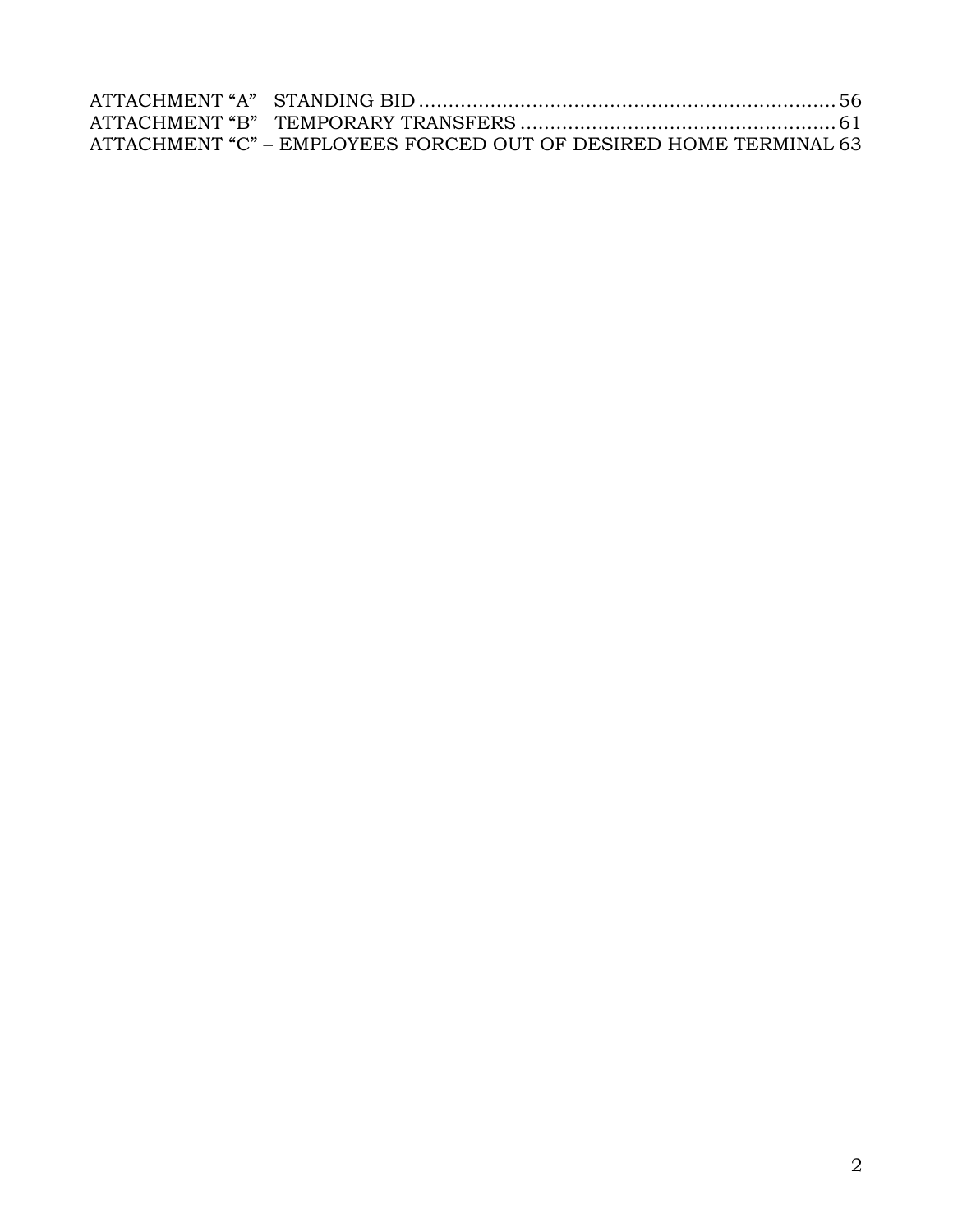#### **IT IS HEREBY AGREED:**

#### <span id="page-4-0"></span>**ARTICLE 1 – PURPOSE**

The parties to this Agreement agree that the fundamental objective of the Company is to operate a safe, efficient and effective railroad transport operation and a key component to the success of this venture is the contribution of Locomotive Engineers (hereinafter referred to as Engineers.)

This Agreement is founded on a principle of paying for Engineers' time on an all-inclusive basis and contemplates that in order for the operation to be successful, individuals will perform all duties requested of them, subject to the provisions contained herein. Nothing in this Agreement is intended to restrict the right of the Company to operate productively.

#### <span id="page-4-1"></span>**ARTICLE 2 – GENERAL PRINCIPLES**

- A. In this Agreement, words importing the singular shall include the plural and vice versa where the context requires. Words importing the masculine gender shall include the feminine where the context requires.
- B. This Agreement is intended to be applied in a non-discriminatory manner without regard to age, race, creed, color, gender, national origin, disability, sexual orientation or marital status.
- C. The parties recognize that this is a new Agreement, which introduces changes in the workplace. In recognition of this, a committee consisting of the Union General Chairman, Vice General Chairman and the Company's General Manager and Director, Labor Relations or their respective designates, will be established. This committee will be known as the Labor/Management Committee, and will meet twice per year to review the application of the Agreement.

#### <span id="page-4-2"></span>**ARTICLE 3 – RECOGNITION**

- A. This Agreement covers all Engineers employed by the Company and represented by the Brotherhood of Locomotive Engineers and Trainmen under the Railway Labor Act, as amended.
- B. The term "Engineer" as herein referred to shall include employees represented by the Brotherhood of Locomotive Engineers and Trainmen, except where otherwise specifically provided herein. The term "Company" shall mean the Wisconsin Central Ltd. The term "Union" or "General Committee" shall mean the Brotherhood of Locomotive Engineers and Trainmen.
- C. The right to make and interpret contracts covering rules, rates of pay and working conditions on behalf of Engineers covered by this Agreement shall be vested in the regularly constituted General Committee of the Brotherhood of Locomotive Engineers and Trainmen.
- D. Where the term "duly accredited representative" appears herein, it shall be understood to mean the regularly constituted General Committee and/or the Officers of the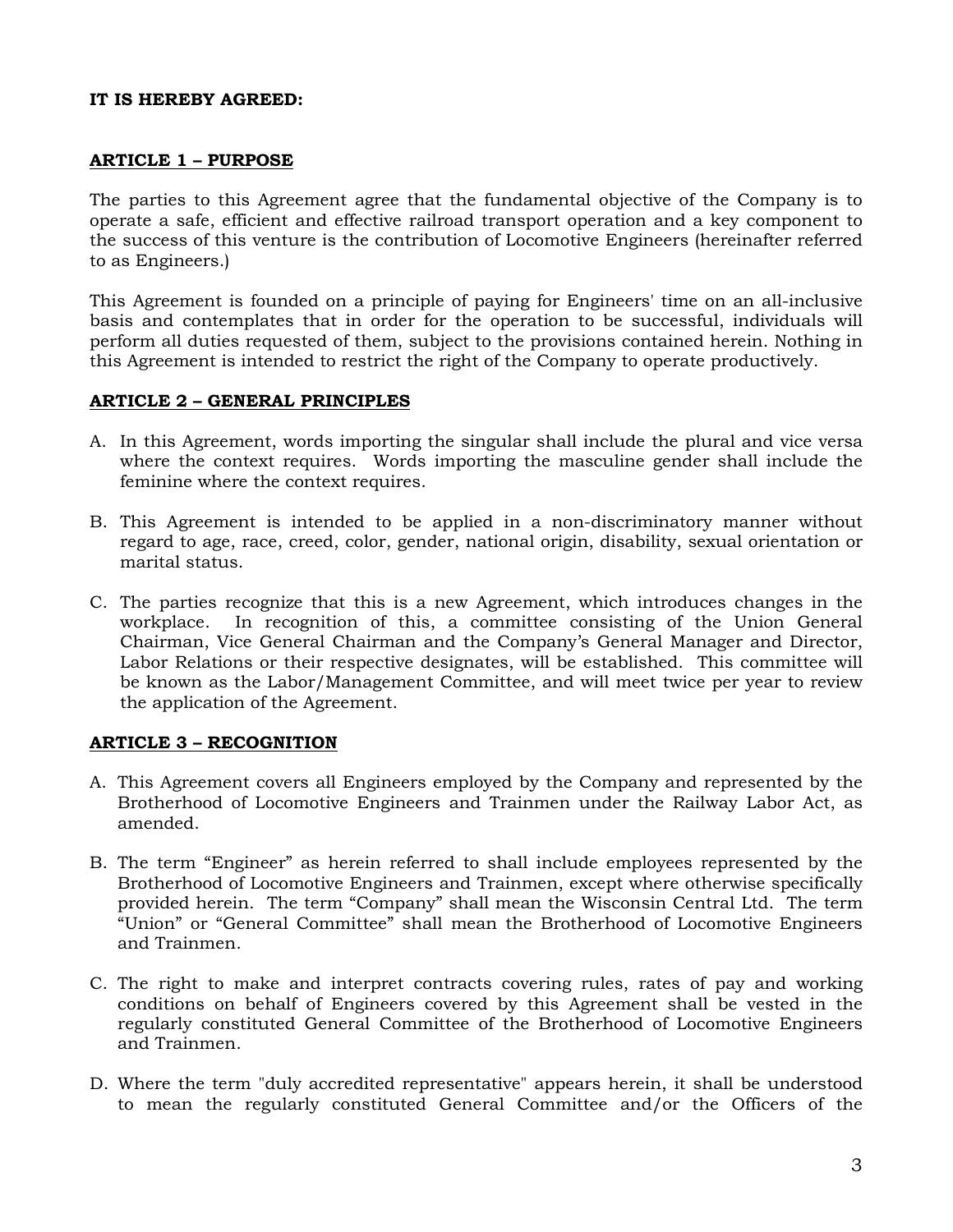Brotherhood of Locomotive Engineers and Trainmen of which such General Committee or Officers are a part.

#### <span id="page-5-0"></span>**ARTICLE 4 – SCOPE OF AGREEMENT**

- A. The parties recognize that the scope of this Agreement is unlike others in the rail industry and that it must be interpreted accordingly. That being said, the primary role of an Engineer is to perform transportation duties associated with the operation of locomotives.
- B. Engineers will perform all and any duties that fall within this definition, whether the work is part of their normal assignment or not.
- C. The duties defined as Engineers' will not ordinarily be assigned to other persons or groups.
- D. Engineers shall not be required to perform duties outside the aforementioned Scope Rule and shall not be censored nor disciplined for refusing to do so.

No Company official(s), non-craft employee(s) or non-employee(s) shall be used to supplant or substitute in the exclusive work of any Engineer working under this Agreement. However, this Agreement recognizes that crew members work as a unit and that Engineers may occasionally be required to operate switches.

Notwithstanding the above, nothing in this Agreement shall prohibit the Company from assigning work covered by this Agreement to other individuals when the calling procedures outlined in Article 11, Paragraph D, 1, 2, 3 and 4 are exhausted.

- E. The parties recognize that to achieve maximum efficiency of operations and to expedite the movement of trains, Locomotive Engineers may perform incidental work in connection with their assignments and for which they are qualified in the absence or unavailability of another employee who would otherwise perform such work.
- F. Remote control operations can be performed by one or more engineers and/or one engineer and one or more conductors.

Note: The existing RCO operations at Gladstone, Escanaba and the *hump at Kirk Yard* will continue to be operated under the terms in effect prior to this agreement. (Italicized language imported from January 1, 2013 EJ&E Merger Implementing Agreement).

G. There will be at least one Engineer on every assignment, except traditional Trainmenonly assignments such as, for example, Utility Positions, Switch Tenders, *Flagmen, and the Hostler assignments at Joliet and Kirk yards*. (Italicized language imported from January 1, 2013 EJ&E Merger Implementing Agreement)

### <span id="page-5-1"></span>**ARTICLE 5 – WAGES**

A. Effective the dates shown in this Article, the rate of pay for Engineers, including those operating remote control locomotives or other technology. This rate will apply to all time on duty unless otherwise specified in the Agreement.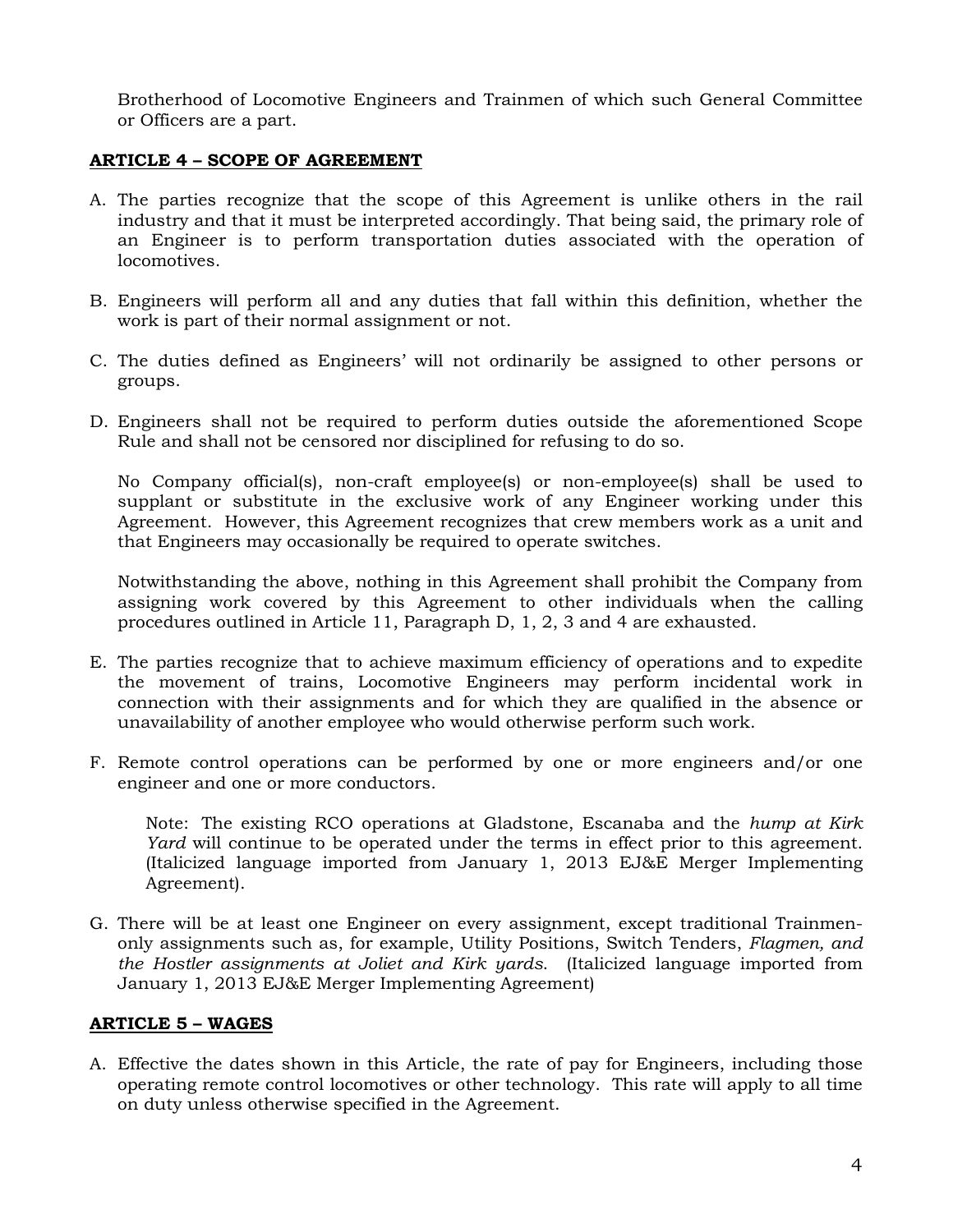- i) Effective July 1, 2012, the rate of pay for Engineers will be \$39.23 per hour. This rate will apply to all time on duty, unless otherwise specified in the Agreement.
- ii) Effective January 1, 2013, the rate of pay for Engineers will be \$40.21 per hour. This rate will apply to all time on duty, unless otherwise specified in the Agreement.
- iii) Effective January 1, 2014, the rate of pay for Engineers will be \$41.41 per hour. This rate will apply to all time on duty, unless otherwise specified in the Agreement.
- iv) Effective January 1, 2015, the rate of pay for Engineers will be \$42.66 per hour. This rate will apply to all time on duty, unless otherwise specified in the Agreement.
- v) Effective January 1, 2016, the rate of pay for Engineers will be \$43.94 per hour. This rate will apply to all time on duty, unless otherwise specified in the Agreement.
- vi) Effective January 1, 2017, the rate of pay for Engineers will be \$45.25 per hour. This rate will apply to all time on duty, unless otherwise specified in the Agreement.
- B. Ten (10) hours or less will constitute a basic day and pay for all service performed after ten (10) hours will be at the rate of time and one half.
- C. Engineers who perform service on their assigned rest days shall be paid for such service at the rate of time and one half, subject to the provisions of Article 11 (A) of this Agreement.
- D. For Engineers tied up for interim rest (aggregate service), the tie-up time will constitute the end of the engineer's shift. After resuming service, the second half of the engineer's assignment will be treated as a new start.

### <span id="page-6-0"></span>**ARTICLE 6 – EMPLOYMENT SECURITY**

- A. Engineers who have established seniority on the *Wisconsin Central Ltd. prior to February 1, 2009, on the Duluth, Missabe and Iron Range Railway Company prior to July 24, 2011, on the Elgin, Joliet and Eastern Railway Company prior to September 1, 2012 or as an active engineer or active conductor on the Duluth, Winnipeg and Pacific Railway Co. prior to September 6, 2006* will be provided an assignment (which may be a Regular Assignment or a Guaranteed Extra Board assignment) established pursuant to Article 8 Section 1 of this Agreement, and not be subject to furlough, provided that they have exercised their seniority to the fullest extent and they remain available for service.
- B. In the case of Engineers who do *not qualify for the Employment Security provided in Paragraph A of this Article*, when no vacancies exist, the Company will endeavor to provide the individual with details of any other openings that may exist on other *CN companies*. These opportunities may be in other occupations and may require the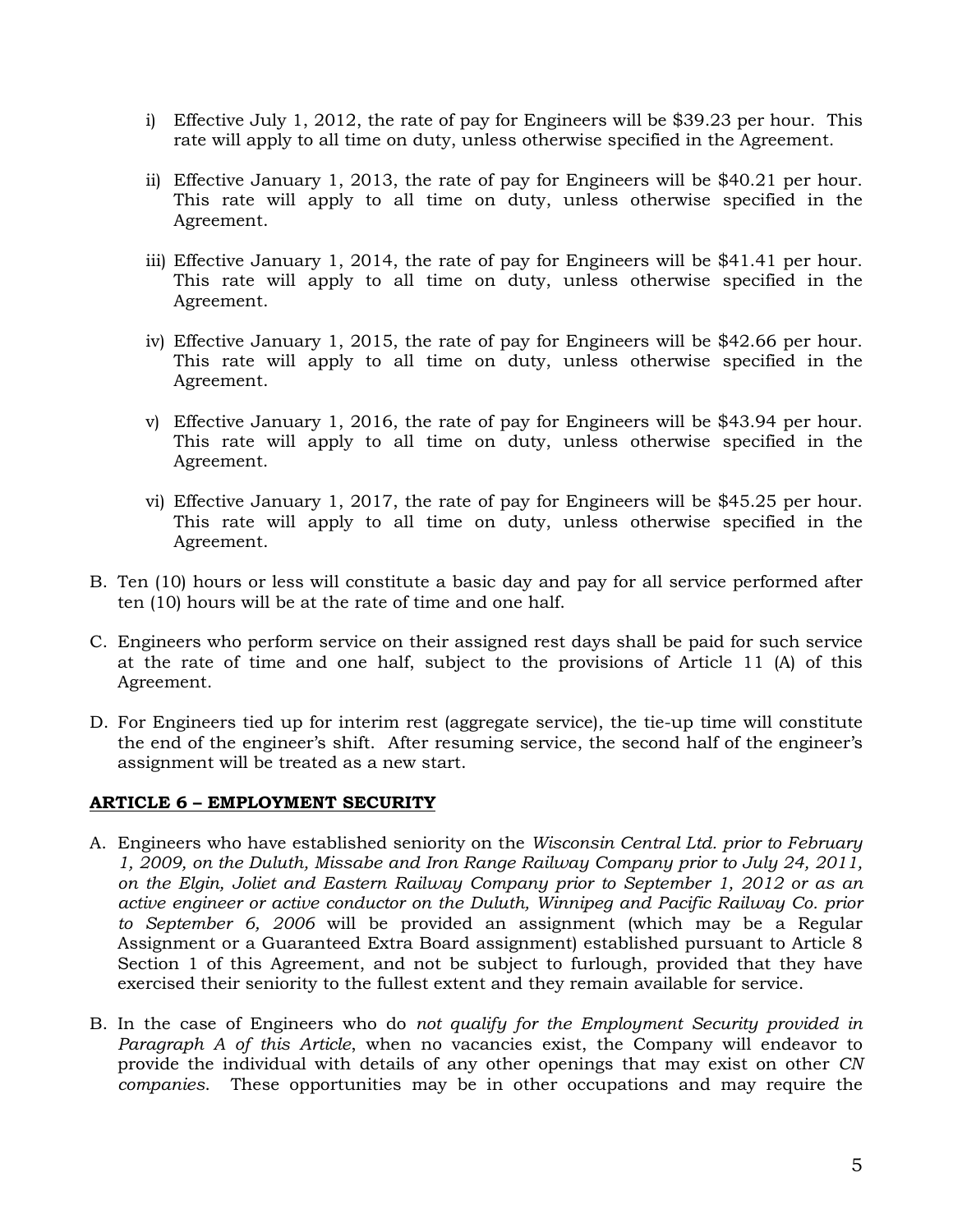Engineer to transfer at his/her own expense and commence a new employment relationship with the new *Company*.

C. *All employees* who qualify as an Engineer subsequent to the dates *specified* in Paragraph A *above will be afforded the Employment Security provided in Paragraph A above* upon their completion of sixty (60) months of cumulative compensated service as a Locomotive Engineer under this Agreement. *Fifteen days of service as a locomotive engineer in a calendar month shall qualify an Engineer for one month's service as it relates to this paragraph*.

NOTE: Italicized language in A, B and C imported from January 1, 2013 EJ&E Merger Implementing Agreement)

## <span id="page-7-0"></span>**ARTICLE 7 – SENIORITY**

### <span id="page-7-1"></span>**Section 1 - Establishing seniority**

- A. Except as provided in Subsection B, employees in the Engineer Training Program (ETP) will establish seniority as an Engineer upon the date the first candidate in said class successfully completes the program, ranked in relative order of their Conductors' seniority (if any) behind those who have previously established seniority as Engineers. No ETP class shall establish seniority ahead of a class that commenced earlier.
- B. Engineers hired from sources outside the Company holding valid Engineer certification shall establish seniority as of the date hired. In the event more than one Engineer is hired on the same date, said Engineers shall establish seniority by a lottery system agreed to by the Company and General Chairman; except that such hired Engineer(s) will follow the successful candidates in an ETP class provided the ETP had formally commenced at the time the Engineer was hired. If an ETP class had formally commenced at the time such Engineer was hired, the seniority date for the class will be the same as the seniority date for the hired Engineer, with the class ranked in the relative order of their Conductors' seniority ahead of the hired Engineer.

## <span id="page-7-2"></span>**Section 2 - Seniority rosters**

- A. Seniority roster(s) of Engineers showing date of employment with the Company and Engineer seniority date and prior right designation shall be posted on or about January 15 of each year, with a copy being furnished to the General Chairman.
- B. A statute of limitations of sixty (60) days from the date of posting is hereby fixed to appeal a case of seniority. Seniority protests must be appealed to the officer of the Company designated to receive such appeals. Seniority roster appeals will be directly handled by the Labor/Management Committee in the same manner as all other claims and grievances. Protests that have previously been submitted and declined will not be accepted.

### <span id="page-7-3"></span>**Section 3 - District and Terminal seniority**

A. The right to work positions and assignments shall be determined by seniority. Subject to prior rights, seniority shall prevail as follows: first, by seniority within the terminal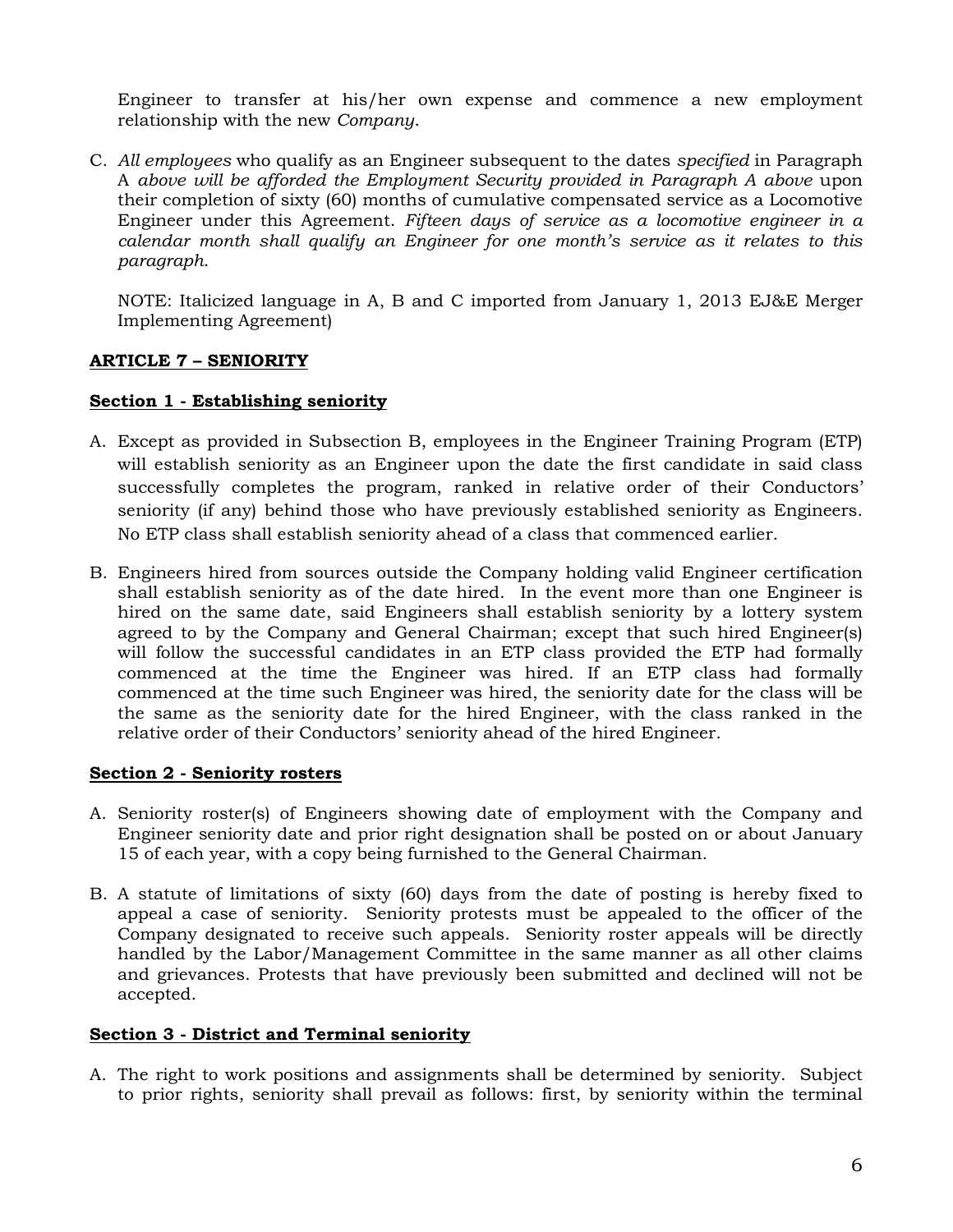where the vacancy occurs; second, by seniority within the district where the vacancy occurs; and third, by system seniority. An Engineer who transfers into a terminal will exercise his seniority within that terminal based upon his system seniority date. Engineers who exercise their seniority to a different terminal can displace any junior engineer on any assignment within that terminal without waiting until the next Permanent Change of Card. It is understood that an Engineer will maintain seniority in only one (1) terminal (and district) at any given time (i.e., the terminal/district at which he is currently assigned).

B. The seniority districts, each comprised of separate seniority terminals, are as shown below:

### Seniority District 1

Home Terminal 1 – Extra Board Location and Source of Supply - Schiller Park *(protects vacancies including Chicago vacancies up to Leithton)*

Home Terminal 2 – Extra Board Location and Source of Supply – Joliet

Home Terminal 3 – Extra Board Location and Source of Supply – Gary

Note: Engineers will be allowed to bid and may be forced between Joliet and Gary each bid period.

#### Seniority District 2

Home Terminal 1 – Extra Board Location and Source of Supply – Waukesha *(protects vacancies including Burlington / Milwaukee / DBR Jct. / down to Mundelein)* Home Terminal 2 – Extra Board Location and Source of Supply – Fond du Lac *(protects vacancies including Spur 126)*

### Seniority District 3

Home Terminal 1 – Extra Board Location and Source of Supply – Stevens Point *(protects vacancies including Marshfield / Waupaca / Wausau / Rhinelander / Bradley)*

Home Terminal 2 – Extra Board Location and Source of Supply – Wisconsin Rapids *(protects vacancies including Wisconsin Rapids / Merrillan / Arcadia)*

Note: Engineers will be allowed to bid and may be forced between Stevens Point, Wisconsin Rapids and Wausau each bid period.

Home Terminal 3 – Extra Board Location and Source of Supply – Taylor (*protects vacancies including Taylor / Chippewa Falls)*

### Seniority District 4

Home Terminal 1 – Extra Board Location and Source of Supply – Superior (*protects vacancies including vacancies at Pokegama / Virginia / Ranier / Ladysmith / Mellen / Park Falls / North Ironwood / Stone Lake)*

Home Terminal 2 – Extra Board Location and Source of Supply – New Brighton (*protects vacancies including New Richmond)*

Home Terminal 3 – Extra Board Location and Source of Supply – Proctor (*Protects vacancies including Proctor)*

Home Terminal 4 – Extra Board Location and Source of Supply – Two Harbors (*Protects vacancies including Two Harbors)*

Home Terminal 5 – Extra Board Location and Source of Supply – Keenen (*protects vacancies including Keenan / Minntac / Biwabik)*

NOTE 1: Engineers will be allowed to bid and may be forced between Proctor, Keenan and Two Harbors.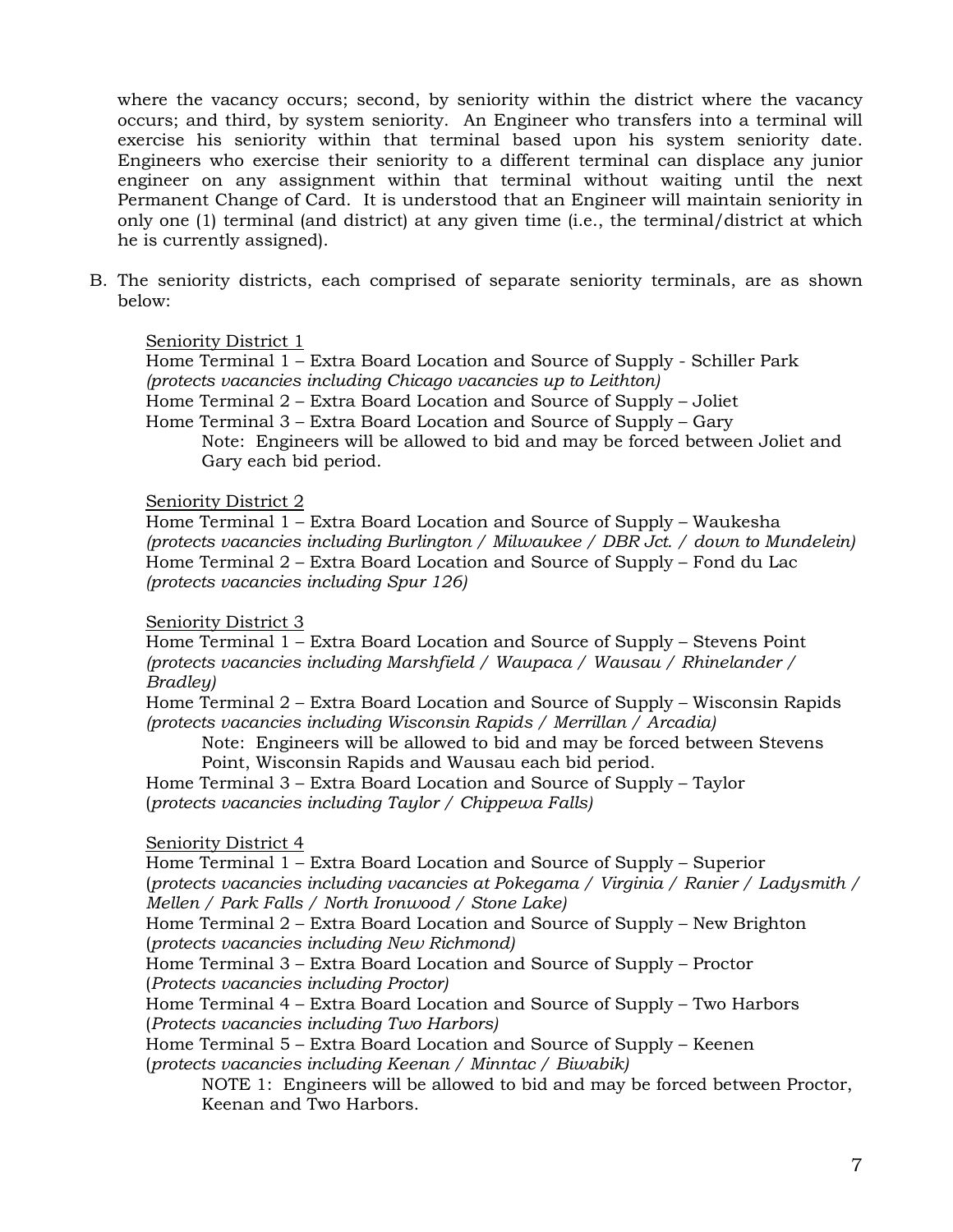NOTE 2: The Company shall have the option to have the Superior Guaranteed Extra Board at either Pokegama or Proctor. Additionally, the Company shall have the option to maintain separate Guaranteed Extra Boards at Pokegama and at Proctor. In the event the Company decides to move, combine or separate the Boards, it will give the General Chairman ten days written notice.

#### Seniority District 5

Home Terminal 1 – Extra Board Location and Source of Supply – Green Bay *(protects vacancies including Marinette/Wrightstown /Manitowoc)* Home Terminal 2 - Extra Board Location and Source of Supply - Neenah *(protects vacancies including Oshkosh / New London / Appleton / Kimberly / Kaukauna / Hilbert)*

#### Seniority District 6

Home Terminal 1 – Extra Board Location and Source of Supply – Gladstone *(protects vacancies including Escanaba / Quinnesec / Niagara / Pembine / Ishpeming / L'Anse)*

NOTE: Gladstone-Escanaba is considered one terminal Home Terminal 2 – Extra Board Location and Source of Supply – Trout Lake *(protects vacancies including vacancies at Trout Lake / Sault Ste. Marie / Newberry)*

- C. This Article 7 Section 3 imported from January 1, 2012 WC, DWP and DMIR NYD Arbitration Proceedings and January 1, 2013 EJ&E Merger Implementing Agreement)
- D. The Company will consult with the Union prior to bulletining positions where it is proposed to establish any new seniority terminals additional to those shown above.
- E. The Company will normally bulletin assignments at outlying points not listed above to the terminal in closest geographic proximity within the district.
- F. Engineers who are displaced from their terminals due to a change in train service and who must exercise their seniority in another terminal will be offered first opportunity, in seniority order, to return to their former terminal when the Company decides to again increase the number of engineers' positions in the former terminal. Engineers who were displaced prior to the effective date of this agreement and who are subject to the provisions of this paragraph are listed in Attachment C.

### <span id="page-9-0"></span>**Section 4 - Prior rights**

Engineers holding prior rights on the former territory of the FVW or SSM will have prior rights to the number of positions that exist on the effective date of this Agreement. Consistent with the manner in which seniority is exercised pursuant to Article 8, these prior right positions will be subject to prior right selection by Engineers identified on the seniority roster with the appropriate prior right designation noted in his ranking on the seniority roster. Prior right positions on the FVW and SSM will lose their prior right designation when the last prior right Engineer on the applicable territory retires, resigns or otherwise ends his employment with the Company. In the event prior rights assignments are abolished and later re-established, they will be bulletined as prior rights assignments.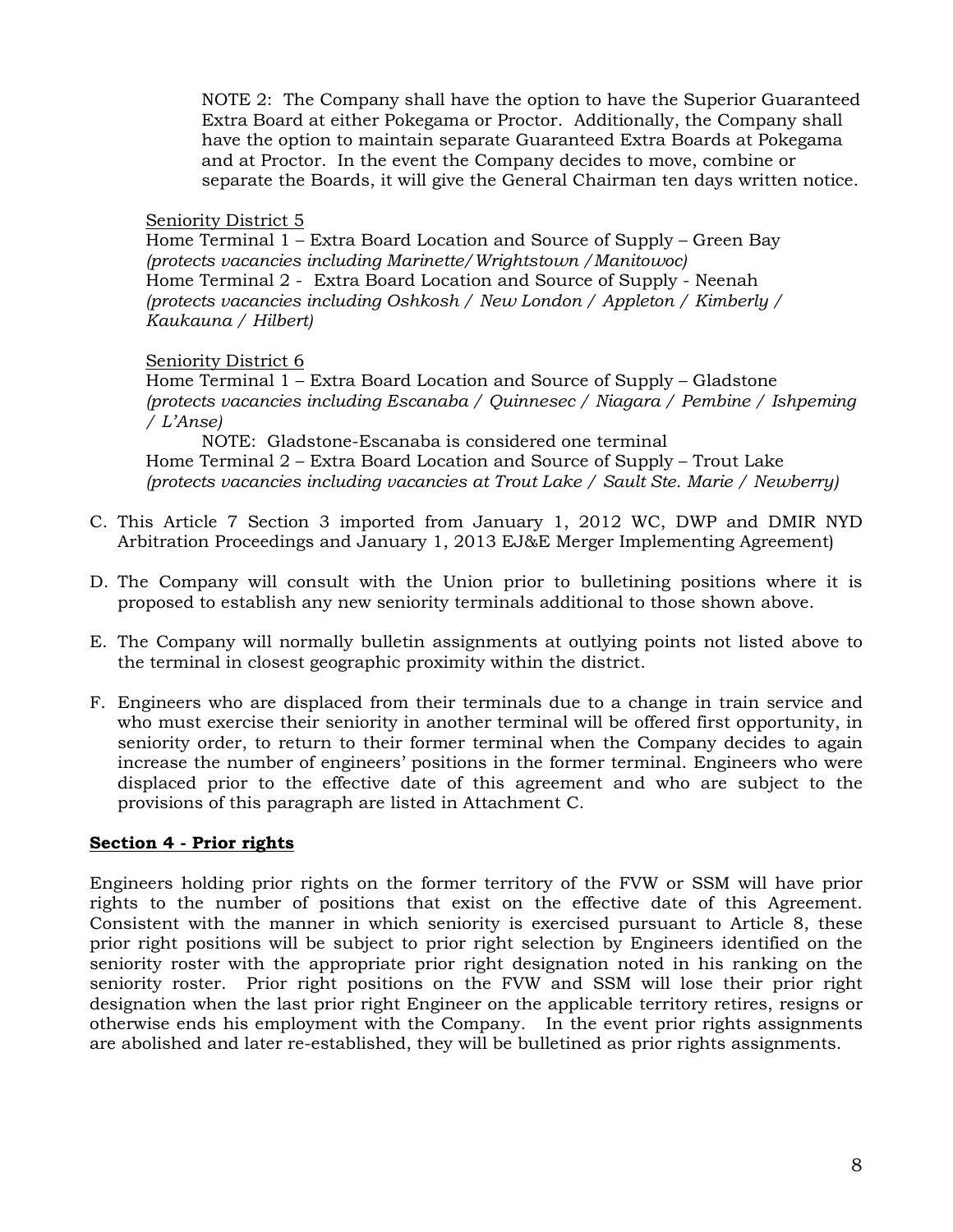EJE prior-righted Engineers with a seniority date prior to September 1, 2012 shall not be required to exercise seniority to a permanent assignment or position outside the former EJE or Schiller Park.

DWP prior-righted Engineers who established seniority as a conductor or engineer on or prior to September 6, 2006 will not be required to exercise seniority to a permanent assignment or position outside of Pokegama or Proctor. DWP prior-righted Engineers who established seniority as a conductor or engineer after September 6, 2006 but prior to May 1, 2011 shall not be required to exercise seniority to a permanent assignment or position outside of Pokegama, Proctor or Virginia but may be furloughed if unable to hold an assignment or position at these locations unless they exercise their seniority elsewhere. DWP prior-righted Engineers who established seniority as a conductor or engineer on or after May 1, 2011 but on or prior to January 1, 2012 shall not be required to exercise seniority to a permanent assignment or position existing outside the former DWP (including Ranier) or Proctor, but may be furloughed if unable to hold an assignment or position at these locations unless they exercise their seniority elsewhere.

DMIR prior-righted Engineers with a seniority date on or prior to July 25, 2011 shall not be required to exercise seniority to a permanent assignment or position outside the former DMIR or Pokegama. DMIR prior-righted Engineers with a seniority date subsequent to July 25, 2011 but on or prior to January 1, 2012 shall not be required to exercise seniority to a permanent assignment or position existing outside the former DMIR or Pokegama, but may be furloughed if unable to hold an assignment at these locations unless they exercise their seniority elsewhere.

WC prior-righted Engineers with Employment Protection shall not be required to exercise seniority to a permanent assignment or position outside the former WC or Proctor. WC prior-righted Engineers without Employment Protection shall not be required to exercise seniority to a permanent assignment or position existing outside the former WC or Proctor, but may be furloughed if unable to hold an assignment or position at these locations unless they exercise their seniority elsewhere.

Assignments, including Guaranteed Extra Board assignment (and vacation slots) shall be designated as Prior Rights if requested by the General Chairman. The designation of assignments as Prior Rights is in the discretion of the General Chairman provided that such discretion shall be reasonably exercised and shall not be used as the basis for any time claims. Consistent with the manner in which seniority is exercised, these positions shall be subject to selection by Prior Right Engineers according to their designation on the seniority roster.

Prior Rights designation may be afforded to assignments as follows:

DWP: Assignments that operated predominantly on the former Duluth, Winnipeg and Pacific Railway as it existed prior to October 14, 2011.

DMIR: Assignments that operated predominately on the former Duluth, Missabe and Iron Range Railway Company as it existed prior to October 14, 2011.

FVW: Assignments formerly operated by the former Fox Valley and Western at various locations in Wisconsin.

SSAM: Assignments formerly operated by the Sault Ste. Marie Bridge Company in the Upper Peninsula of Michigan and Wisconsin. Should the Empire Mine assignments be reestablished in the future, they will retain a prior-right SSAM designation.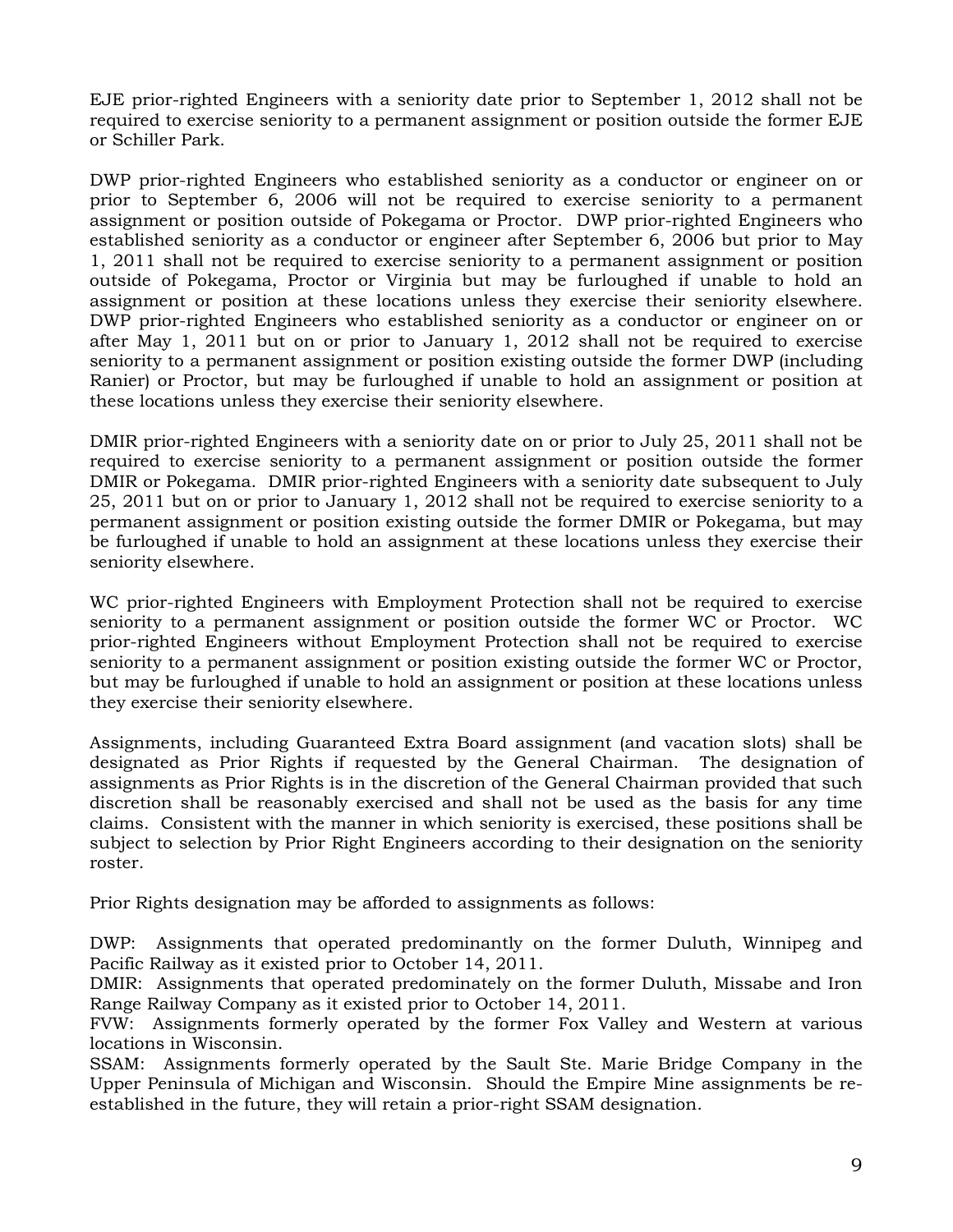WCSP: Assignments operating within the Chicago Consolidated Terminal as contained in the Chicago Merger Implementing Agreement effective November 1, 2004.

WC: Assignments that operated predominately on the WC as it existed prior to October 14, 2011.

The General Chairman shall decide the Prior Right designation in the case of assignment(s) that operate over multiple territories.

For Engineers with seniority dates on or prior to January 1, 2012, who bid and are assigned to positions outside of their prior right property (WC, DWP or DMIR), for the purpose of awarding them to an assignment, will be assigned pursuant to the order they appear on the roster.

WC Engineers with seniority dates after January 1, 2012 and prior to January 1, 2013 will be considered System (1) Engineers with prior-rights over EJ&E prior rights Engineers regarding all non-EJ&E assignments. Engineers establishing seniority on or after January 1, 2013 will be deemed System (2) Engineers and placed on the bottom of the seniority roster.

Disputes arising out of the interpretation or application of this Article 7 Section 4 shall not be used as a basis for time claims, but will be directed to the Labor/Management Committee and shall not be handled through the normal grievance process. Any dispute, other than one involving the first paragraph of this section addressing FVW and SSM priorrights, that is not resolved in the Labor/Management Committee shall be resolved exclusively in accordance with the dispute resolution procedures set forth in Article I, Section 11 of the New York Dock Conditions.

## <span id="page-11-0"></span>**Section 5 - Layoff and recall**

Engineers not subject to Employment Security provisions will be furloughed in inverse seniority order at the terminal where force reductions are undertaken. The Company shall recall Engineers in seniority order by certified mail to the employee's last known address. It shall be the responsibility of the individual to keep the Company advised in writing of his current address.

The individual shall indicate to the Company within fifteen (15) days of such notice of recall of his intention to return to work and shall present himself for work within fifteen (15) days of giving notice of intention to return. Failing to notify the Company or return to work within the prescribed period(s) shall result in forfeiture of seniority.

## <span id="page-11-1"></span>**Section 6 – Seniority Retention**

A. Yardmasters and Managers/Company Officers who hold engine service seniority but do not belong to the BLET shall be required to pay a monthly seniority retention ("SR") fee to the BLET, in an amount equal to the full monthly dues payable to BLET and its subordinate units by a member of that organization, in order to retain engine service seniority. Such fee shall be payable at the same time as monthly dues are payable by a BLET member. Any non-member who fails to pay the SR fee when due shall be promptly notified of that non-payment by the BLET by certified mail. If such default has not been cured within thirty (30) calendar days after the date of such notice, the BLET shall provide the Company written notification of the non-payment and that individual's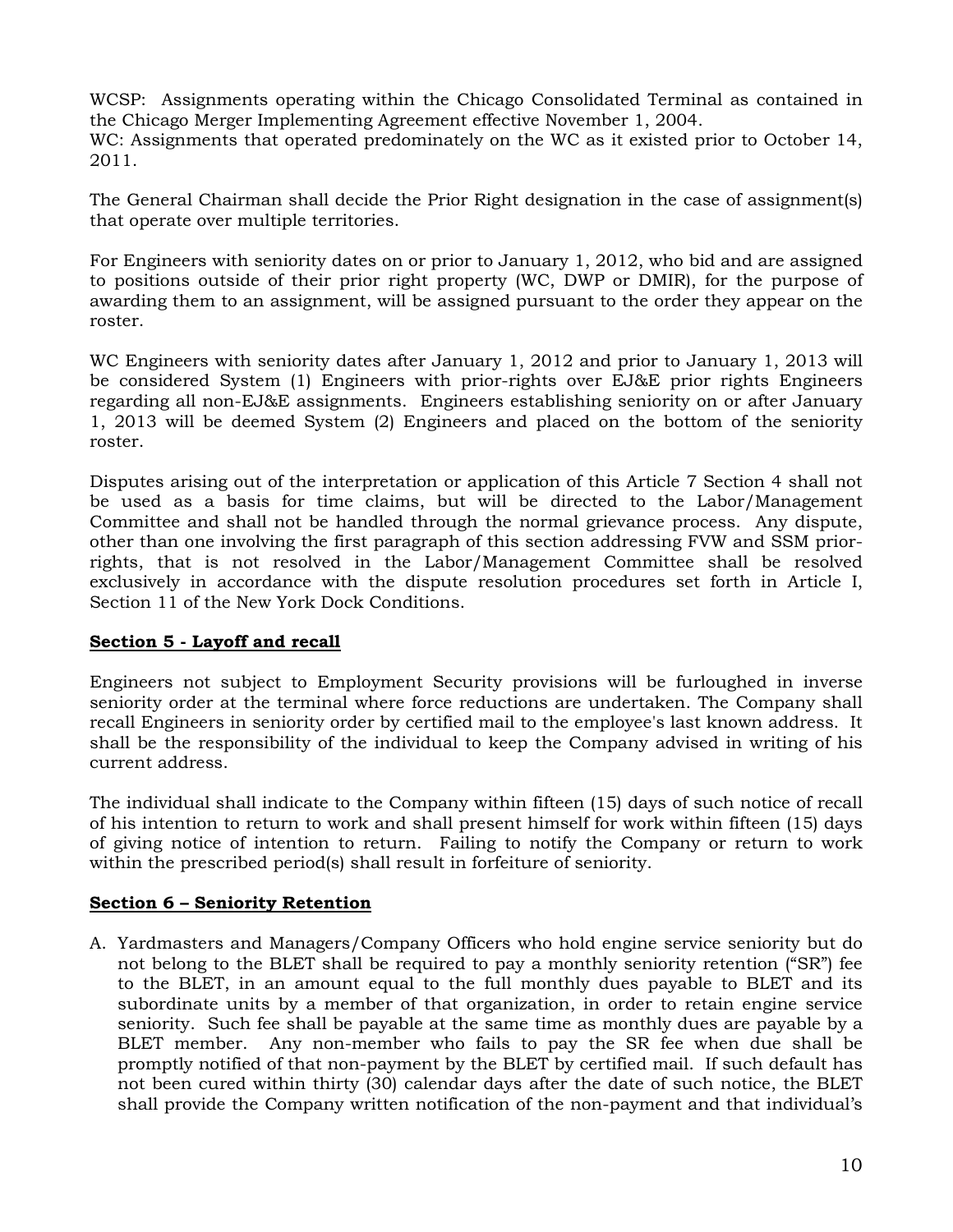seniority in the engine service class/craft involved shall be extinguished effective on the first calendar day after expiration of the 30-day notice period, subject to subparagraph (c) below. Any dispute over whether an employee subject to this Section is in default shall be resolved pursuant to the process set forth in Article 28, Section F.

- B. The SR fee required under this paragraph will be payable by an employee on a monthly basis beginning with the first full calendar month that immediately follows completion of his SR service period. An employee's period commences with his first day of compensated service as a Yardmaster or Managers/Company Officer that occurs after the date this provision is implemented at the location involved. If an employee covered by this paragraph is set back to engine service and is subsequently transferred to a Yardmaster's position or who becomes a Manager/Company Officer at a location where this provision has been implemented, a new SR service period (as defined above) will be applicable to such employee.
- C. If an employee whose engine service seniority has been extinguished pursuant to subparagraph (A) is subsequently set back to engine service because of insufficient seniority to hold a Yardmaster position or a Manager/Company Officer position, he shall be placed at the bottom of the seniority roster involved. Such employee shall be deemed to have forfeited all agreement-based rights and/or benefits for which he was entitled or eligible based upon his former engine service seniority.
- D. Yardmasters and Managers/Company Officers who exercise their seniority shall initially be allowed to exercise their seniority only in the terminal they last worked in engine service.

### <span id="page-12-0"></span>**Section 7 – Seniority Maintenance**

- A. Each employee in an engine service class/craft represented (for RLA purposes) by the BLET who does not hold membership in that organization will be required to pay a monthly seniority maintenance ('SM') fee to BLET in order to continue to accumulate engine service seniority. The SM fee shall be based on the costs of negotiations, claim/grievance/discipline handling, and internal governance as indicated in BLET's Fees Objector Policy and/or the most recent LM-2 Report filed by BLET with the United States Department of Labor, but in no event shall it exceed the full amount of monthly dues payable to BLET and its subordinate units by a member of such organization. The SM fee required under this paragraph will be payable by an employee on a monthly basis beginning with the first full calendar month that immediately follows completion of his SM service period. An employee's SM service period for this purpose shall mean the thirty (30) calendar day period that commences with his first day of compensated service in a BLET-represented engine service class/craft that occurs after the date this provision is implemented at the location involved. If an employee covered by this paragraph is promoted to engine service and is subsequently set back to engine service at a location where this provision has been implemented, a new SM service period (as defined above) will be applicable to such employee.
- B. The BLET shall furnish to the Company written notification of the amount of the applicable SM fee(s) due under this paragraph by July 1 of each calendar year, which amount will remain in effect until the succeeding July 1. The initial notification of the SM fee amount(s) under this paragraph will be made within thirty (30) calendar days of the date this Section 7 is implemented at any location and will remain in effect until the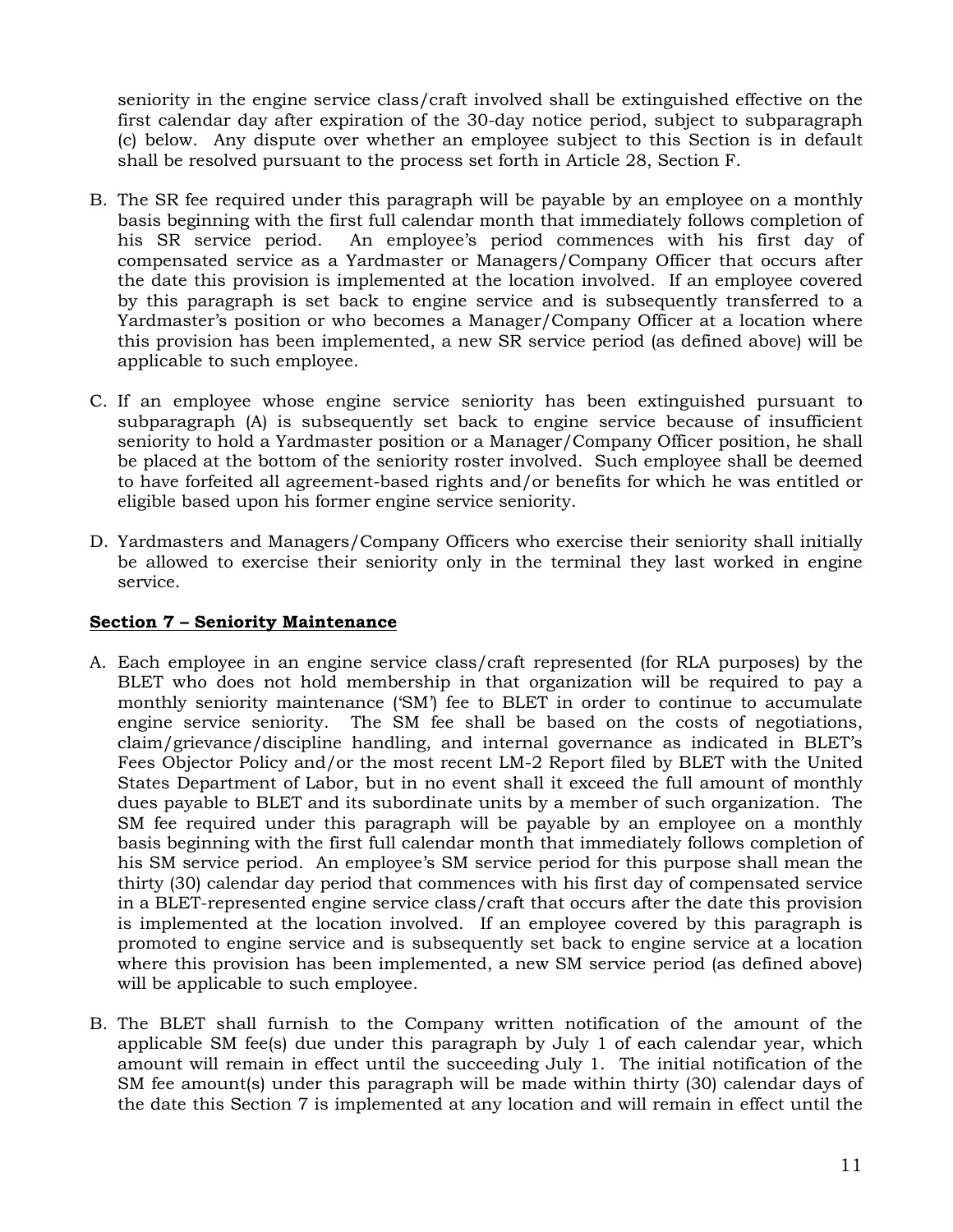succeeding July 1. The applicable SM fee will be payable at the same time as dues are payable by a BLET member. Any non-member of the BLET in engine service who fails to pay the SM fee when due shall be promptly notified of that non-payment by the BLET by certified mail. If such default has not been cured within thirty (30) calendar days after the date of such notice, the BLET shall provide the Company written notification of the non-payment and that individual's seniority in the engine service class/craft involved shall be frozen effective on the first calendar day after expiration of the 30-day notice period. Any dispute over whether an employee subject to this Section has failed to comply therewith shall be resolved pursuant to the process set forth in Article 28, Section F.

- C. The provisions contained in this Section shall only be implemented upon thirty (30) days written notice by the General Chairman of the BLET to the Director Labor Relations, and then only if another union representing another craft in which Engineers have seniority requires non-members of that other union to pay a seniority maintenance fee to continue to accumulate seniority in that other craft.
- D. The BLET shall indemnify and hold harmless the Company against any and all claims, demands, suits or other forms of liability that arise out of or by reason of any action taken or not taken by the Company pursuant to this Article.

## <span id="page-13-0"></span>**ARTICLE 8 – JOB VACANCIES AND BIDDING**

## <span id="page-13-1"></span>**Section 1 – Establishment of Regular Assignments and Extra Boards**

- A. Subject to the needs of service, regular assignments shall be established with the following work/rest cycles.
	- Assignments that are intended to tie-up at the home terminal each day will be bulletined to work five (5) consecutive tours of duty with two (2) consecutive rest days with a minimum of 48 consecutive hours off.
	- Assignments that are bulletined to tie-up at an away-from-home terminal will be bulletined to work
		- o Six (6) consecutive tours of duty with two (2) consecutive rest days with a minimum of 48 consecutive hours off
		- o Five (5) consecutive tours of duty with two (2) consecutive rest days with a minimum of 48 consecutive hours off
		- o Six (6) consecutive tours of duty with three (3) consecutive rest days with a minimum of 72 consecutive hours off
		- o Six (6) consecutive tours of duty with two (2) consecutive rest days with a minimum of 48 consecutive hours off and four (4) consecutive tours of duty with two (2) consecutive rest days with a minimum of 48 consecutive hours off on alternating weeks

When extra assignments are called within a four (4) hour window either four (4) out of five (5) or five (5) out of seven (7) days for similar type work, such assignment shall be bulletined as Regular for the next week's C.O.C.

- Q. What is the definition of "*similar type work*"?
- A. Assignments that perform predominantly the same work, such as but not limited to:
	- Yard switching for the majority of the shift.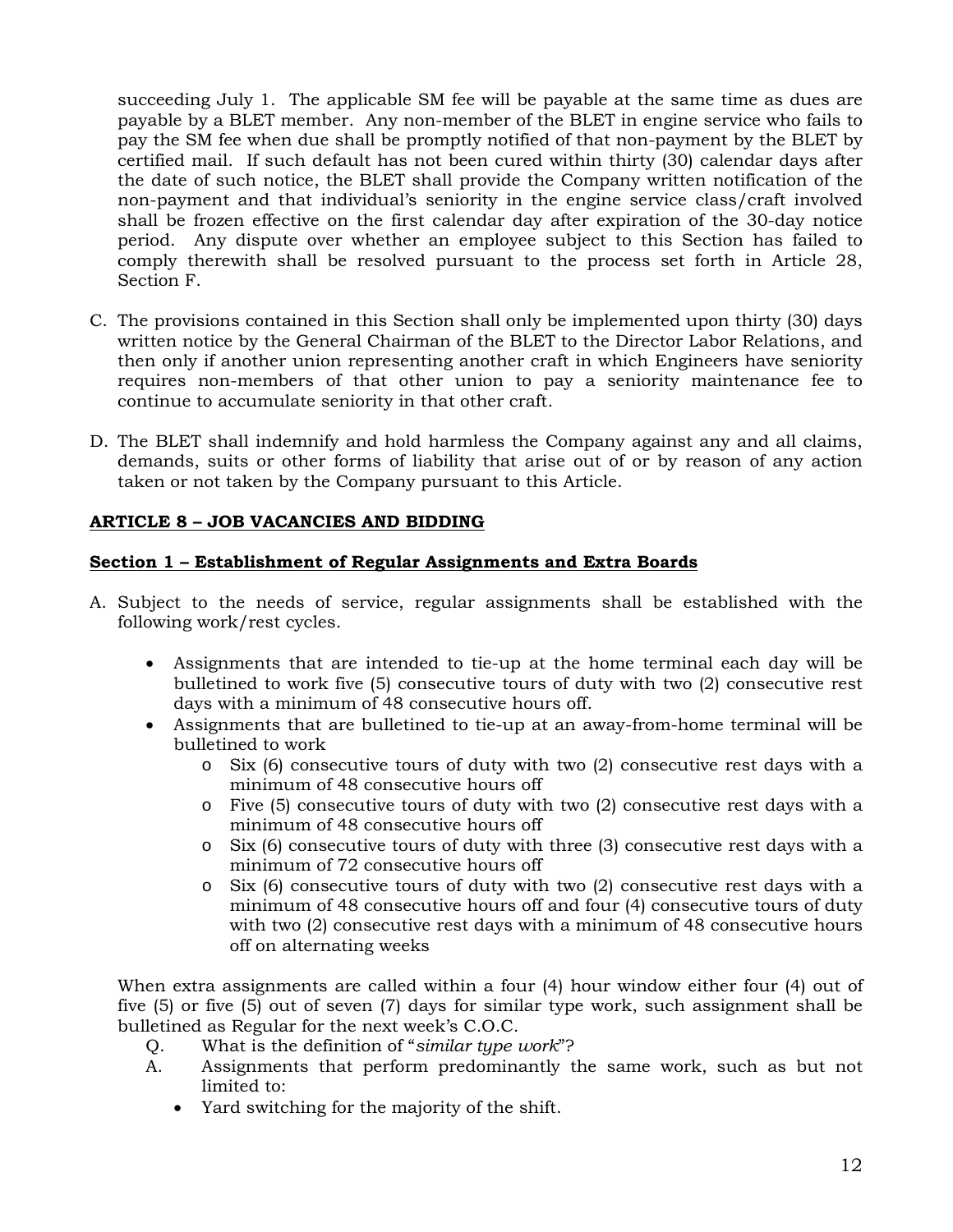• Operating trains from the same terminal in the same direction.

By mutual agreement between the Company and the General Chairman, alternative work rest schedules to those stated above may be established.

- Q: May a relief assignment be established which results in less than 48 hours off for the rest period?
- A: Yes, with the concurrence of the Local Chairman. Example An assignment may start at 23:00 hours on Friday, then have Saturday and Sunday off, then relieve an assignment that starts at 07:00 hours on Monday.
- Q: What is a Regular Assignment?
- A: A Regular Assignment is a position that has a designated start time, call window or a Pool Service assignment as described in Article V of the Rinaldo Award.
- B. The Company may adjust the starting time of an assignment with a designated starting time forward or back, if the crew is notified at or prior to the end of his previous tour of duty. Where required for operational purposes on the day of the assignment, the Company may adjust the starting time of an assignment by not more than one hour before or two (2) hours after the normal starting time, provided that the Engineer is notified not less than two (2) hours prior to the normal starting time of the assignment.
- C. Regular assignments may be bulletined with a four (4) hour start window or an assigned start time at the home terminal.

Note: The "start time window" is the time during which the assignment is scheduled to start. The two-hour call is in advance of this time.

(i) For assignments with start windows, if rested but not called to start within the designated window the Employee will be considered on pay after the expiration of his advertised window time, however this shall not count towards overtime or hours of service. If not called to start within eight (8) hours from the end of their start window they will be compensated a basic day and will have fulfilled the requirement to protect the start window for that day. (See chart below)

(ii) The bulletined call window or assigned start time applies whenever the employee ties-up at the designated home terminal.

(iii) Engineers who are tied up at the home terminal on days which they are bulletined to tie up at the away from home terminal will be considered as 'out of cycle'. Such Engineers must protect their home terminal call window. If not called to begin work within their call window, they will be released and paid for the day.

(iv) For Employees awarded assignments with start windows, approved Vacation, Personal Leave and Rest Days shall commence at the beginning of the start window on the first day off. Employees shall be required to protect their entire window on the first day back to work.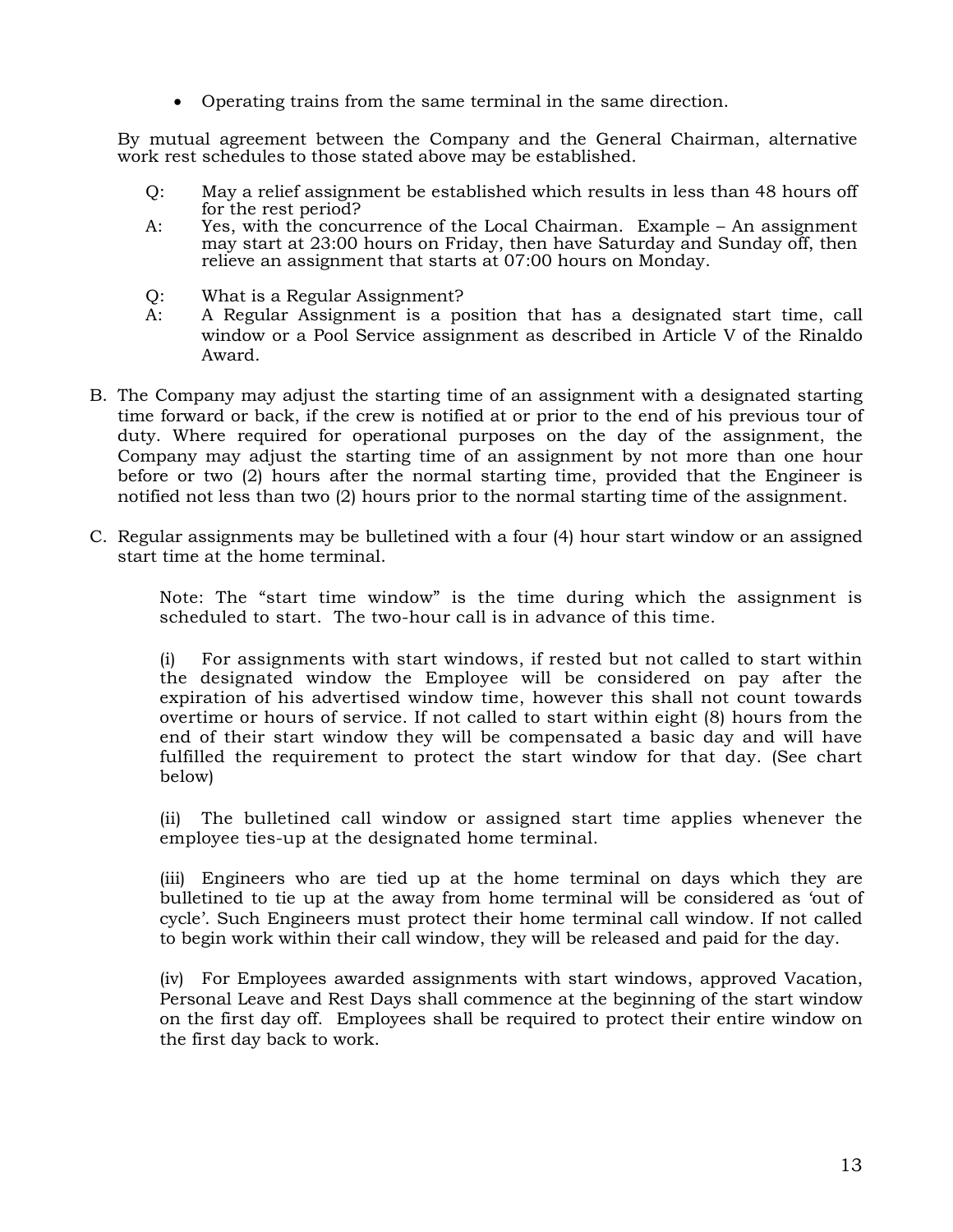| Question:<br>Answer: | Is an Engineer who is assigned to a window assignment but not<br>available due to the Hours of Service Law entitled to compensation<br>when not called to start within his window?<br>No. Engineers do not go on "window pay" until legally rested and<br>available to the Company. Unless instructed to show on his rest,<br>an engineer is not considered available until two hours after he is<br>legally rested for the purpose of receiving compensation. |
|----------------------|----------------------------------------------------------------------------------------------------------------------------------------------------------------------------------------------------------------------------------------------------------------------------------------------------------------------------------------------------------------------------------------------------------------------------------------------------------------|
| Question:            | May an Extra Board engineer be called for an assignment even if<br>there is a window crew available?                                                                                                                                                                                                                                                                                                                                                           |
| Answer:              | Yes, at the option of the Company and in accordance with Article<br>11D. Ordinarily a window crew would be called within their<br>assigned window. However, they may, or may not be called for the<br>first train to operate within their assigned window.                                                                                                                                                                                                     |
| Question:<br>Answer: | Are "window jobs" tied to a specific train name?<br>No. The Company's obligation is to call a window job within their<br>calling window, not to call them for a specific train.                                                                                                                                                                                                                                                                                |
| Question:<br>Answer: | May Engineers be called ahead of their call windows?<br>Yes, but only if the provisions of Article 11, Paragraph (D) (1) and (2)<br>are exhausted.                                                                                                                                                                                                                                                                                                             |
| Question:<br>Answer: | How shall the call window be applied?<br>As outlined below.                                                                                                                                                                                                                                                                                                                                                                                                    |

| Example - CALL WINDOW 10:00 to 14:00 |                |                    |                |  |                        |                                                          |
|--------------------------------------|----------------|--------------------|----------------|--|------------------------|----------------------------------------------------------|
| <b>START TIME - 12 HOURS</b>         |                |                    |                |  |                        |                                                          |
| 08:00                                | 10:00          |                    | 14:00          |  | 20:00                  | 22:00                                                    |
| 2 hours                              | <b>4 HOURS</b> |                    | <b>6 HOURS</b> |  |                        |                                                          |
| <b>Protect</b>                       |                | <b>CALL WINDOW</b> |                |  | PROTECT CALL           | No longer has<br>to protect call.                        |
| 2 hour<br><b>CALL TIME 12 HOURS</b>  |                |                    |                |  | (on pay if not called) | If not called by<br>$20:00$ receive a<br>basic days pay. |

Engineer A has an advertised call window to start between 10:00 to 14:00 hours. Engineer A is rested and has not been called to report for duty by 14:00.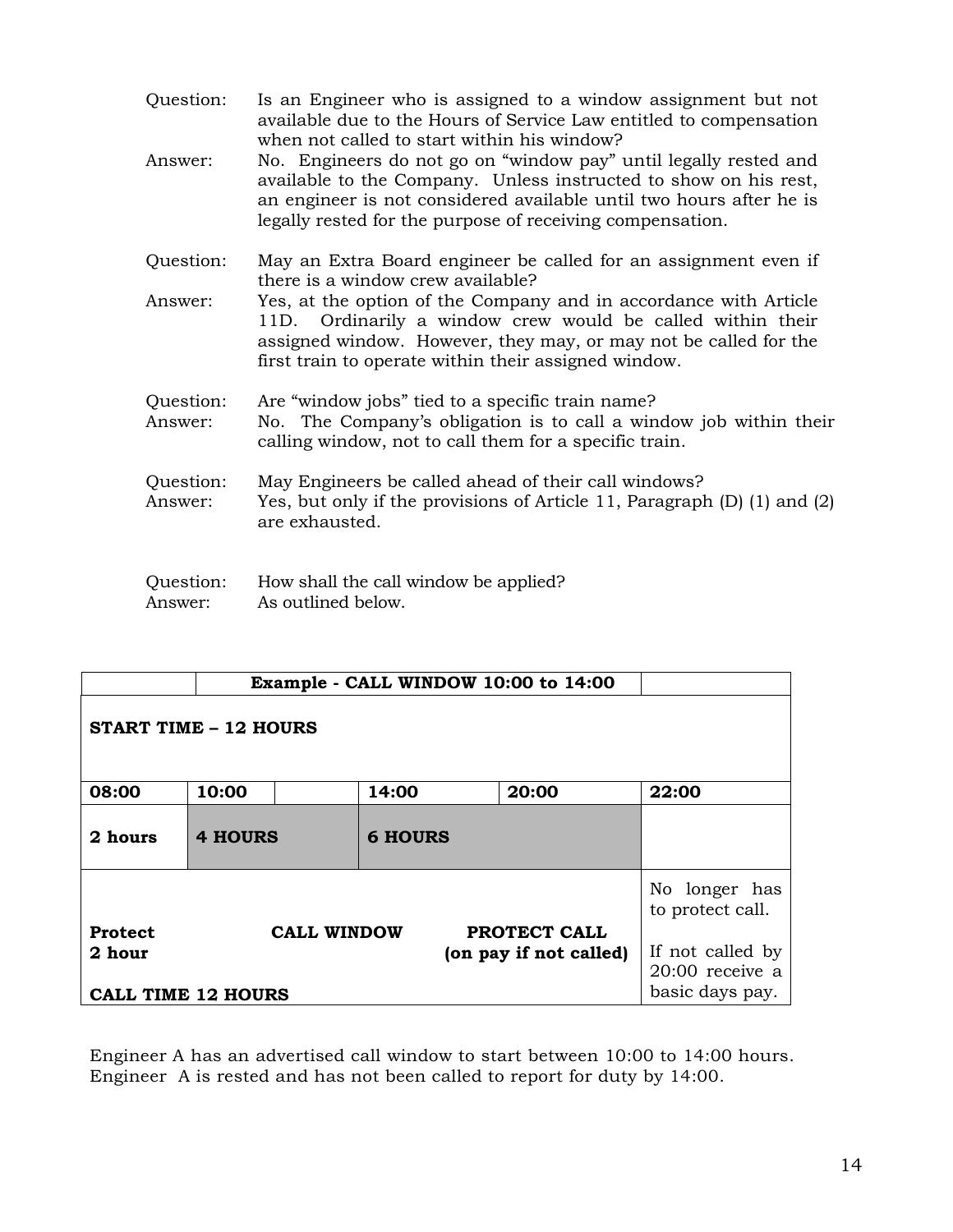Question: What is the definition of "rested" as it relates to Call Windows? Answer: "Rested" means having completed a "statutory or contractual off-duty period".

| Question:<br>Answer: | What time does Engineer A go on pay?<br>For pay purposes only, Engineer A goes on pay at 14:00.                                                                                       |
|----------------------|---------------------------------------------------------------------------------------------------------------------------------------------------------------------------------------|
| Question:            | How long does the Engineer have to remain available after the end<br>of their call window to protect a call?                                                                          |
| Answer:              | The Engineer is on pay at 14:00 and has to remain available to<br>accept a call until 20:00 for a 22:00 start. The Engineer may not<br>be called to report for duty later than 22:00. |
| Question:            | If the Engineer is not called by 20:00 for a 22:00 start, how much<br>shall he be compensated for that day?                                                                           |
| Answer:              | The Engineer shall be compensated a basic day.                                                                                                                                        |

Engineer A is called at 08:00 to report for duty at 10:00.

| Question: | What time does Engineer A go on pay? |
|-----------|--------------------------------------|
| Answer:   | 10:00                                |

- Question: Is it possible for a window assignment to have less than the bulletined consecutive hours off for their scheduled rest day(s)?
- Answer: Yes, at the option of the Engineer in order to protect his next advertised spread time. The Company shall not be responsible to make the Engineer whole for any lost earnings if he elects to observe the entire rest period.
- Question: Can Engineers who are on positions bulletined to tie-up at an away from home terminal be changed on a tour of duty basis to tie up at their home terminal?
- Answer: Yes, and their four hour call window or assigned start time shall apply on the next tour of duty. This provision is to allow Engineers to properly prepare for an away from home terminal trip. There is no penalty if the Engineer is returned to their home terminal. However, if an Engineer is bulletined to tie-up at their home terminal, this cannot be changed to tieup at an away from home terminal.
- D. Guaranteed Extra Board assignments will be established where the needs of service dictate and will be bulletined to work six (6) days with two (2) consecutive scheduled rest days (not less than 48 consecutive hours) and then work five (5) days with one (1) scheduled rest day (not less than 24 consecutive hours) on alternating weeks.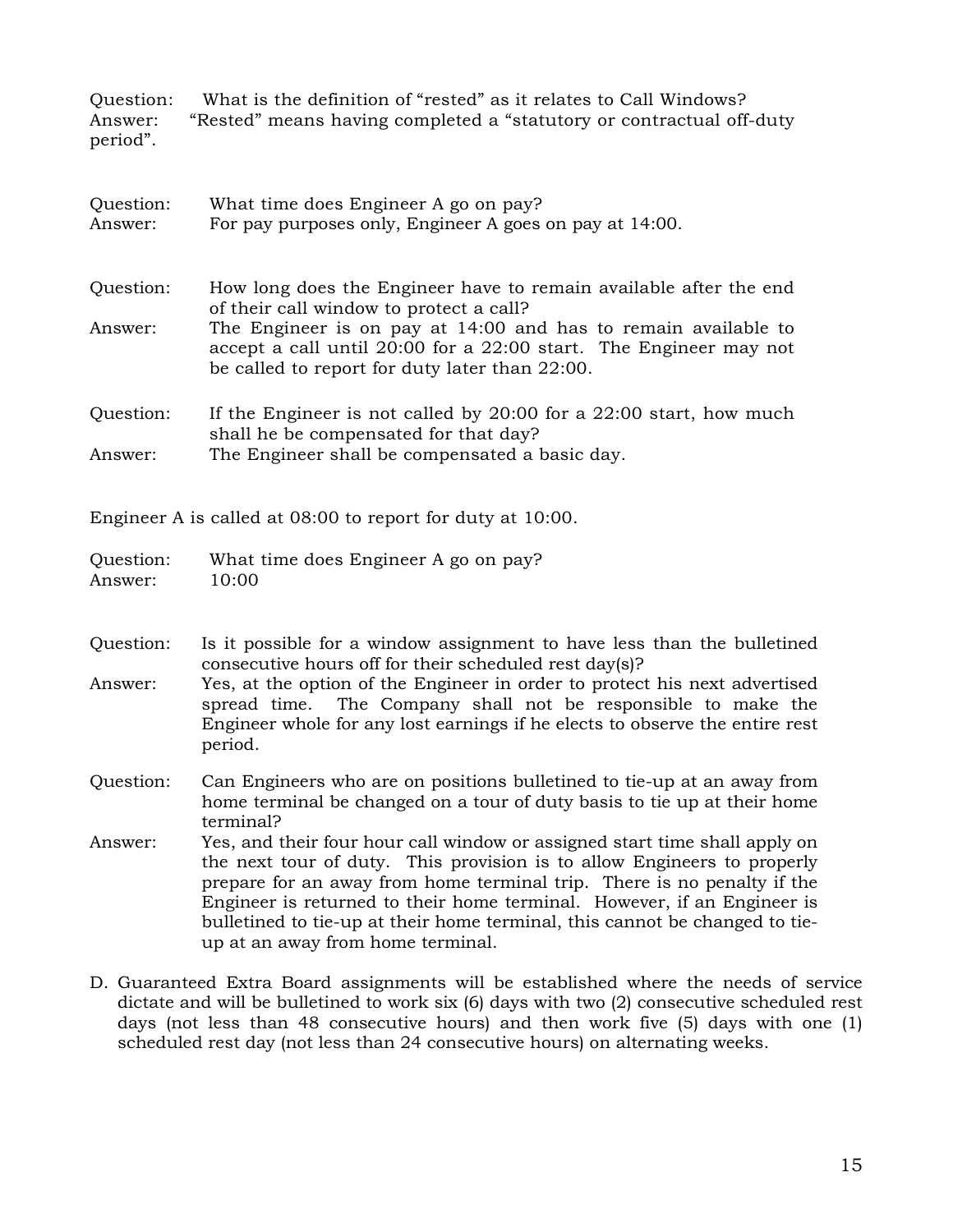Alternately, GEB assignments may be bulletined to work five (5) days with two (2) consecutive scheduled rest days (not less than 48 consecutive hours), with the GEB guarantee pro-rated to 9.2 Basic Days.

With mutual agreement between the Company and the General Chairman, GEB assignments may be bulletined to work alternative schedules with the GEB guarantee pro-rated accordingly.

- E. Each terminal will maintain a bulletin listing all positions, including guaranteed extra board positions, which will include (a) the job title and the normal assigned duties of the job, (b) the home terminal, (c) normal tie-up location if different from the on-duty point, (d) the starting time or spread time of the assignment, if applicable and (e) the assigned day(s) off. Engineers may exercise their seniority upon tie-up at the home terminal if, during their work week, they were tied up at other than the bulletined location on more than one occurrence. Nothing in this provision restricts the Company from tying-up an assignment at the home terminal on any day of the assignment and this shall not entitle the Engineer to exercise his seniority.
- F. Newly established positions will be bulletined for a period of seven (7) days to enable interested Engineers to update their preferences in the crew calling system. With respect to this Article 8 (1) (F), a day is defined as a 24-hour period.

### <span id="page-17-0"></span>**Section 2 – Assignment to Positions**

Engineers shall make application to positions in accordance with the Standing Bid system provided for in Attachment A.

### <span id="page-17-1"></span>**ARTICLE 9 - ANNULMENT OF ASSIGNMENTS**

- A. When assignments are to be annulled on holidays, the Company will provide Engineers assigned thereto at least twenty-four (24) hours notice. If a regular bulletined assignment is annulled on a holiday and the Company later determines the annulled assignment will need to operate on the holiday, the regular assigned Engineer will be called and receive first preference to his assignment before an Extra Board Engineer. However, once officially annulled, the Company cannot force that regularly assigned engineer to work his position.
- B. When assignments are annulled on other than New Year's Day, President's Day, Memorial Day, Independence Day, Good Friday, Labor Day, Thanksgiving Day, the Day after Thanksgiving, Christmas Eve Day, Christmas Day or New Year's Eve Day, the Engineer assigned to the position will be assigned to other available work within the scope of this Agreement or be paid for the day.
- C. No pay will be allowed when an assignment is annulled on New Year's Day, Memorial Day, Independence Day, Labor Day, Thanksgiving Day, the Day after Thanksgiving, Christmas Eve Day, Christmas Day or New Year's Eve Day unless the Engineer utilizes a personal leave day.
- D. If an assignment is annulled , the regularly assigned Engineer may be used on other available work within the scope of this agreement with the exception of Hostler/Shover assignments (unless accompanied by a utility position).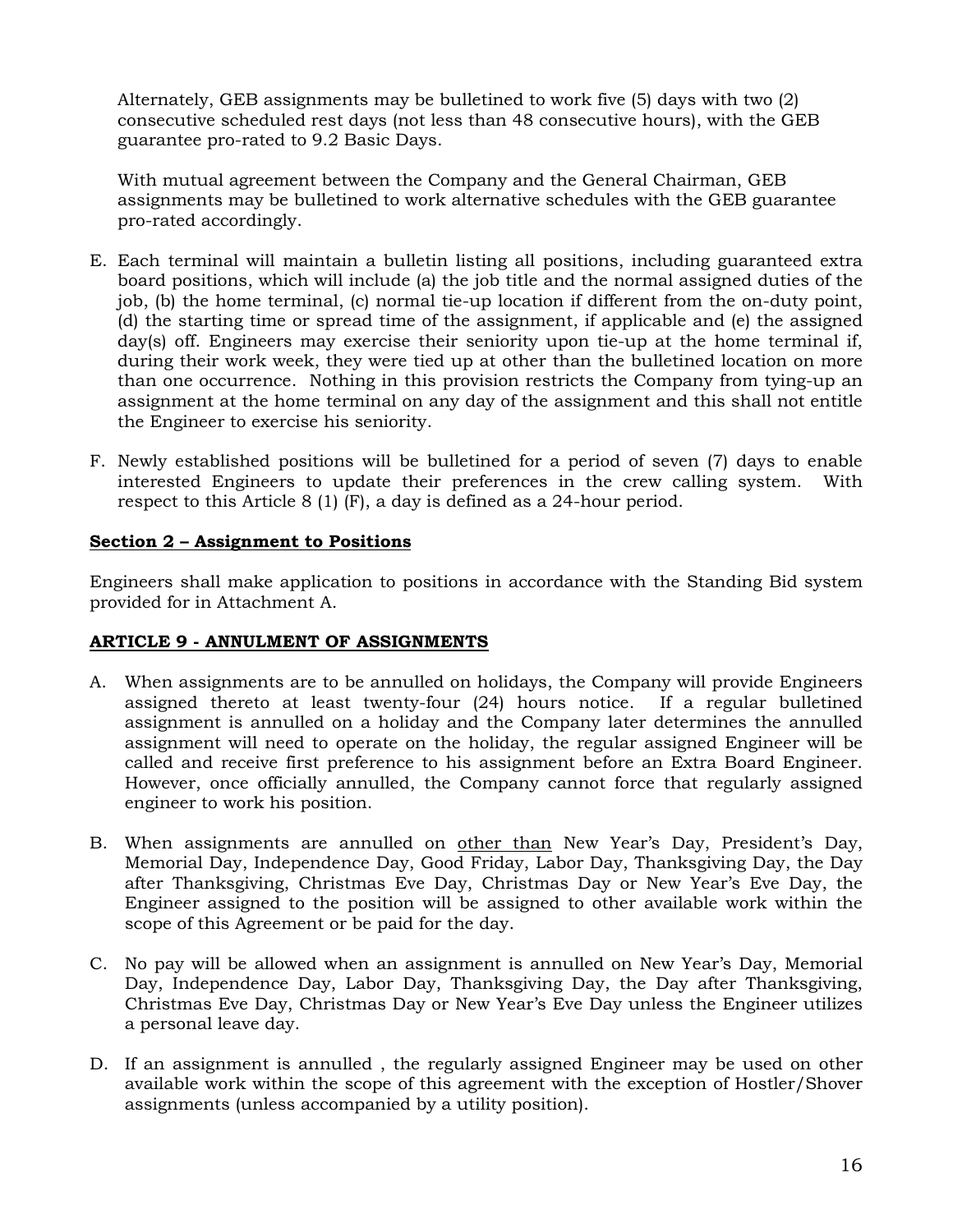E. For the purposes of this Article 9, the GEB is considered an "assignment".

## <span id="page-18-0"></span>**ARTICLE 10- ABOLISHMENT AND DISPLACEMENT**

- A. Engineers whose positions are abolished will be given a minimum of twenty-four (24) hours notice, which shall be satisfied by calling the primary telephone number which the Engineer has designated to the Company in writing, and be allowed to exercise seniority to any assignment within the terminal in which he is located by displacing a junior Engineer in accordance with the individual's standing bid. In the absence of having a remaining standing bid, Engineers will be immediately placed on the Guaranteed Extra Board.
- B. If unable to displace a junior Engineer in the terminal, the Engineer shall exercise his seniority to displace a junior Engineer within the district, if none, then he shall exercise his system rights. In the absence of having a remaining standing bid selection the Engineer has forty-eight (48) hours in which to exercise his seniority, or he will be assigned by the Company. An Engineer who is forced to exercise to a location that is more than 100 miles from the location from which displaced will be permitted a reasonable time not exceeding one week to take up the position.
- C. Permanent changes in call windows, rest days, home terminal, or a permanent change in the assigned start time of more than two (2) hours cumulatively shall entitle the affected Engineer to be placed in accordance with the Standing Bid provisions, which must be requested at the time he is notified of the change. Temporary changes in assigned window times must not be made without the concurrence of the Local Chairman. The start time of a regular assignment may be adjusted one hour forward, or two hours back, on a tour of duty basis, without triggering the provisions of Article 10 (C).

## <span id="page-18-1"></span>**ARTICLE 11 – GUARANTEED EXTRA BOARDS**

- A. 1. Where Guaranteed Extra Boards (GEB) have been established (in accordance with Article 8 – Job Vacancies and Bidding), each GEB position shall be advertised and have assigned rest day(s).
	- 2. Scheduled rest day(s), single vacation days and personal leave days will commence at 06:01 hours, with the Engineer automatically marked back to the board at 06:01 following his time off. Engineers marked back to the board at 06:01 may be called at 06:01 for an on duty time of no earlier than 08:01. Guaranteed Extra Board Engineers shall not be called for duty on an assignment that commences on or after 20:00 hours on the day preceding their time off. However, at the Engineer's option he may accept a call for duty subsequent to 20:00 and prior to 06:01. Engineers who elect this option must inform the Crew Caller by 06:01 the day preceding their scheduled time off and must stay marked up until 06:01. In lieu of GEB employee's 06:01 mark up following his time off, subject to the needs of service, a GEB employee at the home terminal may elect not to be called for duty that commences on or after 14:00 the day preceding the time off with the understanding that the employee will be automatically marked back to the board at 00:01 the day following the time off. This option must be elected upon tie up from the last tour of duty or not later than 06:01 on the day preceding the time off.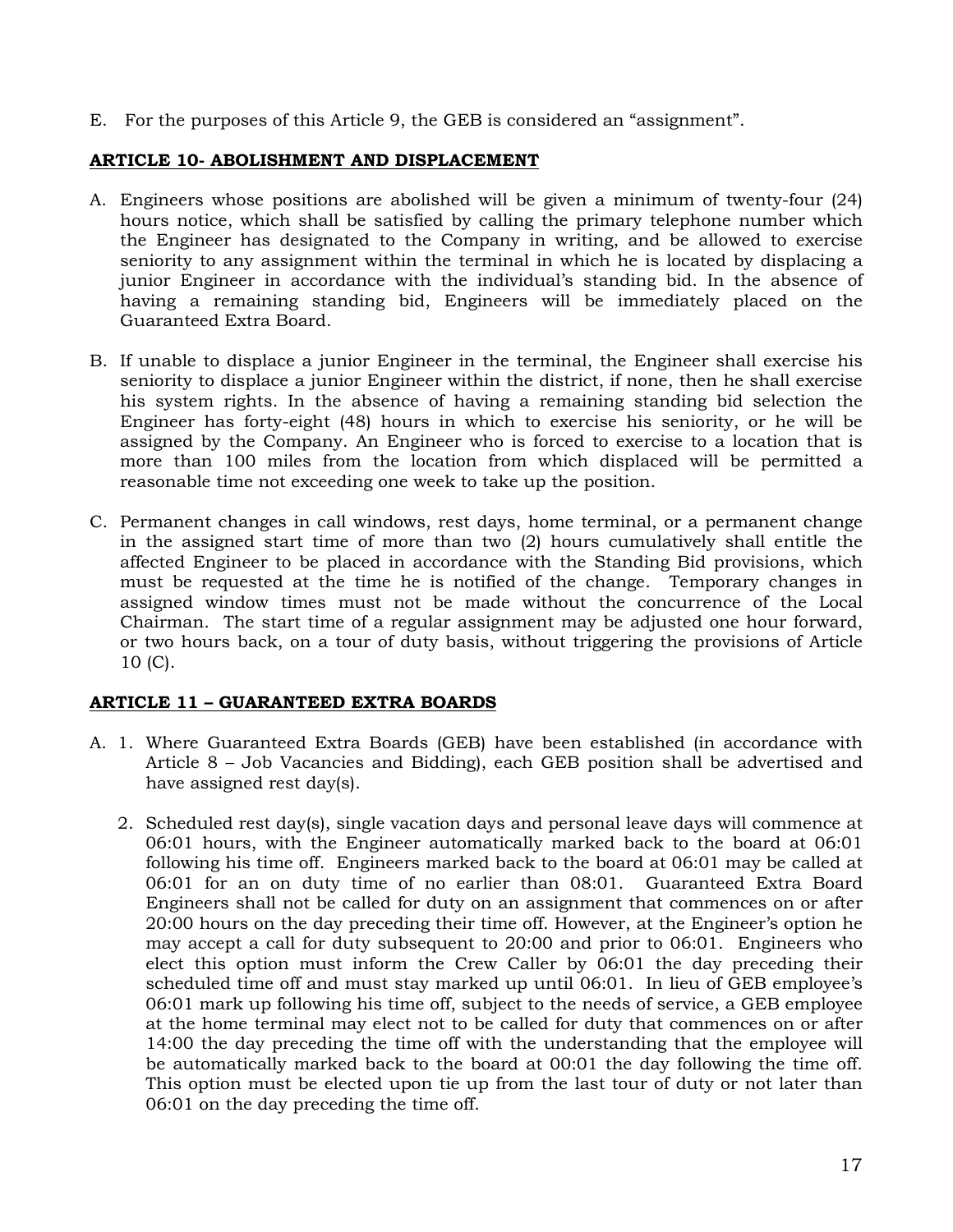- 3. If the Engineer is currently working or away from the home terminal at the time the scheduled rest day(s) are to begin, the rest day(s) shall begin at the Engineer's tie-up time at his home terminal and shall consist of one (1) day with a minimum of twentyfour (24) consecutive hours, or two (2) consecutive days with a minimum of fortyeight (48) consecutive hours off, depending upon which rest day cycle is being observed. The Locomotive Engineer shall automatically be marked back to the bottom of the board at the expiration of that time and such Engineer's guarantee shall not be reduced as a result thereof.
- B. 1. For the purposes of prorating guarantees, Engineer's exercising seniority to the GEB part way through the guarantee period (for guarantee purposes only), shall be shown on the GEB at 06:01 hours after the exercise of their seniority and their guarantee shall be pro-rated accordingly.
	- 2. Increases or decreases to the GEB can occur at any time; however, if the board is increased or decreased effective at any time other than as prescribed in the Standing Bid process, the Engineer added shall be paid a day's guarantee in the event no other service is performed on that calendar day. In the application of this paragraph, Engineers hired on or subsequent to the effective date of this Agreement that are cut off the GEB shall be paid a day's guarantee in addition to all other earnings.
- C. GEB's shall operate on a first-in, first-out basis, based on tie-up time. Where more than one (1) engineer is marked back up to the extra board at the same time, their order shall be governed by their relative times off duty, regardless of the reason, with the engineer being off duty the longest being placed first. The first out extra board engineer will be given his preference of assignments with the same start time.
- D. Unless otherwise provided for herein, Engineer assigned to GEB's shall fill temporary vacancies and extra assignments at the location of the Board and at outlying points within the Seniority District as necessary.

In the event the GEB is exhausted, the assignment shall be filled by:

- 1. The senior rested Engineer at the Terminal who has marked up to the Available Board as provided for by Article 12; if none,
- 2. The senior rested Engineer at the Terminal who has marked up to the Supplemental Extra Board as provided for by Article 12; if none,
- 3. The first-out qualified and rested Engineer on the nearest Guaranteed Extra Board(s) within the Seniority District via highway miles; if none,
- 4. The senior rested Engineer who has marked up to the Supplemental Extra Board at the nearest Terminal within the Seniority District via highway miles; if none,
- 5. The first-out qualified and rested Engineer on the nearest Guaranteed Extra Board via highway miles on the adjacent Seniority District.
- 6. Engineers used under provisions of D-3 or D-5 may be held for up to five (5) days or until he is displaced by the return of the regular Engineer, or by a senior Engineer on Board Change Day. Engineers in this situation will be subject to the provisions of Article 19. Engineers released from an assignment shall return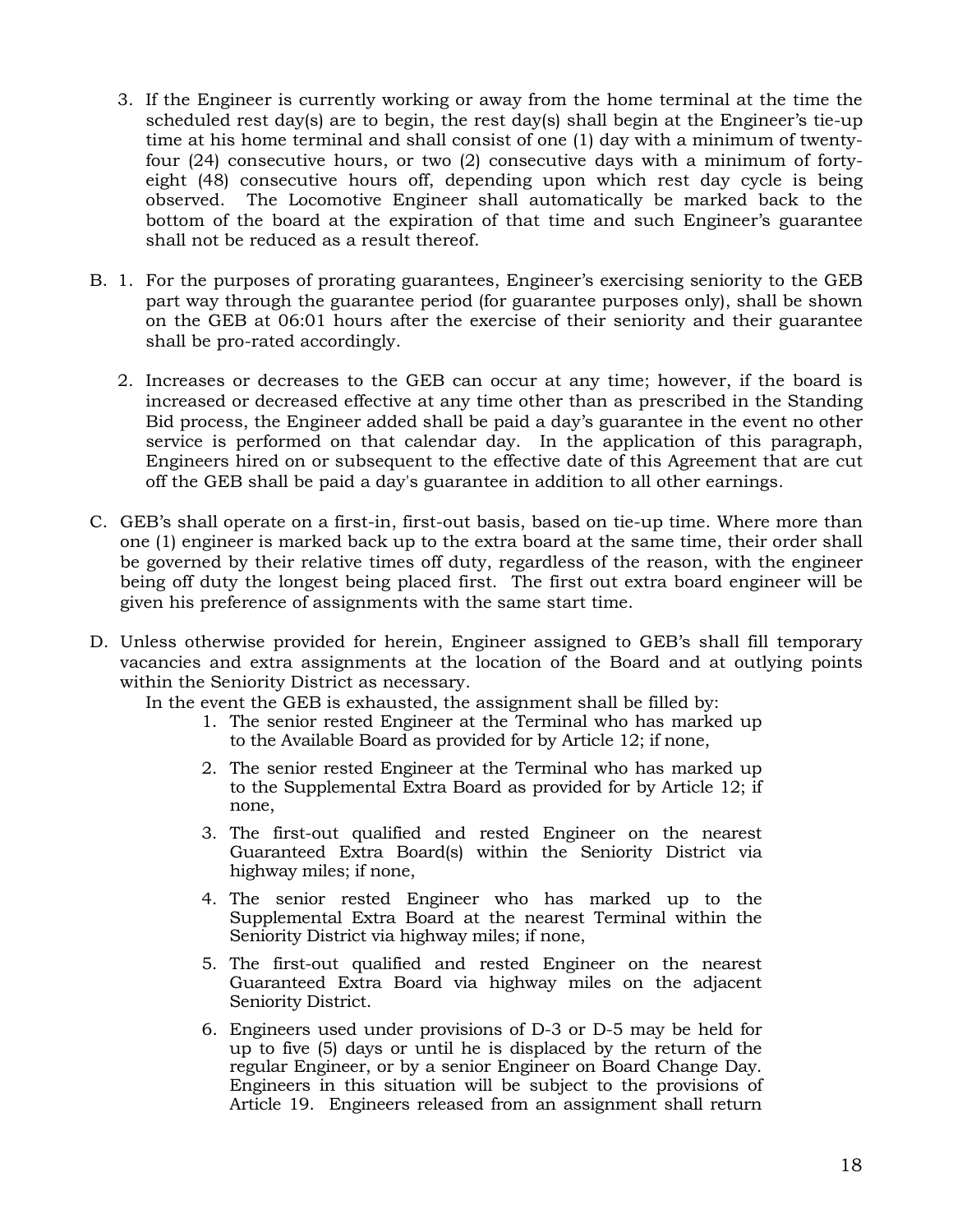to their GEB and shall be placed on the bottom of the Board in accordance with their tie-up time.

The calling procedures as contained in this Article shall be modified in the following manner at Proctor and Pokegama:

Once the Pokegama Guaranteed Extra Board is exhausted:

- 1. Call Pokegama Out of Cycle Engineers
- 2. Call Pokegama Available Board
- 3. Call Proctor Extra Board
- 4. Call Pokegama Supplemental Board
- 5. Call Proctor Supplemental Board
- 6. Call Two Harbors Extra Board
- 7. Call Keenan Extra Board

Once the Proctor Guaranteed Extra Board is exhausted

- 1. Call Proctor Out of Cycle Engineers
- 2. Call Proctor Available Board
- 3. Call Pokegama Extra Board
- 4. Call Proctor Supplemental Board
- 5. Call Pokegama Supplemental Board
- 6. Call Two Harbors Extra Board
- 7. Call Keenan Extra Board

Any dispute over the interpretation, application or enforcement of this Article 11 D (relating to calling procedures at Proctor and Pokegama) will be directed to the Labor/Management Committee and shall not be handled through the normal grievance process. Any dispute that is not resolved in the Labor/Management Committee shall be resolved exclusively in accordance with the dispute resolution procedures set forth in Article I, Section 11 of the New York Dock Conditions.

- E. When Engineers mark back up from a rest day, vacation or PLD, they shall be placed to the bottom of the GEB. When Engineers mark back up from any other lay-off reason, they shall be placed at the same relative position as when they were removed from the GEB. If their relative position has moved to the top of the GEB it will remain there until the Engineer marks up and at such time, they will be placed at the top.
- F. An Engineer assigned to the Guaranteed Extra Board shall be guaranteed a minimum of ten (10) Basic Day's pay for a bi-weekly period. One Basic Day's pay shall be used to reduce the guarantee for any 24 hour period, or portion thereof (other than a rest day) an Engineer is unavailable for service as outlined herein. The one-tenth (1/10th) of the bi-weekly rate shall be used for prorating the guarantee of an Engineer who is not assigned to the GEB for the full bi-weekly period. All compensation credited to the Engineers during the pay period, except mileage allowances and payments flowing from a violation of this Agreement, will be deducted from that guarantee.

Q. Are payments made to engineers for PLD/SDVs in lieu of actual time off (on days actually worked) to be deducted from GEB guarantees?

A. No. However, engineers compensated for actual time off (PLD/SDVs) will have such compensation deducted from their guarantee.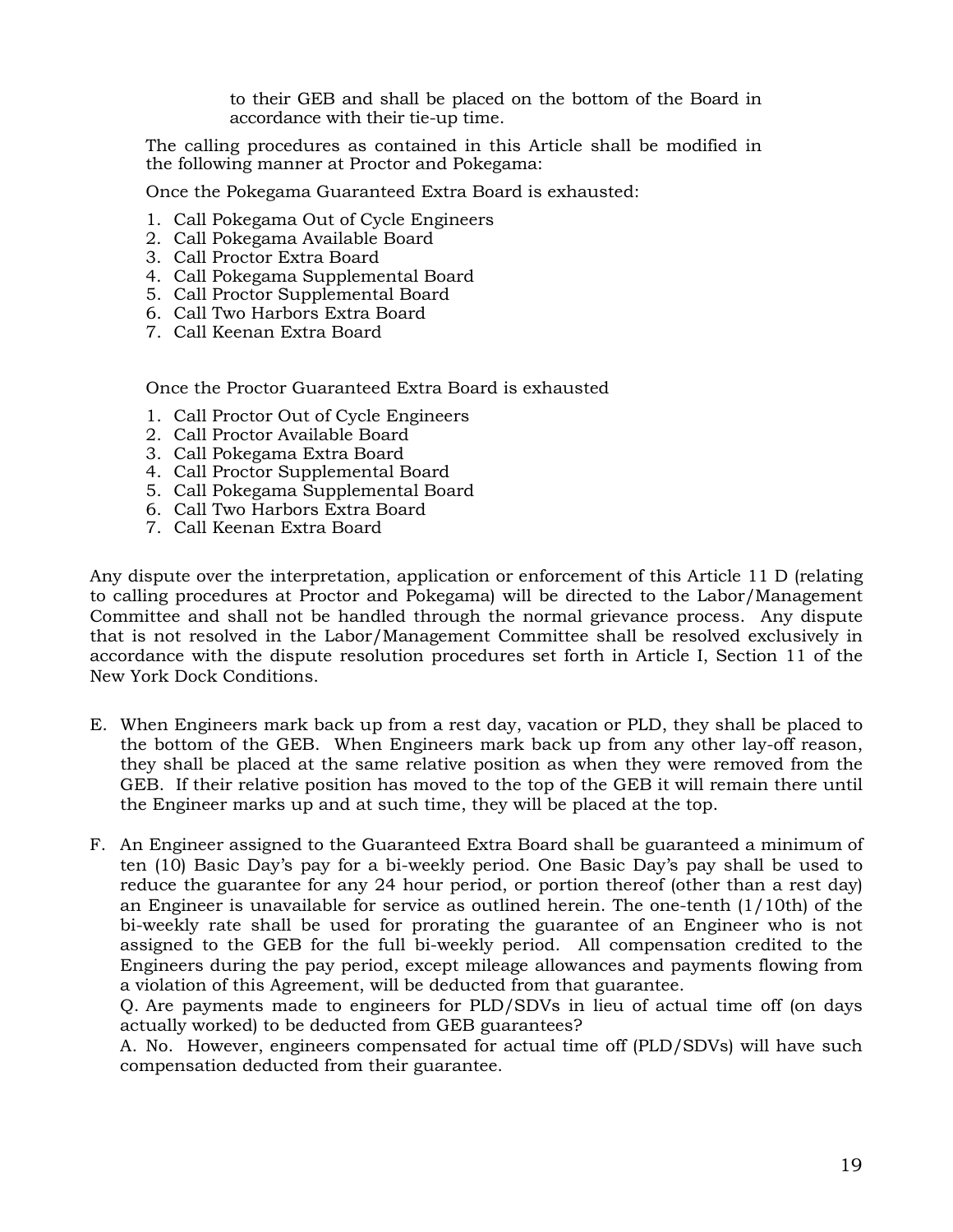- G. GEB positions shall be advertised and Engineers shall bid such assignments by virtue of seniority.
- H. GEB Engineers shall be called for service not less than two (2) hours prior to the time required to report for duty.
- I. The Company shall provide the General Chairman ten days' advance notice for any new board (and its jurisdiction) it intends to establish. New GEB's can be established or eliminated at any location consistent with the needs of service.
- J. All guarantee compensation paid to extra Engineers shall be considered as service rendered for vacation pay and qualification days.
- K. Except as provided for in Article 19 Section 3, when called for service, Engineers shall not make less than the basic day as provided for in Article 5
	- Q: If separate service deadhead is the only service performed on that calendar day, will a basic day's pay be allowed for the separate service deadhead?
	- A: Yes

## <span id="page-21-0"></span>**ARTICLE 12 – SUPPLEMENTAL BOARDS**

- A. Engineers desiring to make themselves available for service on the Supplemental Board on their scheduled rest day(s) shall notify Crew Management in the proper form prior to or upon tie up on the last day of their regularly assigned work week. Engineers called to work off of the Supplemental Board will be paid for all time at the rate of time and one half.
- B. Engineers placed on the Supplemental Board will not be considered available for call from the Supplemental Board within sixteen (16) hours of the regularly scheduled start time of their regular assignment when other Engineers are available to be called from the Board.
- C. Other than being tied up at their home terminal as provided by Article 8, Section 1 (E) and subject to Article 8, Section 1, Paragraph C (iii), Engineers who are out of cycle for any reason on their outbound trip on lay-over assignments, may, at their option, mark themselves to the "Available Board" and may be used at straight time ahead of the Supplemental Board. Engineers who mark up to such board will do so by notifying Crew Management at least 2 hours prior to their bulletined calling window. Engineers may mark to the Available Board and be called ahead of Engineers on the Supplemental Board (see Article 11 D). Such Engineers may mark to the Available Board if they otherwise would not be subject to call for reasons such as being out of cycle due to marking up when their assignment is currently working, etc. Engineers used off of the Available Board will be paid at the straight-time rate for the first 10 hours on-duty. While marked to the available board, the provisions of Article 8, Section 1, Paragraph C, (iii) do not apply, however, they can only be called up to the expiration of their regularly assigned call window or start time. Engineers may not mark up to the available board on their rest days. The intent of the available board is to give an engineer a wageearning opportunity that he, otherwise, would have lost.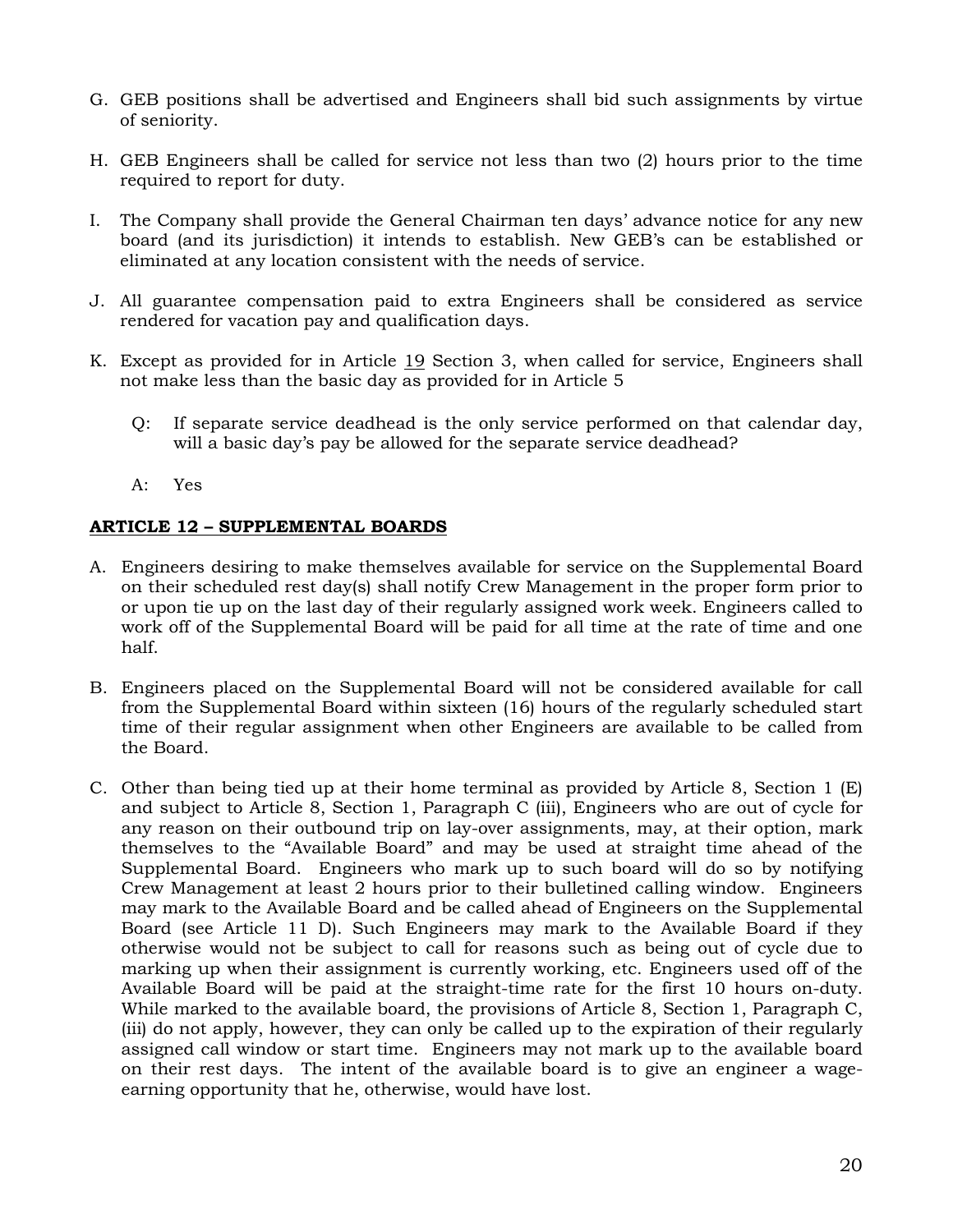D. It is intended that Engineers will not be called from the Supplemental Board or the Available Board if doing so would cause the Engineer to lack legal rest or be unavailable for his regular shift.

## <span id="page-22-0"></span>**ARTICLE 13 – APPROVAL OF APPLICATIONS FOR EMPLOYMENT**

Applications for employment will be approved or disapproved within ninety (90) days following the day the employee first becomes qualified for and performs service as an Engineer with the Company.

An application that is rejected anytime within such period will result in termination of the employee's relationship with the Company for all purposes and shall not be subject to Article 30 of this Agreement.

### <span id="page-22-1"></span>**ARTICLE 14 – RULES/RE-CERTIFICATION/INSTRUCTION CLASSES**

- A. No pay shall be required for Engineers attending remedial classes in lieu of or as part of the discipline process or as described below.
- B. Where training takes place away from the Engineer's home terminal, lodging will be provided, and the Engineer shall be entitled to allowances for meals and for travel between the home terminal and the course accommodation.
- C. Where an examination or test forms part of the training requirement, an employee is expected to meet the required standard on the first attempt. If an individual is unable to achieve the necessary standard, he will be offered additional training (without compensation) and will be afforded further opportunities to re-take the examination, which must take place within ten (10) days of the first attempt and which will be on their own time. An employee who fails to attain the required standard at the completion of this period will be deemed to have disqualified himself for employment and will forfeit all seniority.
- D. Engineers who are required to attend rule, Engineer re-certification, or instruction classes during a normal tour of duty (i.e.; combined with other service) will not be paid additional compensation.
- E. Regular Engineers who lose earnings as a result of being required to attend rule, Engineer re-certification, or instruction classes shall be paid for the earnings lost. Extra Engineers shall be credited with a day's pay for each day attending such classes. Engineers attending such classes on their assigned rest day(s) will be compensated for actual time in attendance per Article 5 C.
- F. Furloughed Engineers must maintain their Locomotive Engineer certification.

### <span id="page-22-2"></span>**ARTICLE 15 – LOCOMOTIVE ENGINEER TRAINING PROGRAM**

A. The parties agree that the Locomotive Engineer Training Program will be developed and maintained by the Company in consultation with the Union. The Union will provide the Company with a list of prospective participants from which the Company will select not less than two (2) to participate in the development and maintenance of the Training Program. Participants representing the Union will not be paid by the Company.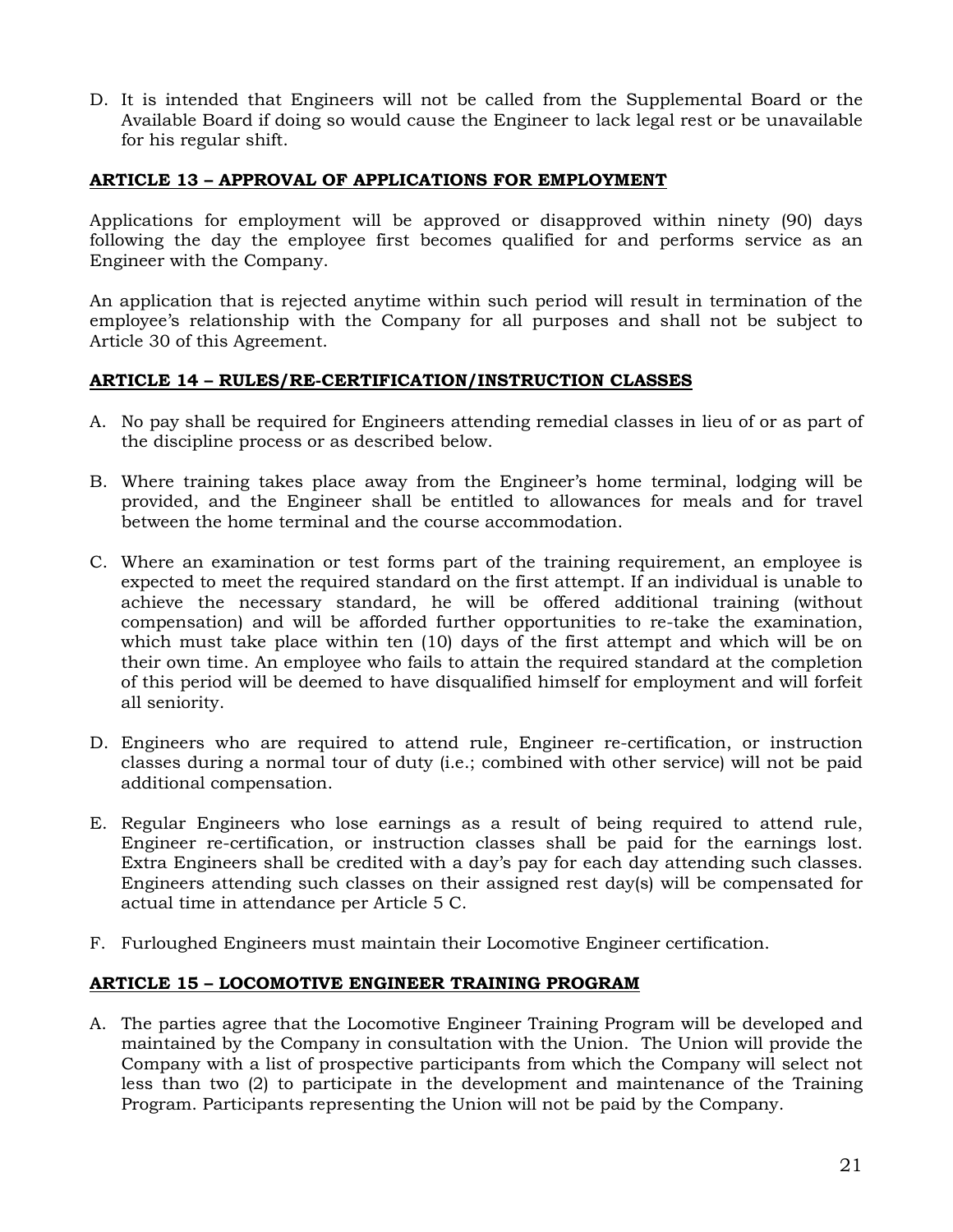- B. The program will provide the necessary skills, knowledge and performance to ensure a standard of competency for Engineers. The training will incorporate classroom and onthe-job training.
- C. Candidates in the training program will be given two (2) opportunities to successfully complete the classroom component of their training and will be required to satisfy the practical component during a check-ride.
- D. Engineer Trainees will receive on-the-job instruction from Locomotive Engineer Trainers selected by the Company in consultation with the BLET Local Chairman. Engineers selected as Trainers should exhibit exemplary knowledge of locomotive operation and train handling and demonstrate the ability to effectively communicate such skills to Trainees.

### <span id="page-23-0"></span>**ARTICLE 16 – ON AND OFF DUTY POINTS**

- A. Except as provided below, Engineers shall have (a) designated point(s) for going on and off duty each day. The Company will consult with the Union prior to bulletining positions where it is proposed to change any On-Duty points.
- B. The starting time of an Engineer shall commence at the time he is required to report for duty, and his pay shall continue until the time he is tied up.
- C. When Engineers are relieved at points other than the point of going on duty, the Company shall provide transportation to the appropriate off duty point which shall be at a recognized location as designated by the Company.
- D. Assignments may include bulletined away from home on and off duty points where assigned Engineers will rest while off duty.
- E. Engineers called to perform service on work trains or at an outlying point shall remain on such assignment for its duration up to one (1) calendar week. Engineers performing service on work trains shall accompany and go on and off duty with the work train. Engineers not furnished transportation shall be compensated for travel. If such individuals are not returned to their home terminal, they shall also be provided a meal allowance and lodging. Engineers performing service on work trains or temporary assignments at outlying points shall not be eligible for payment under Article 19 (D) of this Agreement. In case the work train is annulled, an engineer assigned to go on/off duty with a work train at an outlying point will be paid for the day.
- F. Engineers may decline a call for a consecutive calendar week outlying point assignment. If an Engineer declines a second consecutive outlying point assignment, the next extra board Engineer will be called, and such call will not generate a run-around for the Engineer(s) declining the call. If no other extra board Engineer is rested and available for the call, the first-out Engineer must accept the call.
- G. Except as otherwise agreed, changes at the home terminal shall not be made in reporting and relief points until suitable wash and locker room facilities have been provided. At the home terminal, wash, locker, toilet facilities and hot and cold running water shall be provided for Engineers. An adequate parking area, with all weather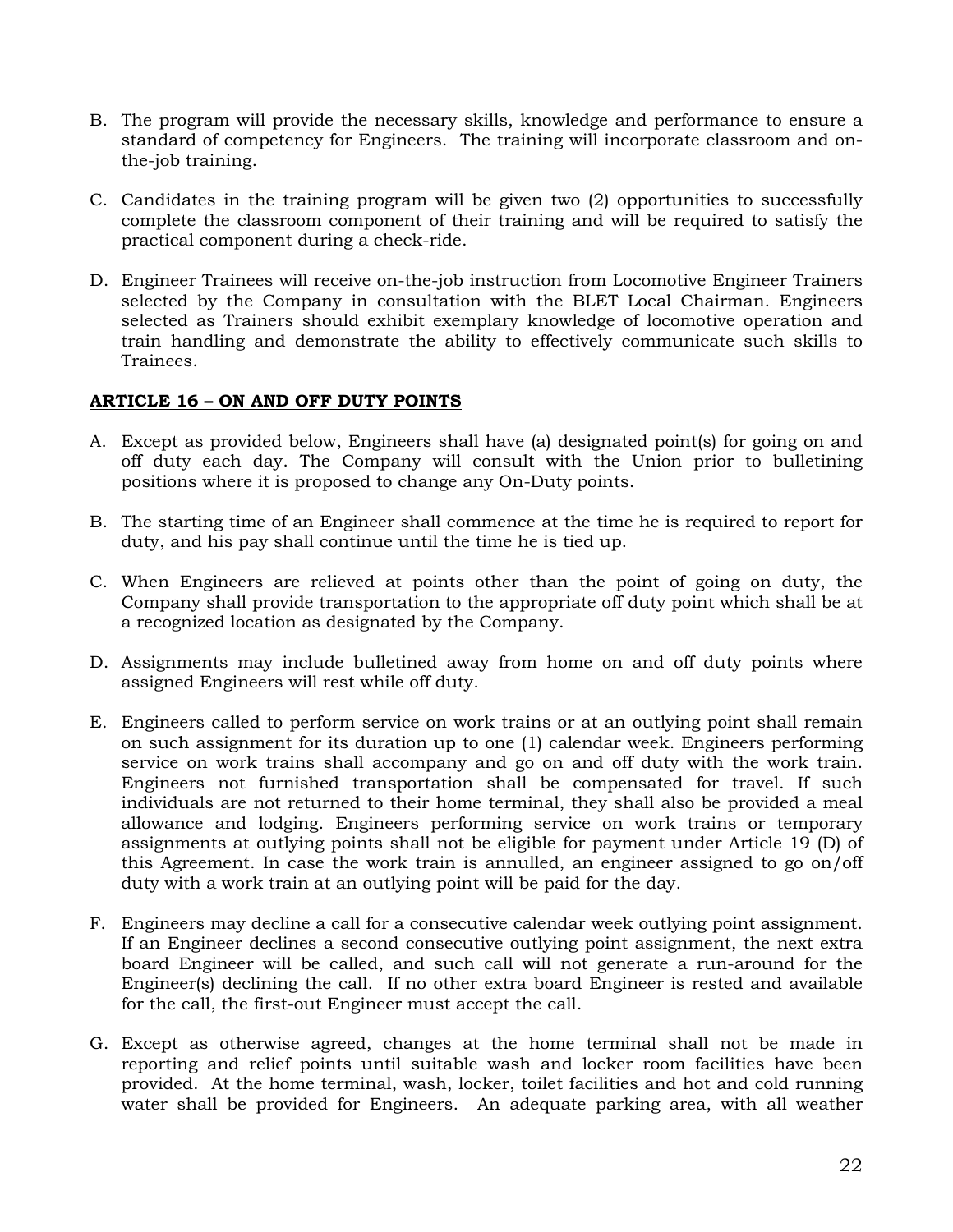surfacing (gravel, slag, stone, etc.) shall be provided and maintained where space is available on Company property if free public parking is not readily available.

H. Once a prior-righted DMIR or DWP Engineer is tied up at an away-from-home off duty point, the next tie-up shall be at the home terminal.

## <span id="page-24-0"></span>**ARTICLE 17 – CALLING FOR DUTY**

#### <span id="page-24-1"></span>**Section 1 – Calling**

- A. An Engineer without a designated starting time shall be called not less than two (2) hours prior to the time required to report for duty, except in cases of emergency, such as floods, accidents, storms, etc., where Engineers shall be required to report as soon as possible.
- B. Engineers must designate a telephone and/or pager number at which they can be reached for the purpose of being called.
- C. Engineers called and not used will be paid one basic day and placed back to the bottom of the extra board; however, an Engineer who is called and reports for an assignment and is subsequently not used, may instead perform such other duties as directed for which he is qualified. Extra Board engineers called, then called back and cancelled before departing his calling place shall be entitled to one basic day. Such extra board engineer shall be placed to the bottom of the board, and must make himself available for another call. However, notification of a change of assignments without changing the on duty time does not constitute a cancellation.
- D. When a disruption to service occurs, the General Manager will consult with the General Chairman and the following plan may be implemented:

The current call windows will be suspended and the effected employees will be placed on a Road Pool Board in the order of their call windows. Such employees will then be run first-in, first-out on any available assignment other than temporary vacancies.

A disruption to service is defined as a main line blockage due to derailment, washout, fire, vandalism, flood, or similar act of God that results in the stoppage of trains on the WC Division. It is not the intent to invoke this provision unless an incident results in a severe disruption to the designed flow of traffic on the WC Division. A severe disruption is defined as above noted and lasting more than five (5) hours. Furthermore, the Road Pool Board created by this provision will be abolished and crews will return to their regular assignments when main line traffic resumes.

Employees will be notified when they are to return to their normal call windows.

Question: Is a labor strike considered a disruption of service such that would trigger Article 17, Section 1 Paragraph D?

Answer: No.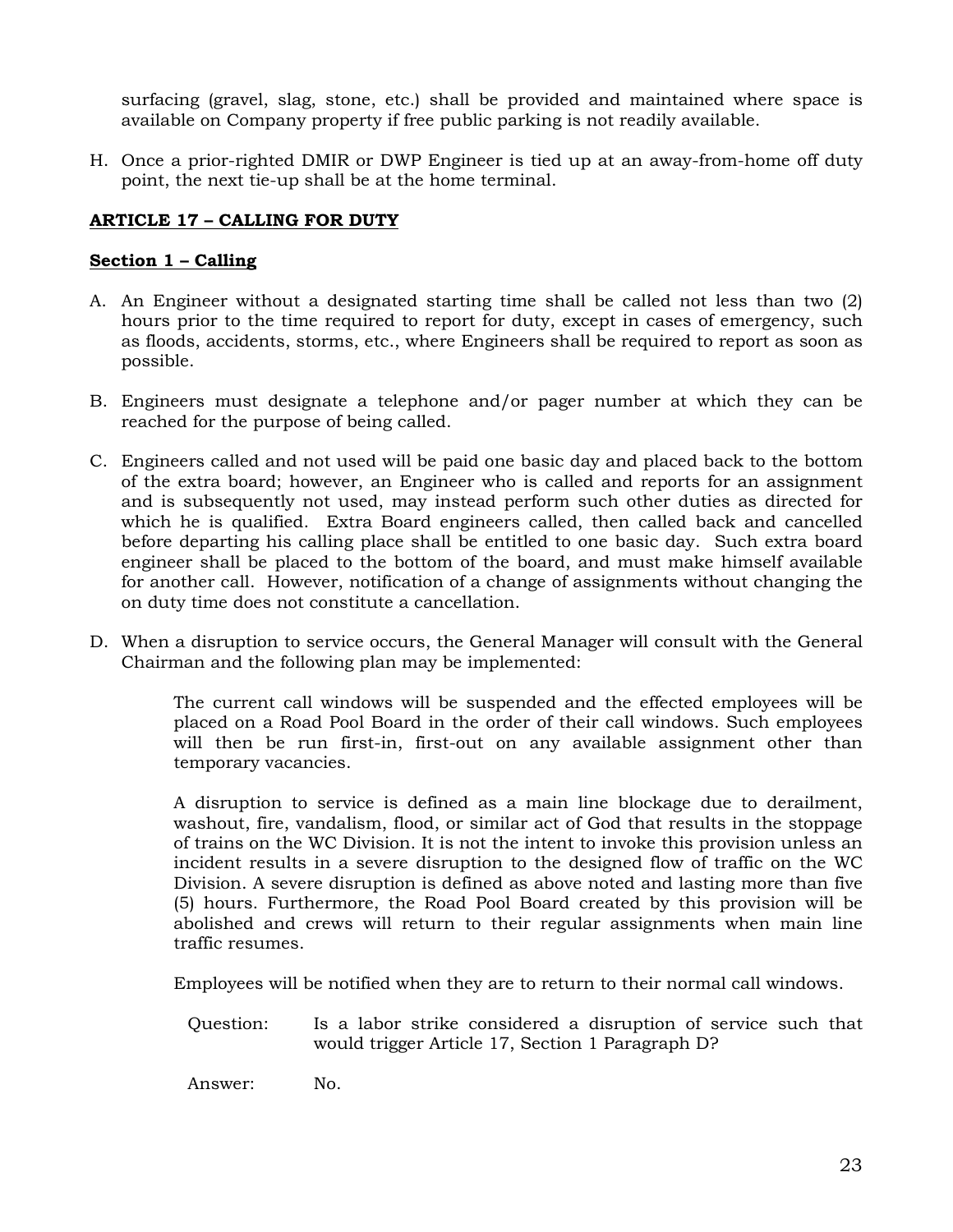- Question: Will Engineers lose earnings as a result of implementation of Article 17 (D)?
- Answer: No. Engineers will be compensated no less than the GEB rate during the affected timeframe.
- E. When an Engineer on a regularly assigned run lays off for any cause, upon return to active service he must be available for duty at least three (3) hours before the bulletined call window or starting time of the assignment.

## <span id="page-25-0"></span>**Section 2 – Used out of Order**

- A. Guaranteed Extra Board Engineers who are available and not called in the correct order ("runaround") in accordance with the procedures in this Agreement will be paid one half of the basic day payment, and if on a rotating board, remain first out.
- B. There shall be no "chain" type payments and not more than one runaround payment for any particular assignment.
- C. The incidence of runaround claims will be reviewed in the conferences established pursuant to Article 2 in this Agreement to identify and correct any systematic problems.
- D. An Engineer that works into an off duty point that is the source of supply point for Engineers at that location and subsequently is called out of that off duty point enroute to his regular on duty point shall not invoke the runaround provisions outlined in Article 17, Section 2, paragraph A herein for any Engineers with a regular on/off duty point at that location.
- E. Trains that are tied up on line due to being overtaken by the Hours of Service Law may be re-crewed with a qualified Engineer from the nearest source of supply point via highway miles without penalty to the Company.
- F. Upon arrival at the designated off duty point, Engineer(s) shall register the time they are released in CATS, a book, or other place provided for that purpose. Engineers shall be called for the next service out of their layover facility in accordance with the arrival time as shown on the register.

### <span id="page-25-1"></span>**Section 3 – Familiarization of Territory**

- A. When Engineers are required to run over any portion of the road with which they or any other member of the crew are unacquainted, a pilot may be furnished.
- B. Any qualified employee may be used to pilot trains. In no case shall more than one pilot from any class of service be used to pilot a train.
- C. Engineers shall not lose time qualifying over a new territory.

### <span id="page-25-2"></span>**ARTICLE 18 - MEAL PERIODS**

A. Engineers whose assignment works primarily within a yard will have twenty (20) minutes in which to eat, on the property, between the beginning of the fourth and the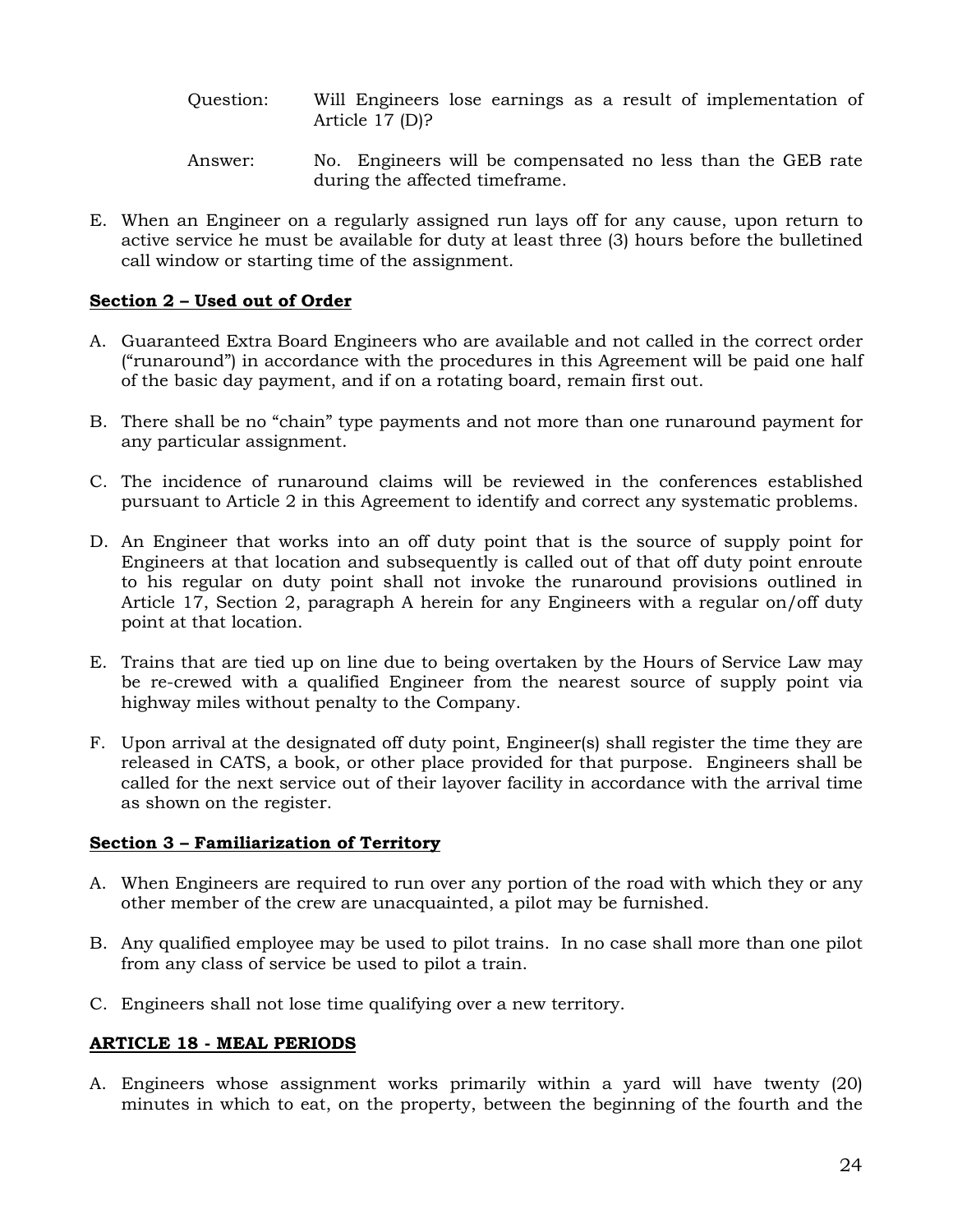end of the seventh hour. The time utilized by Engineers for their meal period shall be uninterrupted. However, in granting Engineers time for their meal, it is with the understanding that such must not cause unnecessary interference or delay with the performance of their work or the work of other crews.

B. In the application of this Article, it is agreed that if a dispute arises regarding the interpretation or application of this Article, said dispute will not be the basis for time claims, but will be referred to the Committee established pursuant to Article 2 for final and binding action and disposition.

#### <span id="page-26-0"></span>**ARTICLE 19 - EXPENSES**

#### <span id="page-26-1"></span>**Section 1 – Held Away From Home Terminal**

- A. A meal allowance of \$10 shall be payable to Engineers completing their work assignment and held at an away from home terminal for four hours. An additional \$10 shall be payable each additional eight hours held thereafter.
- B. The Company will provide lodging and will be responsible for the payment of room and taxes.
- C. When selecting regular accommodation providers the Company will consider the proximity of restaurant facilities. The Company will consult with the Union General Chairman regarding changes to regular accommodation providers.
- D. Except as provided for herein, when an Engineer is tied up at other than his home terminal, upon the expiration of sixteen (16) hours away from home, the individual shall be considered on pay, except that such time shall not be counted towards hours of service. Should an Engineer be called for service or ordered to deadhead after such pay begins, the held away from home terminal pay ceases at the time the service or deadhead commences.
- E. This provision shall not apply to Engineers in service on work trains or at outlying points or to Engineers temporarily transferred or assigned to a new home terminal.

#### <span id="page-26-2"></span>**Section 2 – Transportation Expense**

When an Engineer is required to work away from his regular assigned location, the Company will either provide transportation or reimburse the Engineer for necessary costs of transportation, which shall be at the standard driving allowance allowed by the IRS. No reimbursement will be made where the Company provides transportation.

Note: The Local Chairman and the Superintendent and/or their designates shall meet and develop the applicable times for deadheading and board placement determinations.

#### <span id="page-26-3"></span>**Section 3 – Deadheading**

Deadheading shall be paid either separate from or combined with service, in the manner least costly to the Company. Where deadheading is paid separately from service, the Engineer shall be paid half a day or actual time consumed, whichever is greater.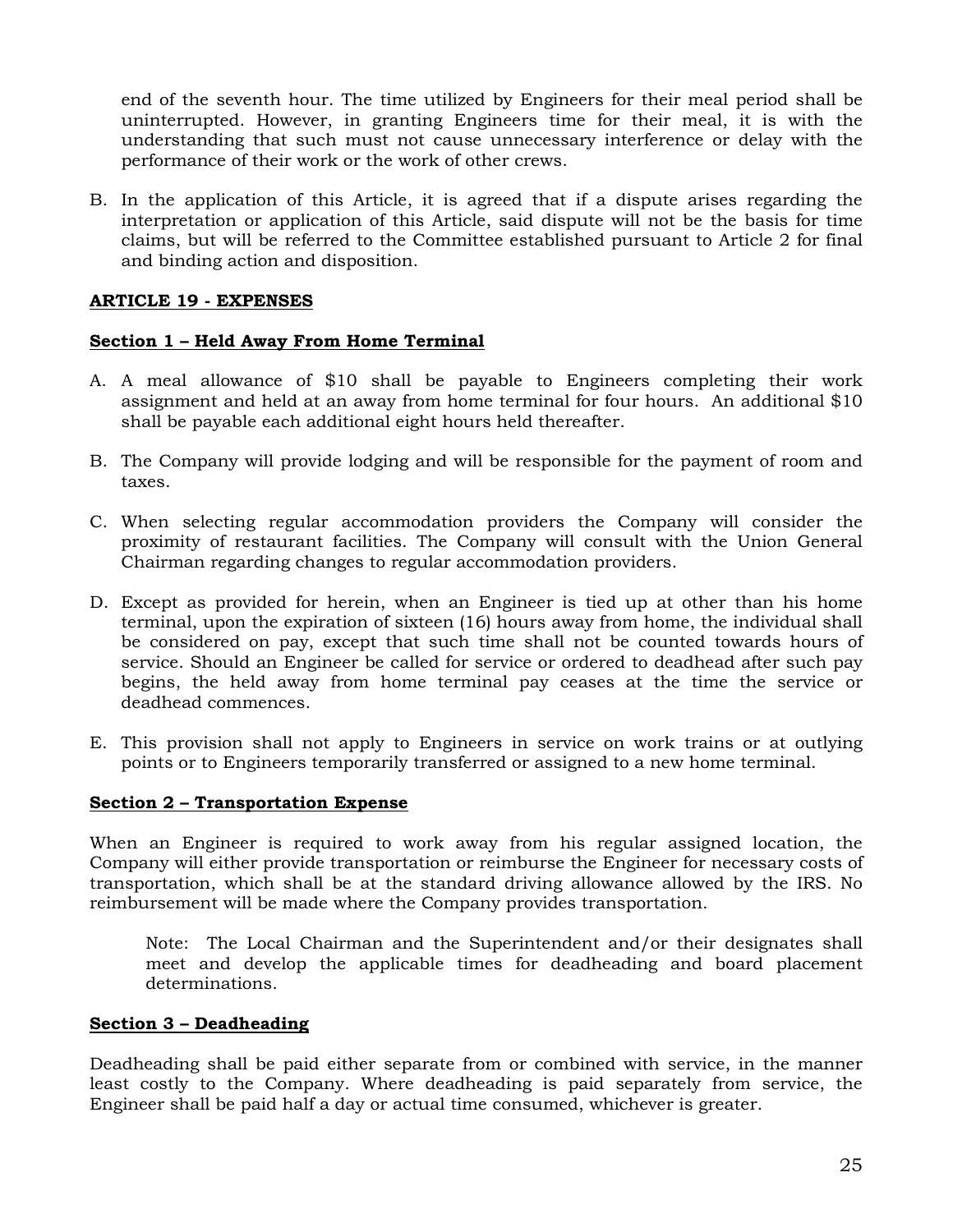This provision will not apply when transporting regularly assigned Engineers from their home terminal to their away from home terminal, or vice versa, as part of their regular assignment. Such Engineers will be paid a service trip.

- Q: If separate service deadhead is the only service performed on that calendar day, will a basic day's pay be allowed for the separate service deadhead?
- A: Yes

#### <span id="page-27-0"></span>**ARTICLE 20 – PERSONAL LEAVE DAYS**

- A. Active Engineers who established seniority as an engineer on the Wisconsin Central Ltd. prior to June 7, 2013 shall be entitled to a maximum of twelve (12) PLDs for each calendar year and such Engineers shall be paid a basic day for each PLD. Active Engineers who established seniority subsequent to June 6, 2013 shall be entitled to a maximum of four (4) PLDs for each calendar year with the exception of Engineers who had previously earned a greater number while working as a Trainman will retain that number.
- B. Subject to scheduling by the BLET Local Chairman or his designate, one (1) personal leave day shall be granted on any day to Engineers subject to the jurisdiction of each GEB under the following conditions:
	- (i) The PLD's that are subject to assignment by the Local Chairman shall be assigned on a first come, first served basis.
	- (ii) The BLET Local Chairman or his designated representative must give the crew callers' office at least forty-eight (48) hours' notice of the day to be observed.
	- (iii) Once the PLD is assigned by the Local Chairman, it shall not be changed unless requested by the Local Chairman.
	- (iv) Subject to the needs of service, an Engineer scheduled for such designated PLD may lay off up to twenty-four (24) hours in advance of the day at his regular on duty point in order to avoid being away from the regular on-duty point when the PLD begins.
- C. Upon forty-eight (48) hours advance notice from the Engineer, PLD's shall be scheduled with the approval of the Crew Management Center. PLD's requested and approved as provided for herein (48 hours) must be taken and payment shall be made on the following payroll period.
- D. In situations where the number of applicants seeking PLD's exceeds the number of Engineers that can be released, the Company shall approve applications on the basis of the order they were received except no application may be submitted more than six months in advance. In the event more than one application is received on the same day the most senior Engineer shall have preference.
- E. Engineers who leave or enter the service of the Company during the year shall have their PLD allocation reduced on a pro-rata basis.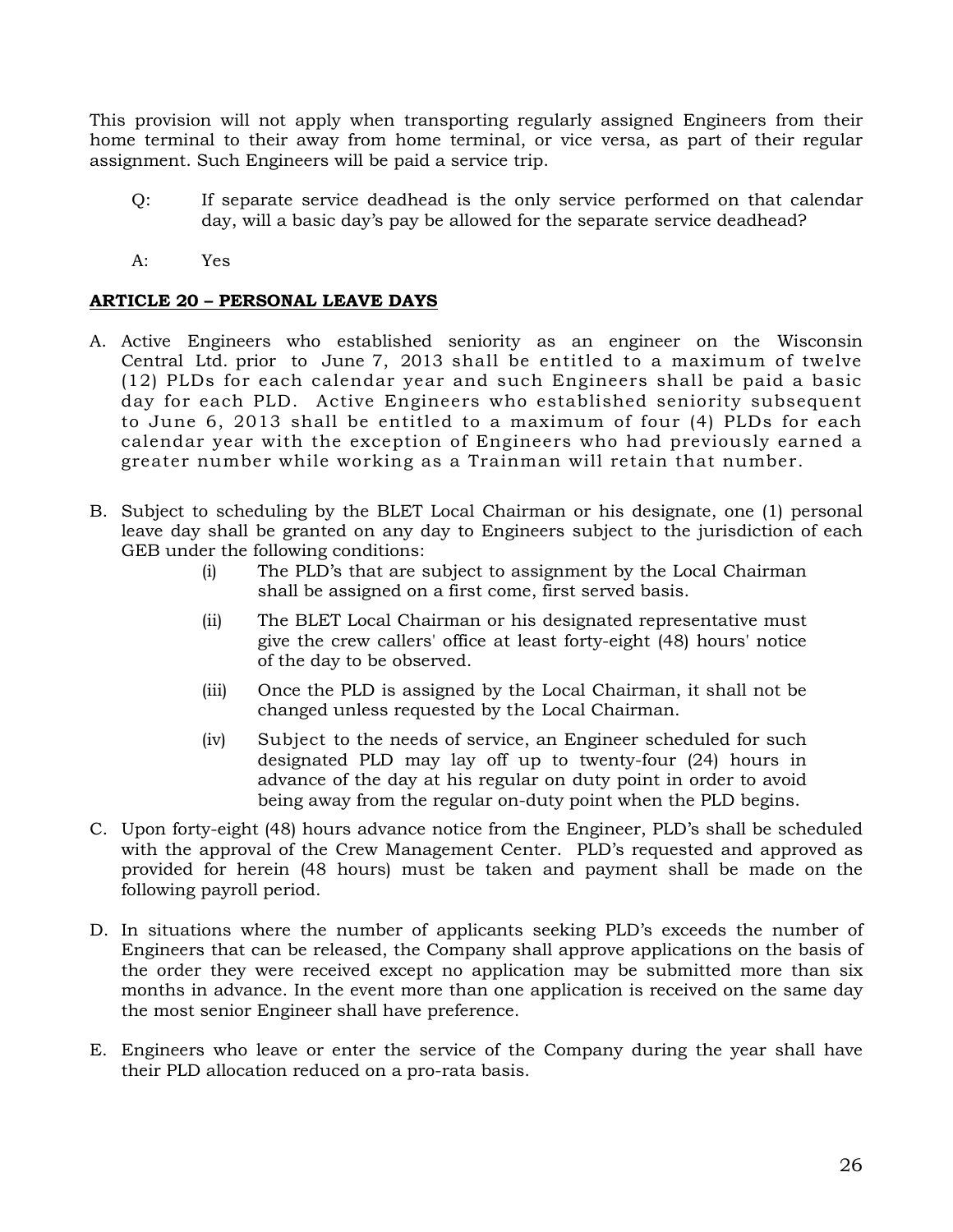- F. Any PLD's provided for herein that are requested but denied by the Company and not subsequently rescheduled during the calendar year or the first quarter of the following calendar year shall be paid at the rate specified herein.
- G. Engineers may elect to be paid a PLD on any day.
- H. Employees from other crafts transferring into engine service shall retain any PLD entitlement previously earned.

### <span id="page-28-0"></span>**ARTICLE 21 - HOLIDAYS**

- A. Engineers who are available the immediate two (2) days preceding and the immediate two (2) days following a holiday identified in Article 9, and who work on a holiday shall be paid a holiday rate of pay of 1.2 times the hourly rate for the first ten (10) hours worked in recognition for service performed on the holiday. All time in excess of ten (10) hours worked on the holiday shall be time and one-half based on the rate outlined herein. A contractually paid day utilized before or after a holiday shall satisfy the availability requirements of this Article 21. Assigned rest days count towards the qualification of holiday pay, as long as the Engineer has fulfilled the requirements of the assignment.
- B. An Engineer whose assignment is annulled because of a holiday may, at their discretion, utilize a PLD, if available.
- C. If a Guaranteed Extra Board assignment is annulled on a holiday, the guarantee will be reduced by  $1/10$ <sup>th</sup>.

### <span id="page-28-1"></span>**ARTICLE 22 – VACATION**

#### <span id="page-28-2"></span>**Section 1 - Entitlements**

Each Engineer subject to the scope of this Agreement and having continuous service (including other crafts) and who has rendered service (including other crafts) as identified herein, shall be eligible for the following annual vacation entitlement allotted in order of Company Hire Date for those with Engineer seniority prior to April 1, 2002, and by Engineer Seniority for those hired on or after April1, 2002 to be taken between January 1 and December 31: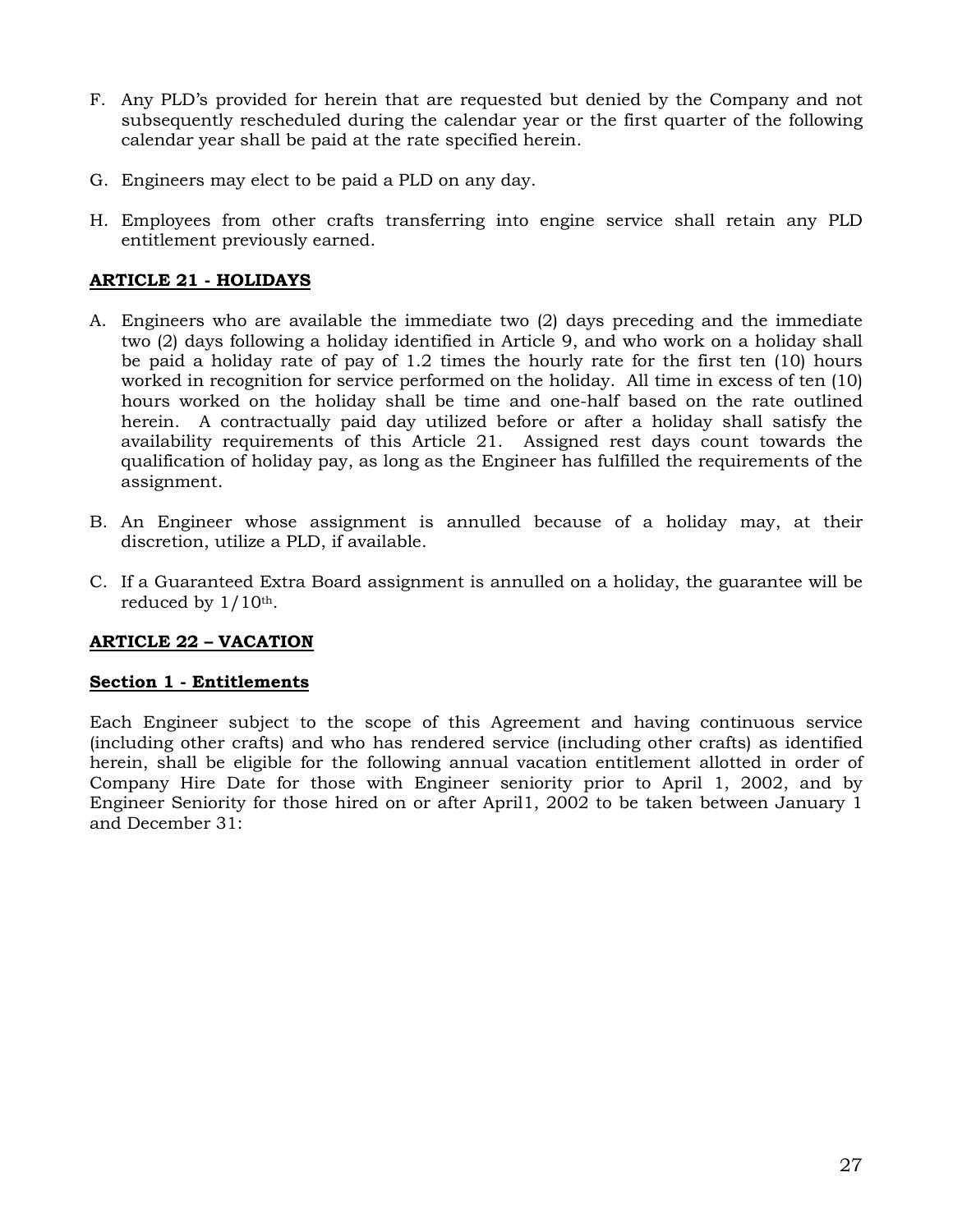A qualifying Engineer shall be entitled to paid vacation, subject to the following:

**Note:** Seven (7) calendar days constitutes a week.

| <b>Years of Service</b>                                                                                                                    | Amount of<br><b>Vacation</b> | <b>Explanation</b>                                                                                                                     |
|--------------------------------------------------------------------------------------------------------------------------------------------|------------------------------|----------------------------------------------------------------------------------------------------------------------------------------|
| New Engineers, if during the<br>preceding calendar year has<br>rendered service amounting to<br>160 basic days or equivalent<br>hours paid | One $(1)$<br>Week            | Six (6) days paid if on a 6 day<br>assignment, 5 days paid if on a 5 day<br>assignment or $1/52nd$ , whichever is<br>greater           |
| After Two (2) Years But Less<br>Than Five (5) Years Of<br>Cumulative Compensated<br>Service                                                | Two $(2)$<br>weeks           | Twelve (12) days paid if on a 6 day<br>assignment, 10 days paid if on a 5 day<br>assignment or $2/52nd$ , whichever is<br>greater      |
| After five (5) years but less<br>than fourteen (14) years of<br>cumulative compensated<br>service                                          | Three $(3)$<br>weeks         | Eighteen (18) days paid if on a 6 day<br>assignment, 15 days paid if on a 5 day<br>assignment or $3/52nd$ , whichever is<br>greater    |
| After fourteen (14) years but<br>less than twenty-three (23)<br>years of cumulative<br>compensated service                                 | Four $(4)$<br>weeks          | Twenty-four (24) days paid if on a 6<br>day assignment, 20 days paid if on a 5<br>day assignment or $4/52nd$ , whichever is<br>greater |
| After twenty-three (23) years or<br>more of cumulative<br>compensated service                                                              | Five $(5)$<br>weeks          | Thirty (30) days paid if on a 6 day<br>assignment, 25 days paid if on a 5 day<br>assignment or $5/52nd$ , whichever is<br>greater      |

### <span id="page-29-0"></span>**Section 2 – Scheduling**

Vacation shall be taken between January 1 and December 31. It is acceptable for a week of vacation to start in one calendar year and run into the following year. Vacation will be deemed to belong to the year in which started. Engineers may take all available weeks of vacation consecutively. Engineers who desire to split their vacation can take up to three (3) weeks of their vacation in the first round and their remaining weeks in the second round. The Company will determine vacation allocation and the Union will determine the process and make-up of the vacation schedule, which shall be posted at conspicuous and convenient places, such as bulletin boards, in all of the on duty points, on or about December 15 of each calendar year. In the event that the Union fails to provide the Company a vacation schedule by December 1, then the Company shall allocate and assign vacations at its discretion.

### <span id="page-29-1"></span>**Section 3 – Rate of Pay for Vacation**

On the effective date of this Agreement an Engineer receiving vacation, or pay in lieu thereof, shall be paid for each week of such vacation at 1/52 of the compensation earned by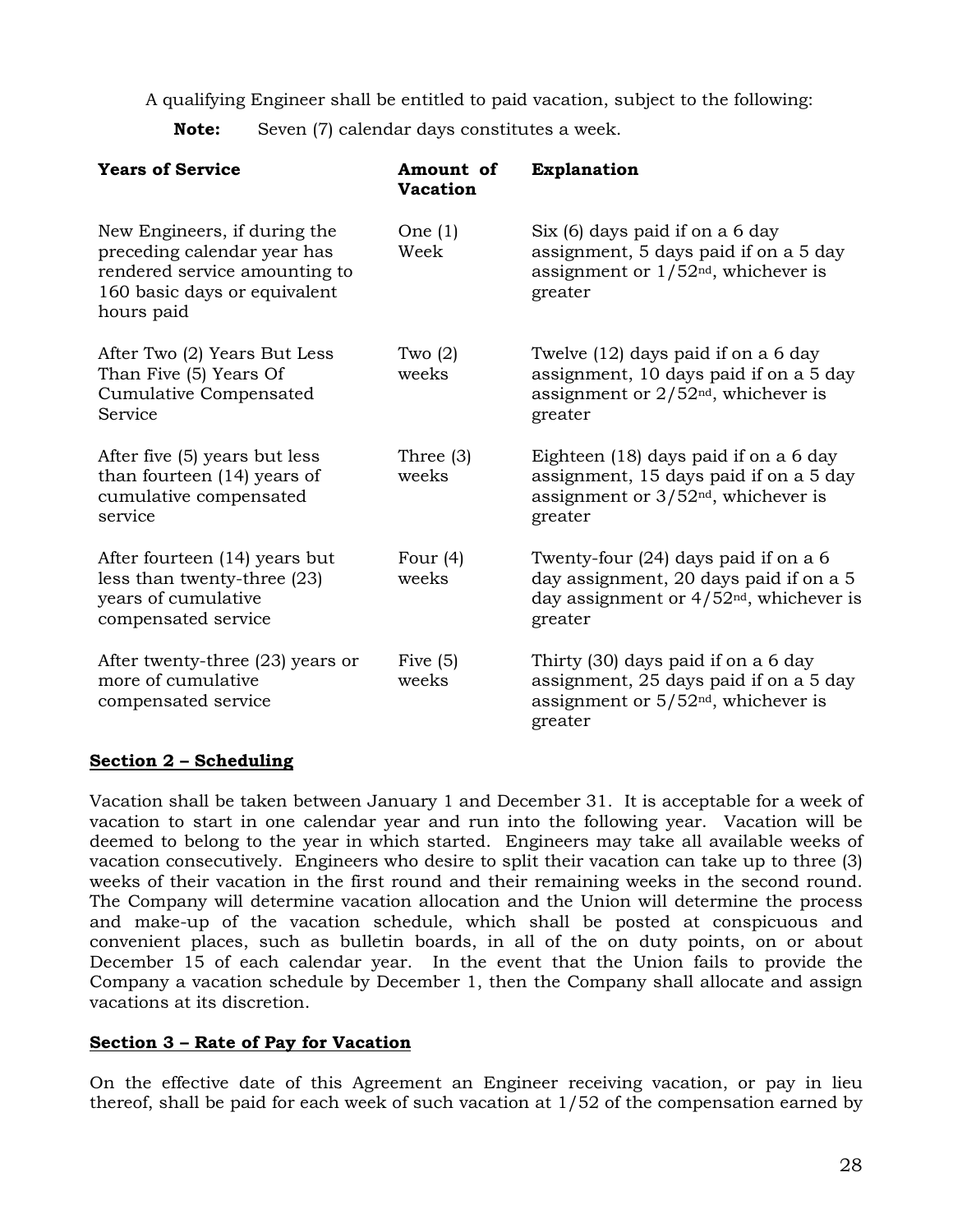such Engineer during the calendar year preceding the year in which the vacation is taken, but in no event shall such pay for each week of vacation be less than five (5) minimum basic days' pay for a five day assignment or six (6) minimum basic days pay for a six day assignment. Two weeks of single day vacation is equal to twelve (12) single days pay, when taken on a single day basis.

## <span id="page-30-0"></span>**Section 4 – Qualifying**

Engineers shall perform one hundred sixty (160) days or equivalent hours of cumulative compensated service in any calendar year to qualify for vacation in the ensuing year as provided under Section 1 of this Article.

### <span id="page-30-1"></span>**Section 5 – Submitting Request**

When submitting vacation requests, Engineers shall submit a sufficient number of choices for weekly vacation bids. In failing to submit a sufficient number of vacation bids, such Engineer shall have their vacation forced assigned.

## <span id="page-30-2"></span>**Section 6 – Employment Status**

If an Engineer's employment status is terminated for any reason, they shall, at the time of termination, be granted full vacation pay for vacation earned in the preceding year not yet granted, and vacation pay for the succeeding year if the Engineer has qualified therefore under Section 1 of this Article. If an Engineer thus entitled to vacation or vacation pay shall die, the vacation pay earned and not received shall be paid to such beneficiary as the Engineer may have designated, or in the absence of such designation, the surviving spouse, the Engineer's children, or his estate, in that order.

## <span id="page-30-3"></span>**Section 7 – Transferring from Other Crafts**

Vacations, or allowances therefore, under two (2) or more schedules held by different organizations on the same Company shall not be combined to create a vacation of more than the maximum number of days provided for in any one of such schedules. Employees transferring from other crafts shall have length of service and other qualifications for vacation count toward vacation as an Engineer.

## <span id="page-30-4"></span>**Section 8 – GEB**

Time off on account of vacation shall not affect guarantees.

### <span id="page-30-5"></span>**Section 9 – Expiration of Vacations**

Vacations shall not be accumulated or carried over from one vacation year to another.

**Note:** In the event an Engineer could potentially lose time at the end of his pending vacation period he may request approval of the Company that his vacation could be reduced in one (1) year and adjusted in the next.

### <span id="page-30-6"></span>**Section 10 – Vacation Credits**

The following shall also be used to determine eligibility for vacation: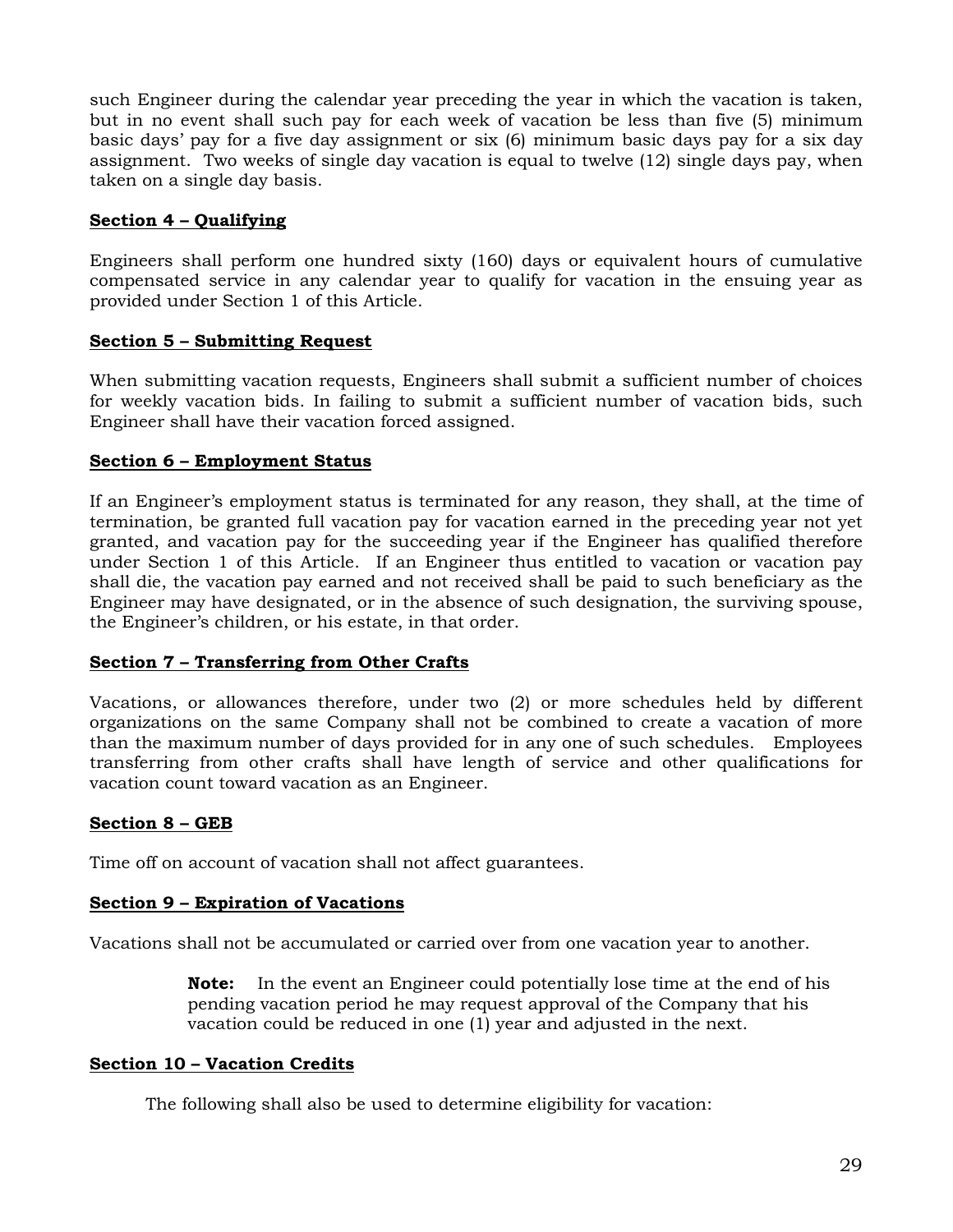- 1. Used out of order one-half  $\left(\frac{1}{2}\right)$  day credit;
- 2. Separate Service Deadheading one (1) day credit;
- 3. An Engineer paid eight (8) hours under the held away from the regular off duty point rule shall be credited with one (1) basic day.
- 4. Calendar days on which an Engineer is compensated while attending training and rules classes at the direction of the Company – one (1) day credit
- 5. Each day worked on a position not covered by this Agreement shall count as a Basic Day for vacation qualification purposes.
- 6. Calendar days on which an Engineer assigned to an extra list or a regular assignment is available for service and on which days he performs no service through no fault of his own, shall be included in the determination of qualification for vacation.
- 7. Calendar days, not in excess of sixty (60), on which an Engineer is absent from and unable to perform service because of sickness or injury received on duty shall be included in the determination of qualification for vacation.
- 8. Calendar days on which an Engineer's assignment is annulled or is otherwise released for the day.

## <span id="page-31-0"></span>**Section 11 – Union Officials**

Time off granted for Union business shall count toward vacation qualification days for Engineers who hold positions as General Chairman, Vice General Chairman, Local Chairman, etc. ("Local Officials for the Brotherhood of Locomotive Engineers and Trainmen"). It is further understood that by providing this exclusion it is not intended that the total number of such Officials covered be expanded.

### <span id="page-31-1"></span>**Section 12 - General**

- A. During a calendar year in which an Engineer's vacation entitlement shall increase on the anniversary date, such Engineer shall be permitted to schedule the additional vacation time to which entitled on the anniversary date at any time during that calendar year.
- B. Where an Engineer is discharged from service and subsequently reinstated without loss of seniority and/or benefits, service performed prior to discharge and subsequent to reinstatement shall be included in the determination of qualification for vacation during the following year. Engineers restored to service shall be credited for all time paid for entitlement purposes.
- C. In instances where Engineers who have become members of the Armed Forces of the United States return to the service of the Company in accordance with the Veterans Re-Employment Rights Act (8 USC Title 38 §2021-2027), as amended from time to time, time spent by such Engineer in the Armed Forces subsequent to their employment by the Company shall be credited as qualifying service in determining the length of vacations for which they may qualify upon their return to the service of the Company.
- D. Full week vacations will commence on Mondays and continue as consecutive week(s). An engineer may, no later than 0001 hrs on the Sunday prior to the start of his vacation (or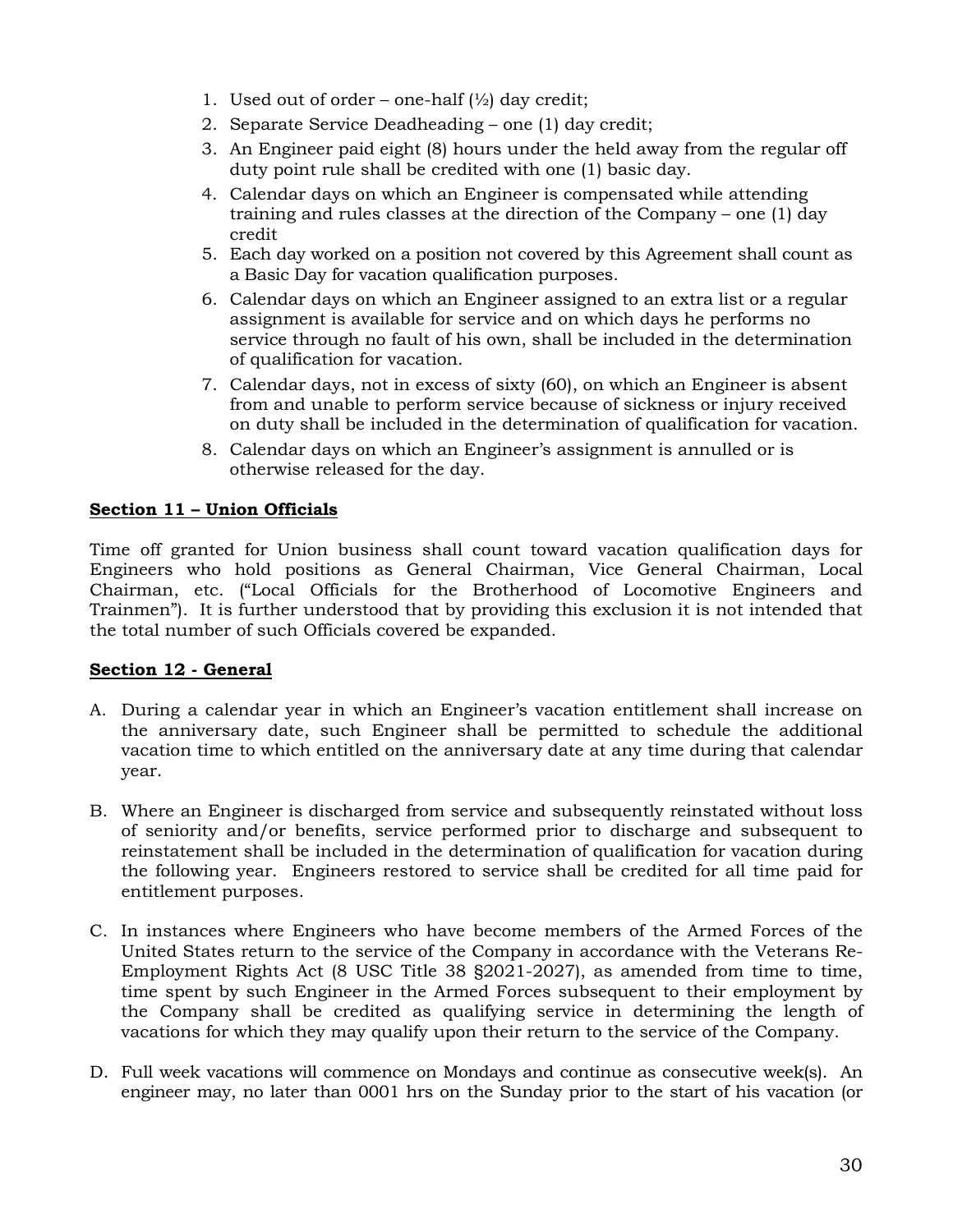upon tie-up if on duty at 0001 hours), request to be available only for an assignment that reports not later than 11:59 and ties up at the home terminal. Such engineer will not be entitled to any compensation for that day if not so used. If an employee is unable to start their vacation when scheduled, they may, at their option, elect not to protect any service until they have been on vacation for the allotted seven (7) days. An Engineer may take up to twelve (12) days of his annual vacation in single day increments, as outlined in Section 3 herein, and such employee shall be automatically marked up for service upon the expiration of any single day vacation provided they are not marked off for any other contractual reason.

#### <span id="page-32-0"></span>**ARTICLE 23 – BENEFITS**

#### <span id="page-32-1"></span>**Section 1 – Health & Welfare**

Employees coming under the scope of this Agreement and their dependents, if eligible, will be subject to the Railroad Employees National Health and Welfare Plan, the Railroad Employees National Early Retirement Major Medical Benefit Plan, the Railroad Employees National Dental Plan and the Railroad Employees National Vision Plan, as negotiated nationally and subsequently amended, including employee cost-sharing provisions. Retired, disabled and inactive employees will remain in their existing coverage, if any.

### <span id="page-32-2"></span>**Section 2 – Life Insurance**

An Engineer's minimum life insurance coverage is \$50,000. Engineers requiring assistance concerning the foregoing may contact a Human Resources Representative for further information.

### <span id="page-32-3"></span>**Section 3 – Other**

Accidental Death Insurance - An Engineer's minimum coverage is \$50,000. Engineers requiring assistance concerning the foregoing may contact a Human Resources Representative for further information.

#### <span id="page-32-4"></span>**Section 4 – Off Track Vehicle Accident Benefits**

The parties agree to implement and maintain the current off track vehicle accident benefits as provided in the Brotherhood of Locomotive Engineers' National Health and Welfare Plan, as amended.

#### <span id="page-32-5"></span>**Section 5 – Stock Purchase Plan**

The Company shall maintain for the benefit of Engineers covered by this Agreement a stock purchase plan, which may be changed from time to time provided such changes are applicable to Company employees generally.

#### <span id="page-32-6"></span>**Section 6 – Employee Assistance Program**

The Company shall maintain for the benefit of Engineers covered by this Agreement an Employee Assistance Program, which may be changed from time to time provided such changes are applicable to Company employees generally.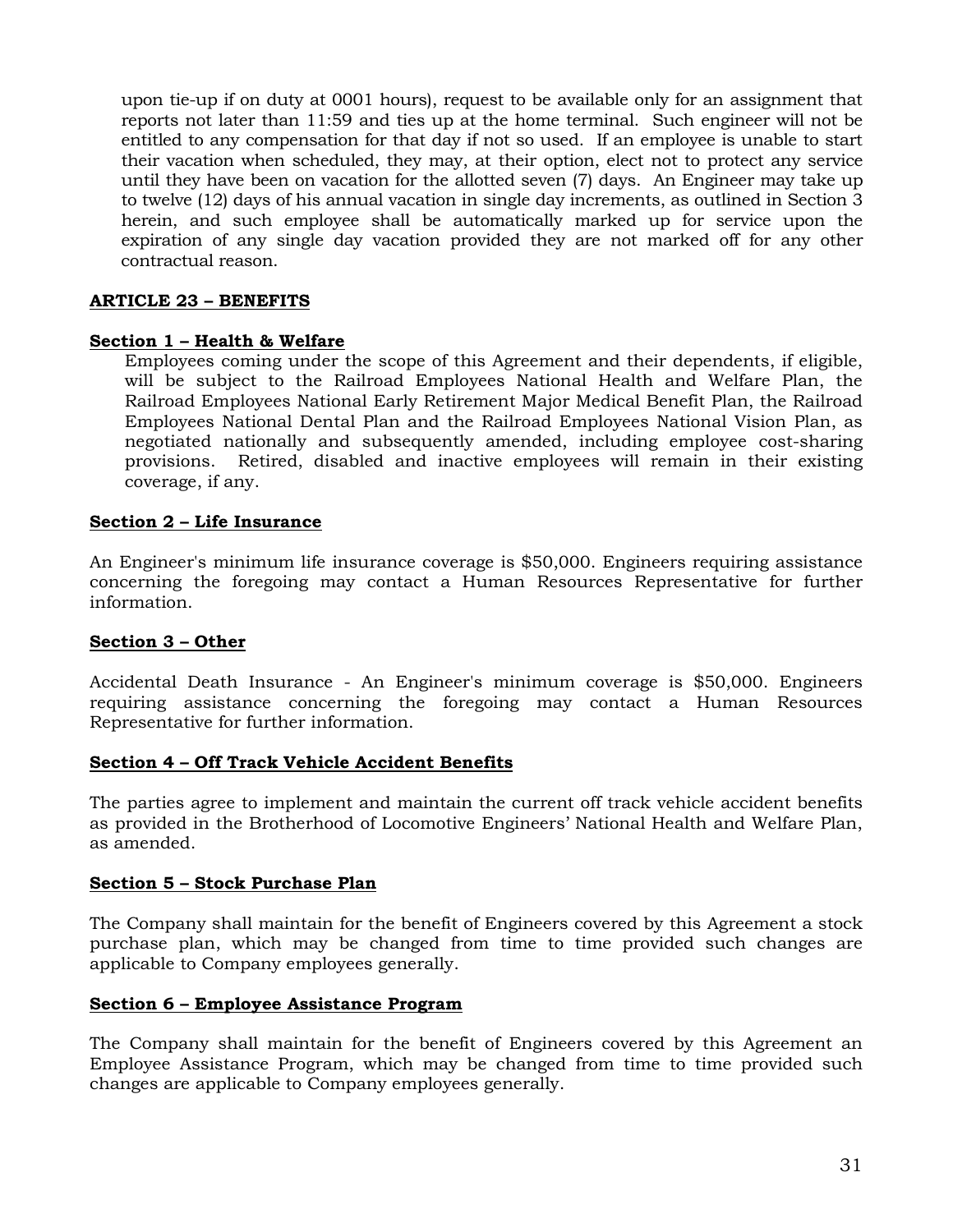#### <span id="page-33-0"></span>**Section 7 – 401K Plan**

- A. Within ninety (90) days of ratification, the Company shall establish a 401(k) plan for Engineers covered by this Agreement. Under the plan, for the first four percent (4%) of an employee's salary contributed, the Company shall contribute \$.25 for each \$1.00 contributed by the employee. Engineers may contribute an amount above 4%, up to the maximum legal amount with no Company participation.
- B. The Company shall be responsible for all costs of establishing the plan, including the making of payroll deductions and payments of withheld wages to the trustee. The employee shall be responsible for all costs of services in connection with the operation of the 401(k) plans.

#### <span id="page-33-1"></span>**Section 8 – Short Term Disability Plan**

A short-term disability income insurance plan is hereby established and replaces all existing sickness plans. Employees subject to this agreement shall be eligible for participation in the CN Income Disability Plan (the Plan) which provides income to covered employees during periods of covered disability, not to exceed 52 weeks. The Plan covers a disability caused by injury or sickness, whether on railroad duty or not, which prevents the employee from actively performing the normal duties of his or her job. Benefits begin on the 15th day of continuous absence while under the care of a licensed physician for such a covered disability. Employees must have rendered compensated service or received vacation pay in a BLET craft for at least seven days in the thirty calendar days immediately preceding the covered disability to be eligible to receive benefits. The Plan pays \$82.28 per day to eligible employees. This amount is not reduced by monies received under the Railroad Unemployment Insurance Act. For those who qualify, benefits from the plan are paid at least every two weeks. In all cases, plan benefits shall be paid in accordance with the terms and provisions of the Plan, which are incorporated herein by reference. In the event of a conflict between the terms and provisions of the Plan and the terms and provisions of this agreement, the terms and provisions of the Plan shall control. The Company retains the right to modify the plan document from time to time.

#### <span id="page-33-2"></span>**Section 9 – Bessemer Non-Contributory Pension Plan**

As of July 25, 2011, the Bessemer Non-Contributory Pension Plan was closed to new participants on the Duluth, Missabe and Iron Range Railway Co. Effective July 25, 2017, former DMIR employees who were participating in the Bessemer Non-Contributory Pension Plan will have their service frozen for purposes of calculating their accrued benefits. Future service will continue to be accumulated for retirement eligibility purposes only. Future salary growth will be considered in the calculation of the pension benefit payable upon retirement or other termination of employment. As of December 1, 2012, the Bessemer Non-Contributory Pension Plan was closed to new participants on the Elgin, Joliet and Eastern Railway Company. Effective February 1, 2015, former EJE employees who were participating in the Bessemer Non-Contributory Pension Plan will have their service frozen for purposes of calculating their accrued benefits. Future service will continue to be accumulated for retirement eligibility purposes only. Future salary growth will be considered in the calculation of the pension benefit payable upon retirement or other termination of employment. Former EJE employees who are active participants in the Bessemer Non-Contributory Pension Plan as of February 1, 2015 and who have not attained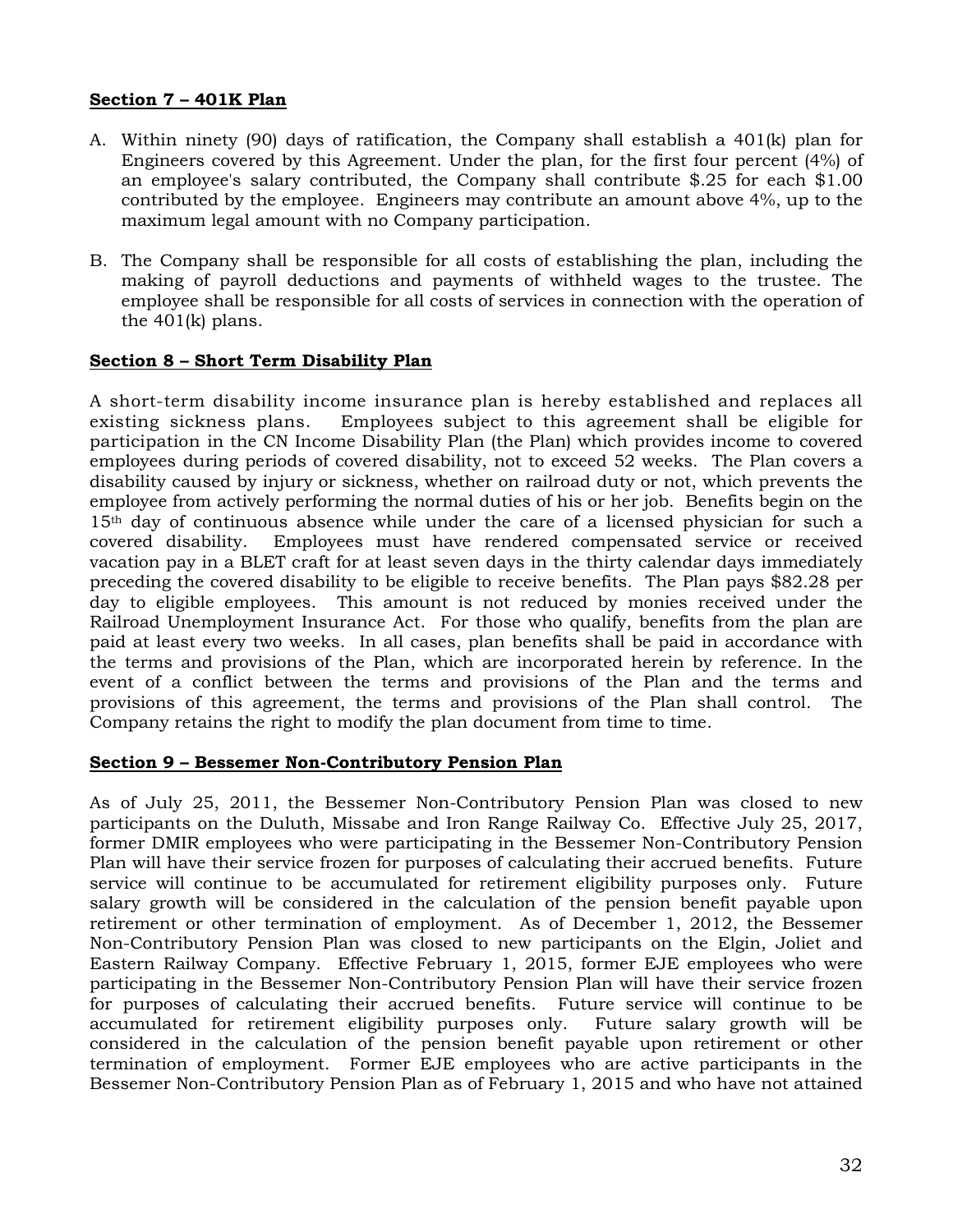30 years of continuous service will receive a lump sum payment of five thousand dollars (\$5,000).

Any dispute over the interpretation, application or enforcement of this Article 23 Section 9 will be directed to the Labor/Management Committee and shall not be handled through the normal grievance process. Any dispute that is not resolved in the Labor/Management Committee shall be resolved exclusively in accordance with the dispute resolution procedures set forth in Article I, Section 11 of the New York Dock Conditions.

### <span id="page-34-0"></span>**ARTICLE 24 – PHYSICAL EXAMINATIONS**

Engineers covered by this Agreement may be required to take medical examinations, including eye and hearing tests, by the Company's physician at the Company's expense. If the examination must take place outside the Engineer's regular on duty point, the individual shall be allowed payment for meals and travel. Engineers shall be made whole for any earnings lost.

### <span id="page-34-1"></span>**ARTICLE 25 – MEDICAL DISQUALIFICATIONS**

- A. If an Engineer is found to be medically disqualified by the Company's physician, and the Engineer is of the opinion that his condition does not justify removal from the service or restriction of his rights to service, appeal will be made to the designated officer of the Company for a joint medical board to be established.
- B. The Engineer involved, or his representative will select a physician to represent him and the Company will select a physician to represent it (who may be the original examining physician) in conducting a further medical examination. If the two physicians thus selected shall agree, the conclusion reached by them as to the individual's medical condition will be final.
- C. If the two physicians selected do not agree as to the medical condition of such individual, they will select a third physician to be agreed upon by them, who shall be a practitioner of recognized standing in the medical profession and a specialist in the disease or ailment from which the individual is alleged to be suffering. The three physicians thus selected will examine the Engineer and render a report with reasonable promptness setting forth his physical condition and their opinion as to his fitness to continue service in his regular employment, which shall be accepted as final. Should the decision be adverse to the individual, and it later appears through medical findings that his condition has improved, a re-examination by the Company's physician will be arranged after a reasonable interval upon the request of the Engineer or the Union.
- D. The Company and the Engineer will each pay for the costs of their chosen physician and share equally in paying the costs of the third physician.
- E. If an Engineer has been furloughed for more than ninety (90) days and is recalled or rehired, he will be required to pass a physical examination (including drug and alcohol testing) before being permitted to return to duty.
- F. If for any other reason related to Company service, an Engineer is required to take a medical examination the expense of that examination shall be covered by the Company.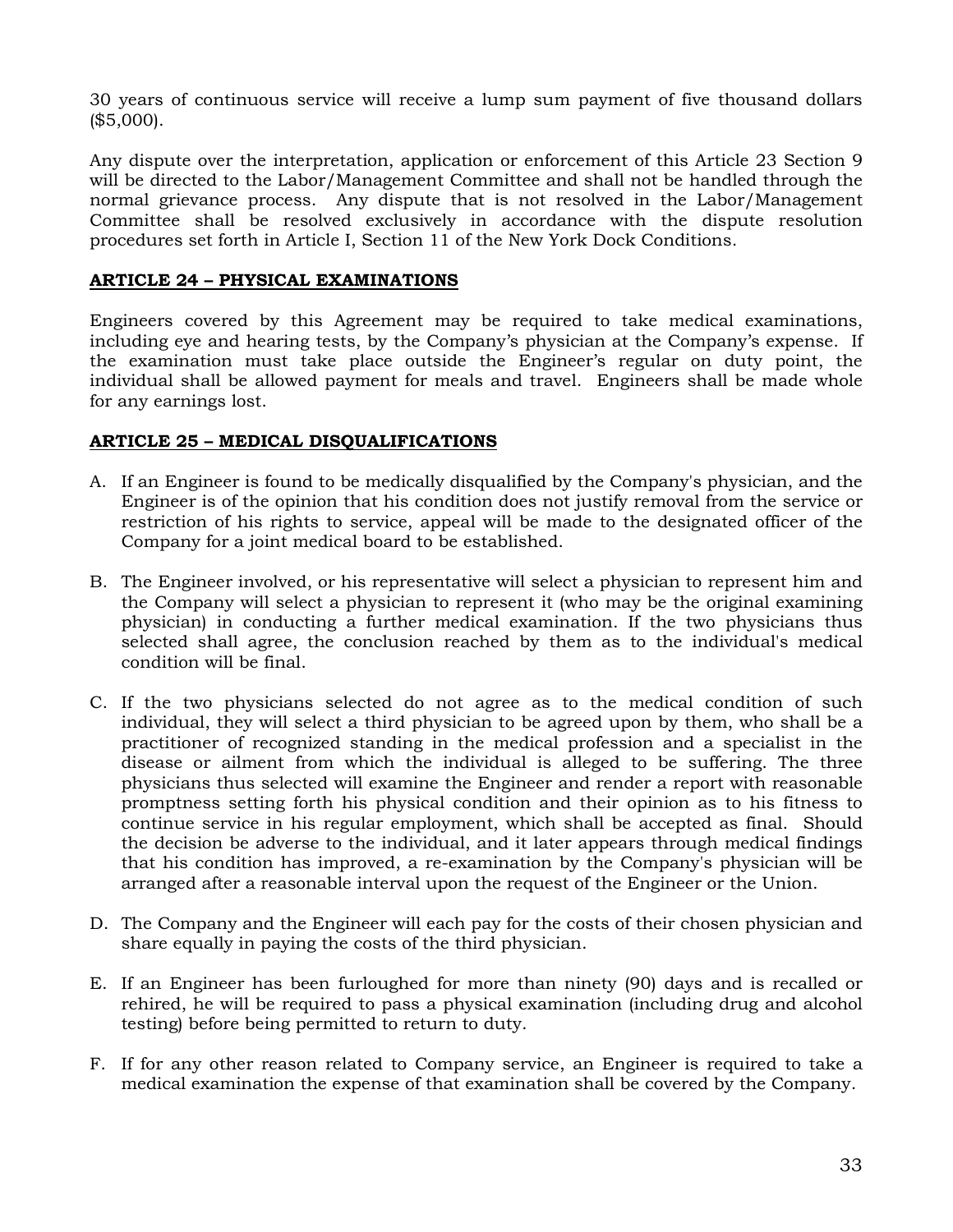### <span id="page-35-0"></span>**ARTICLE 26 – PAYDAY**

- A. Payroll periods shall consist of two (2) pay periods per calendar month consisting of a first half and a second half. Payroll periods shall commence on the first calendar day of each calendar month through and including the fifteenth calendar day of each calendar month (first half) and the sixteenth calendar day of each calendar month through and including the last calendar day of each calendar month (second half).
- B. Engineers shall be paid on a semi-monthly basis by direct deposit. Engineers will be paid on or about the 16th for scheduled hours during the first half of the month and on or about the 1st of the succeeding month for scheduled hours in the second half of the month. Adjustments to the Engineers scheduled hours, such as overtime or time lost, will be processed in the pay period following the reported time.
- C. Nothing in the foregoing limits the Company from moving to a bi-weekly pay cycle during the term of this Agreement provided, however, that the amount paid to the Guaranteed Extra Board is adjusted proportionally.

### <span id="page-35-1"></span>**ARTICLE 27 – PAYROLL AND DEDUCTIONS**

Payroll payments will be made only to a direct checking and/or savings deposit account as specified by the Engineer, provided however that the employee's selected financial institution is one recognized by the Company as able to accept direct deposits.

Payroll deductions are available to all permanent full-time Engineers who execute a suitable written deduction authorization for the following purposes:

- ♦ Periodic Union dues, agency fees and assessments included in monthly dues (not including fines and penalties) payable to the Union.
- ♦ Other purposes as from time to time designated by the Company.

#### <span id="page-35-2"></span>**ARTICLE 28 – UNION SHOP AGREEMENT**

- A. Subject to the terms and conditions below, Engineers of the Company subject to this Agreement shall, as a condition of their continued employment under this Agreement, become members of the BLET within sixty (60) calendar days of the date they first perform compensated service under this Agreement, and shall maintain membership in the BLET while subject to the Agreement; provided, however, that this requirement for membership in the BLET shall not be applicable to:
	- ♦ Those to whom membership is not available upon the same terms and conditions as are generally applicable to any other member;
	- ♦ Those to whom membership has been denied or terminated for any reason other than the failure of the engineer to tender the periodic dues, initiation fees and assessments (not including fines and penalties) uniformly required as a condition of acquiring or retaining membership in the Union;
	- ♦ Those who are members of another labor organization as permitted by Section 2, Eleventh (c) of the Railway Labor Act, as amended; or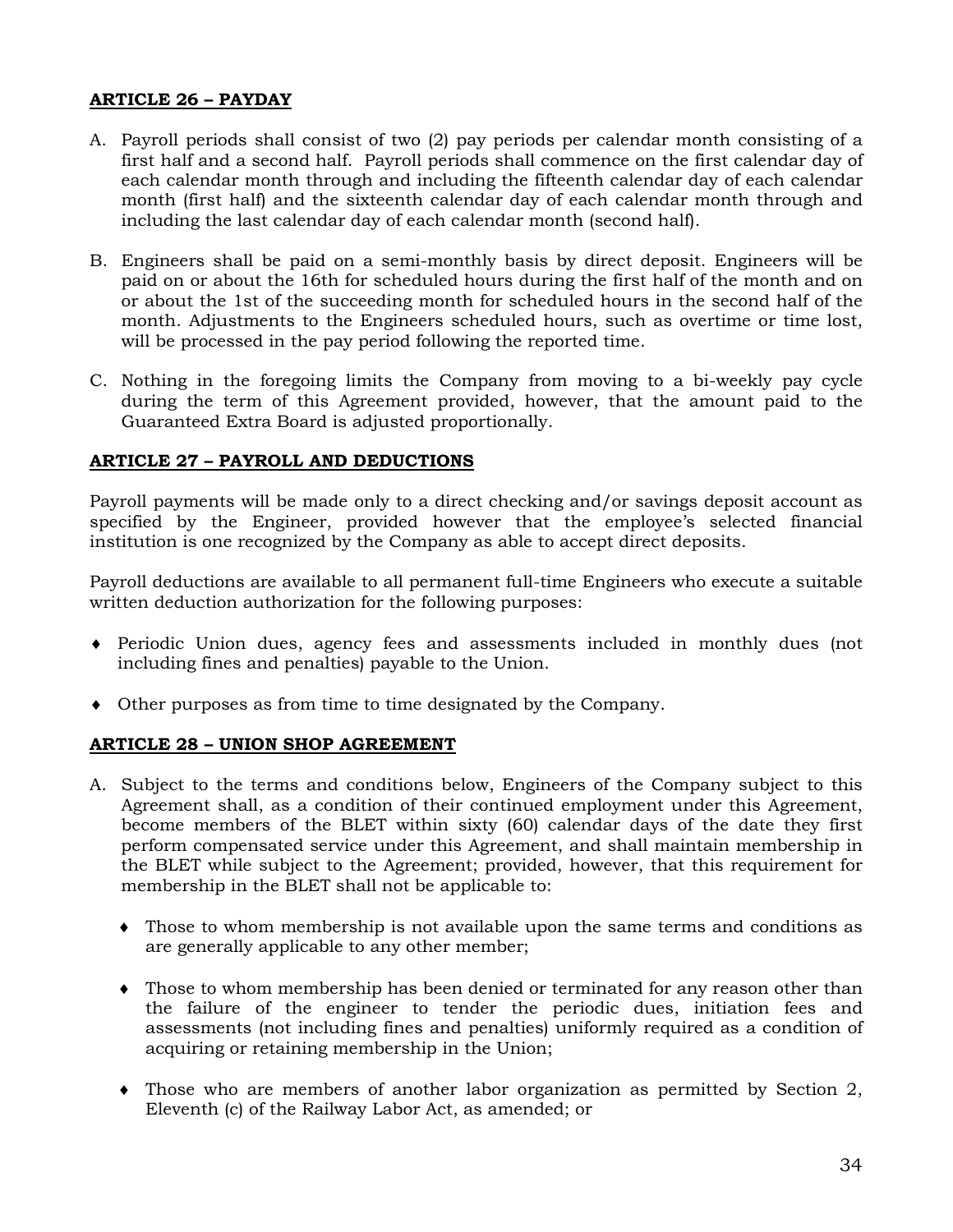- ♦ Those who elect not to join the Union, in which case they shall be required to remit to the Union a monthly agency fee which shall not be in excess of the standard monthly dues required of members.
- B. Engineers, who are assigned or transferred for a period of one (1) calendar month or move to employment not covered by such Agreement, or who are on leave of absence for a period of one (1) calendar month or more, may not be required to maintain membership as provided in this Rule so long as they remain in such other employment, or on such leave of absence, but they may do so at their option. If and when such Engineers return to service covered by this Agreement, they shall comply with the provisions of this Rule within one (1) calendar month of such return to service.
- C. Every Engineer required by the provisions of this Rule to become and remain a member of the BLET shall be considered by the Company to be a member of the BLET unless the Company is advised to the contrary in writing by the General Chairman. The General Chairman shall be responsible for initiating action to enforce the terms of this Rule.
- D. The General Chairman shall furnish to the Company, in writing, the name and roster number of each Engineer whose seniority and employment the BLET requests be terminated by reason of failure to comply with the membership requirements of this Rule.
- E. In the event the Company wishes to dispute the correctness of the BLET's position, it shall so notify the General Chairman within ten (10) calendar days of receipt of the notice from the latter, stating the reasons therefor. If, (1) no such exception is taken by the Company, or (2) the BLET does not withdraw its request within ten (10) calendar days from the date of the notice of exception, the Company shall transmit to the Engineer at his last known address, through certified United States Mail, return receipt requested, a notice of termination and a copy of the BLET's request, a copy of which shall be furnished to the General Chairman.
- F. Dispute Resolution Process
	- 1. Any Engineer so notified who disputes the charge that he has failed to comply with union membership requirements will, within ten (10) calendar days from the date of such notice, request the Company in writing to accord him a formal hearing. Such a request will be honored by the Company and a date set for the formal hearing as soon as possible, but within ten (10) calendar days of the date of the receipt of the request. A copy of the notice of such formal hearing will be given to the General Chairman. The receipt by the Company of a request for a hearing will stay action on the request by the General Chairman for termination of the Engineer's employment until the formal hearing is held and the final decision is rendered. If the Engineer concerned fails to request a formal hearing as provided for herein, the Company will proceed to terminate his employment at the end of thirty (30) calendar days from receipt of the request from the General Chairman, unless the Company and the BLET agree otherwise in writing.
	- 2. The Company will determine on the basis of evidence produced at the formal hearing whether or not the Engineer has complied with the union membership requirements, and will render a decision accordingly. Such a decision will be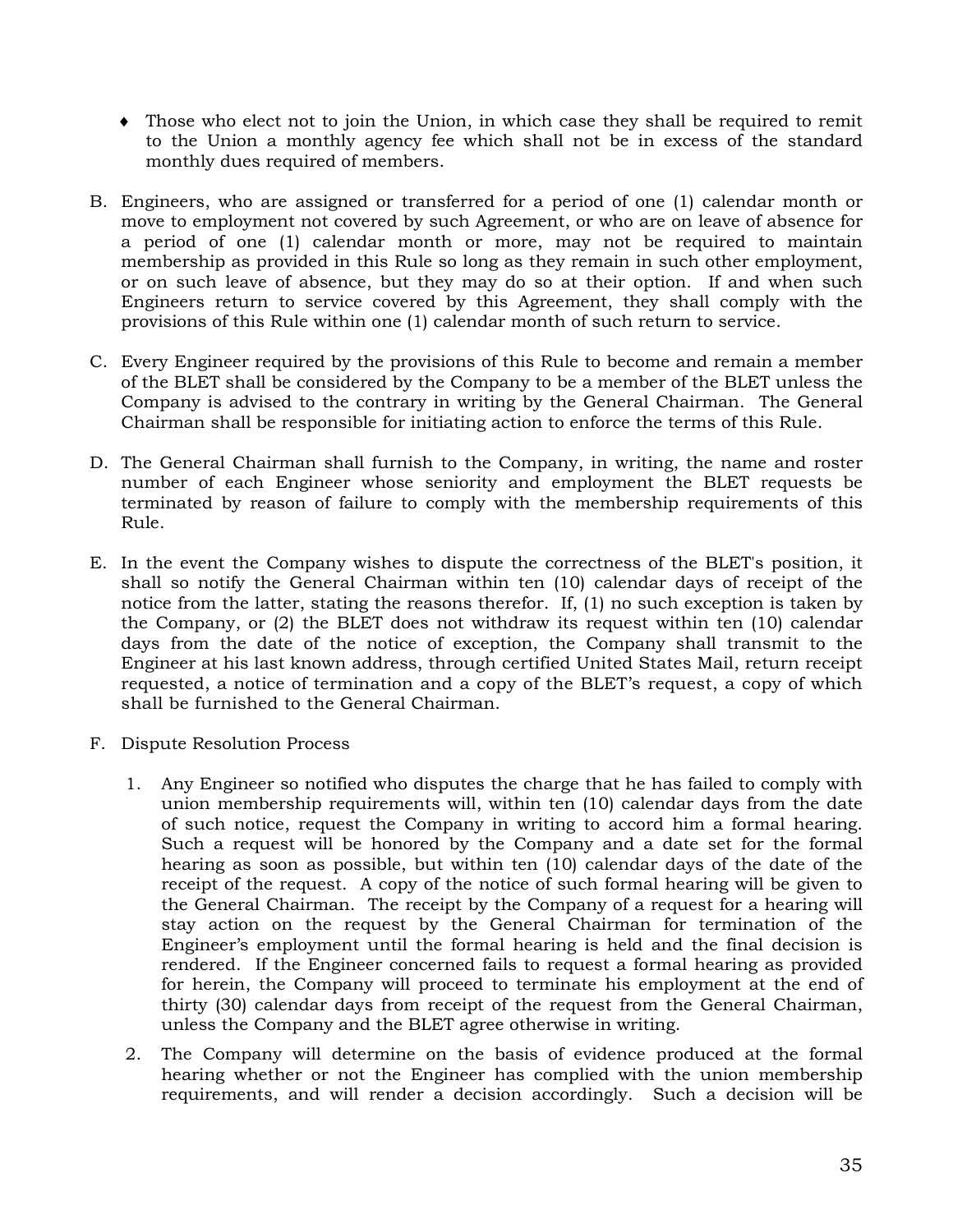rendered within ten (10) calendar days of the hearing date, and the Engineer and the General Chairman will be promptly notified. A transcript of the hearing will be furnished to the General Chairman. If the decision is that the Engineer has not complied with union membership requirements, his employment as an Engineer will be terminated within ten (10) calendar days of the date of the decision, unless the Company and the BLET agree otherwise in writing.

- 3. If the decision of the Company is not satisfactory to the Engineer or to the BLET, it may be appealed in writing directly to the highest officer of the Company designated to handle appeals. Such appeal must be received within ten (10) calendar days of the date of decision appealed from, and the decision on such an appeal will be rendered within twenty (20) calendar days of the date the appeal is received. The decision by the highest appeals officer of the Company designated to handle appeals will be final and binding unless, within thirty (30) calendar days thereafter, the Company is notified in writing that the decision is unsatisfactory, and in such event, the dispute may be submitted to a tribunal having jurisdiction within six months of the date of such decision. A representative of the General Chairman will have the right to be present at and participate in any hearing which involves the BLET.
- G. The BLET shall indemnify and hold harmless the Company against any and all claims, demands, suits or other forms of liability that arise out of or by reason of any action taken or not taken by the Company pursuant to this Article.

### <span id="page-37-0"></span>**ARTICLE 29 – HANDLING OF TIME CLAIMS AND GRIEVANCES**

#### <span id="page-37-1"></span>**Section 1 Representation**

- A. The Brotherhood of Locomotive Engineers and Trainmen shall have the exclusive right to represent all engine service employees (other than those who are members of a craft represented exclusively by another labor organization) in company level grievance, claim and disciplinary proceedings on those Companies on which the BLET is the lawfully recognized or certified collective bargaining representative for that craft.
- B. The General Committee of Adjustment, Brotherhood of Locomotive Engineers and Trainmen, will represent all Engineers in the making of contracts, rates, rules, working agreements and interpretations thereof.
- C. It is agreed that the dividing line of jurisdiction to control craft conditions is at the point of entry into the one craft or the other.
- D. It is agreed that, absent the concurrence of the General Chairman of the BLET, the Company will not deal with a representative of any other organization concerning an interpretation or change of any rule, benefit or working condition subject of this Agreement.
- E. All disputes involving Engineers will be handled in accordance with the provisions of this Agreement as interpreted by the BLET General Committee and the Company.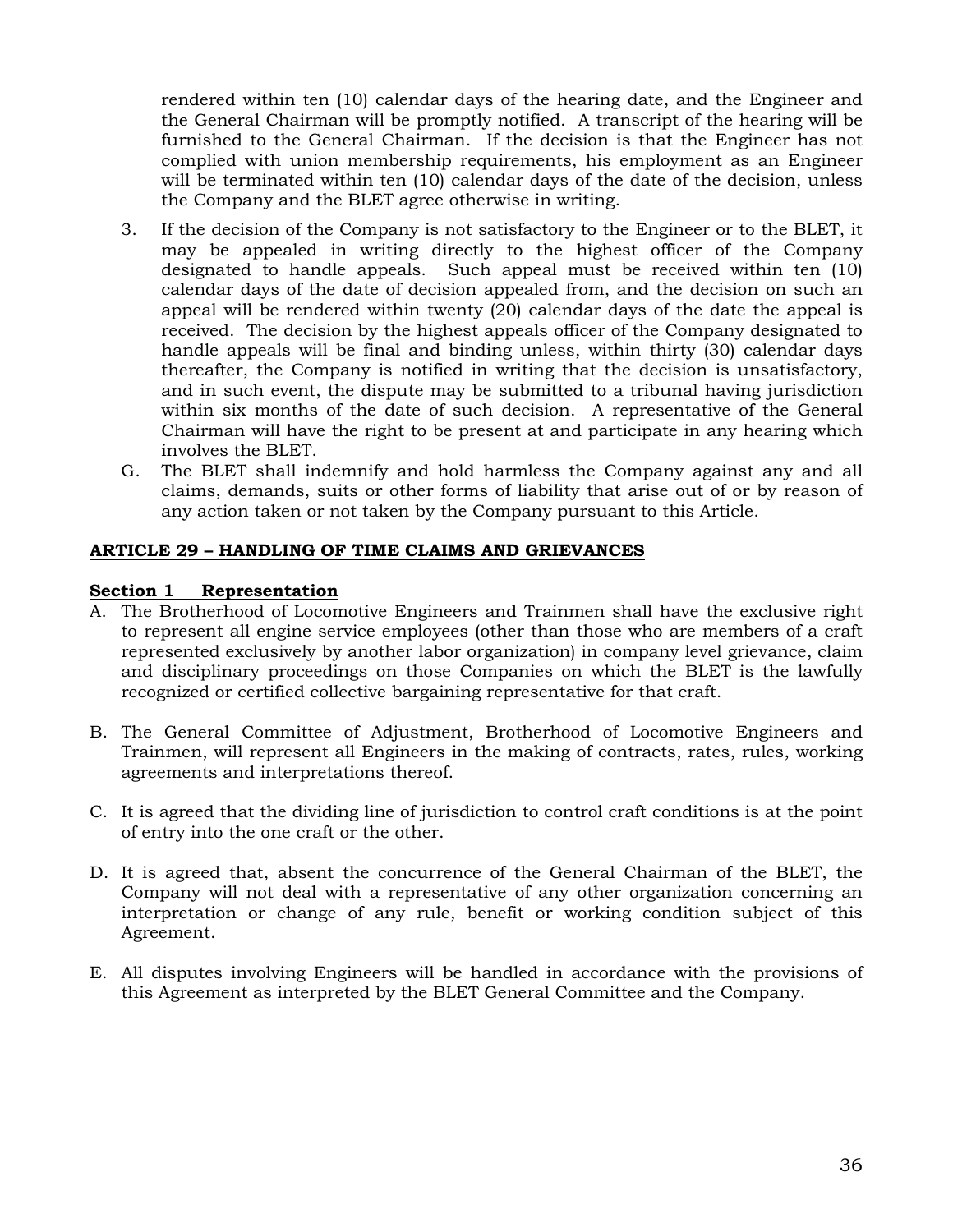#### <span id="page-38-0"></span>**Section 2 Handling Of Claims And/Or Grievances Other Than Discipline Appeals**

- A. All claims or grievances must be presented electronically by the Engineer involved, or on behalf of the Engineer by his Local Chairman, to the officer of the Company authorized to receive same within sixty (60) days from the date of occurrence on which the claim or grievance is based. Should any such claim or grievance be disallowed, the Company shall, within sixty (60) days from the date it is received, notify the Engineer or his Local Chairman in writing of the reason(s) for such disallowance. Should the Company fail to issue timely declination of the claim or grievance, it will be allowed as entered, however such allowance will not constitute a precedent for other similar claims or grievances.
- B. In the event the claim or grievance is disallowed, the BLET Local Chairman may, within 60 days from the date it is received, appeal the matter to the Superintendent. If the claim or grievance is not appealed, the disallowance shall stand, however the disallowance shall not constitute a precedent for other similar claims and grievances.

In the event the appeal is disallowed, the Superintendent shall, within 60 days from the date it is received, notify the Local Chairman electronically of the reason(s) for such disallowance.

Should the Superintendent fail to issue timely notification of the declination of the appeal, the claim or grievance will be allowed as entered, however such allowance will not constitute a precedent for other similar claims or grievances.

- C. Claims declined under Section 2 (B) of this Article shall be appealed electronically by the BLET General Chairman to the Company's Director Labor Relations, or designate, within 60 days of the disallowance. If the claim or grievance is not appealed, the disallowance shall stand, however the disallowance shall not constitute a precedent for other similar claims and grievances. The Director, or his designate, shall, within 60 days from the receipt of the appeal, notify the General Chairman of the allowance or declination of the claim. Should the Director or designate fail to timely notify the General Chairman of such declination, the claim will be allowed as entered, however such allowance shall not constitute a precedent for other similar claims.
- D. Claims and grievances disallowed by the Company pursuant to Section 2 (C) will be barred from further handling unless, not less than 30 days prior to the next scheduled meeting date of the Labor/Management Resolution Committee, the General Chairman lists the unresolved claim or grievance to the Committee.
- E. The Committee will consider the entire record of each dispute submitted to it. Decisions made pursuant to this process will be written by the Company within forty-five (45) days of the meeting date and will represent the final and binding decision on such grievances. The handling of claims and grievances by the Committee will constitute any "conference" prerequisite to submission of disputes to a public law board tribunal established pursuant to law or by agreement.
- F. In the event that a majority of the Committee does not agree on the resolution of a particular grievance, either party may initiate proceedings before a tribunal established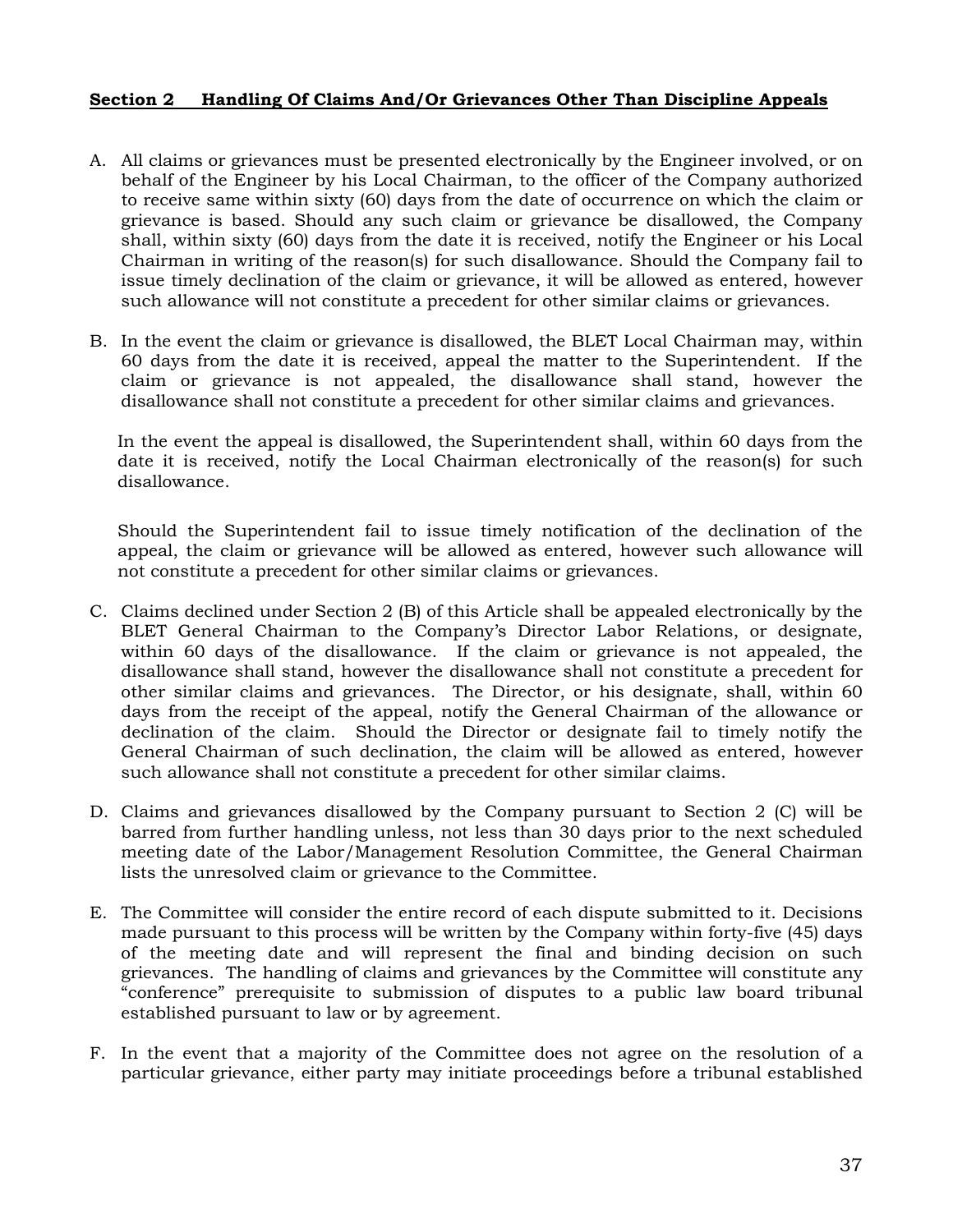pursuant to law or by agreement within six months of the Committee's written decision having been rendered.

- G. Nothing in this Section shall preclude an agreement by the parties to conference claims or grievances independent of the procedures set forth in Section 2 (D) of this Article. Such conference as may be agreed to will constitute any "conference" prerequisite to the submission of disputes involving claims and/or grievances to a tribunal established pursuant to law or by agreement for the final adjudication of such disputes.
- H. Written correspondence requirements may be met by transferring documents electronically. Upon notice by the Company, all Claims and Grievances must be submitted via the Company's designated electronic systems.

#### <span id="page-39-0"></span>**ARTICLE 30 – INVESTIGATIONS AND DISCIPLINE**

#### <span id="page-39-1"></span>**Section 1 - Investigations**

- A. Except as otherwise provided in this Agreement, no Engineer shall be suspended or discharged without just cause and without a fair and impartial hearing.
- B. An Engineer directed to attend a formal hearing to determine the individual's responsibility, if any, in connection with an occurrence or incident shall be notified in writing within ten (10) days from the date of the occurrence. When the occurrence is not of a nature immediately known to the Engineer's supervisor(s), the notification must be within ten (10) days of the time they have first knowledge thereof. The notice shall contain a clear and specific statement of the date, time, place and nature of the occurrence or incident that is to be the subject of the hearing.
- C. The notice shall inform each Engineer so notified of the right to representation and the right to bring in witnesses.
- D. If prior to the hearing, disposition of the charges is made on the basis of the Engineer's acknowledgement of responsibility, the disposition shall be reduced to writing and signed by the Engineer, his representative and the Company official involved and shall incorporate a waiver of hearing and shall specify the extent of discipline which will be imposed.
- E. Subject to the following, the hearing shall be held within ten (10) days of the notice. Consistent with the above provisions, postponements of the formal hearing may be requested by either party on reasonable grounds and consent shall not be unreasonably withheld. When Engineers are withheld from service the Company will not be permitted a postponement unless agreed upon by the Union.
- F. At the hearing, a transcript of the proceedings shall be taken. Such transcript shall be prepared within thirty (30) days of the date of the hearing. In the event discipline is assessed, the Engineer shall, upon written request, be furnished with a copy of the transcript.
- G. If the formal hearing results in assessment of discipline, such decision shall be rendered within thirty (30) calendar days from the date the hearing is concluded, and the Engineer shall be notified in writing of the decision.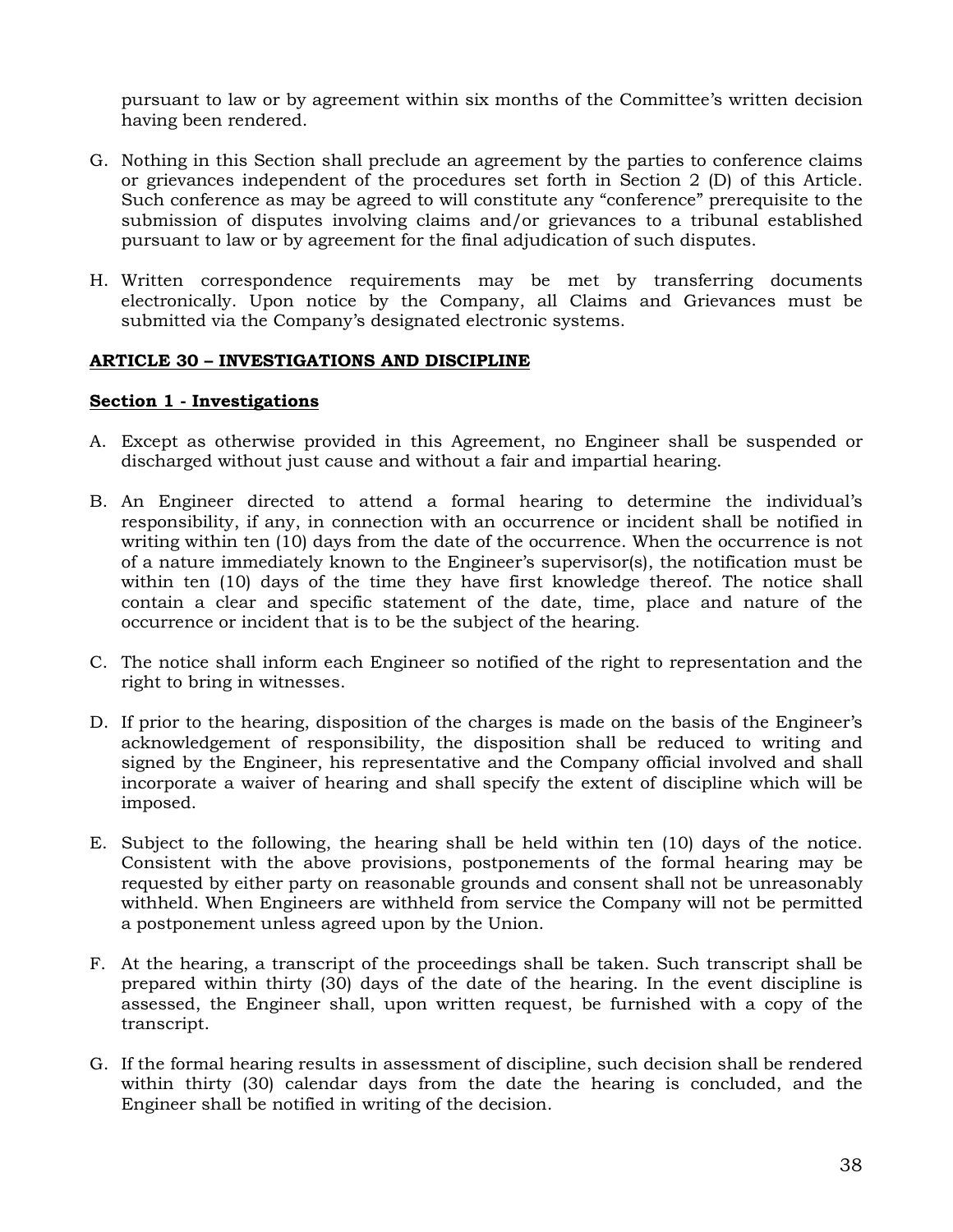H. Witnesses who are directed by the Company to attend a hearing shall be compensated for all time lost and in addition will be reimbursed for actual, reasonable and necessary expenses incurred for each day of the hearing. Employee witnesses who are requested to attend a hearing shall be compensated as though called by the Company if their testimony is material to the matter under investigation.

#### <span id="page-40-0"></span>**Section 2 Handling of Discipline Appeals**

- A. Discipline decisions reached by the Company pursuant to Article 30 of this Agreement may be adjusted between the Engineer, or by the BLET Local Chairman on his behalf, and the Superintendent, or designate, within 60 days of the issuance of the decision.
- B. Should the matter fail resolution by the Local Chairman and the Superintendent or designate, the Engineer or the BLET General Chairman on his behalf shall appeal, electronically, to the Director Labor Relations, or designate, within 180 days of the date the discipline was assessed, or the appeal will be barred. The Director Labor Relations, or designate, shall notify the General Chairman of the allowance or declination of the appeal within 60 days of the receipt of the appeal. Should the Director Labor Relations fail to timely notify the General Chairman of the declination of the appeal, the claim will be allowed as entered.
- C. The BLET General Chairman will list unresolved discipline appeals with the Director Labor Relations not less than 30 days prior to the next scheduled meeting of the Labor/Management Resolution Committee for handling pursuant to Section 2 (D) of Article 29.
- D. In the event that a majority of the Committee does not agree on the resolution of a particular grievance, either party may initiate proceedings before a tribunal established pursuant to law or by agreement within six months of the Committee's written decision having been rendered.
- E. Nothing in this Section shall preclude an agreement by the parties to conference discipline appeals independent of the procedures set forth in this Article. Such conference as may be agreed to will constitute any "conference" prerequisite to submission of unresolved disputes involving discipline appeals to a tribunal established by law or by agreement for the final adjudication of such disputes.

#### <span id="page-40-1"></span>**ARTICLE 31 – TIME OFF FOR UNION BUSINESS**

- A. An Engineer who is elected to a full time position with the Brotherhood of Locomotive Engineers and Trainmen shall be granted an unpaid leave of absence for the duration of time he holds such position.
- B. Engineers serving on committees (inclusive of those serving on safety committees as representatives of the Union) will, upon sufficient notice, be granted time off without pay, consistent with the needs of service, to perform committee work. An Engineer whose work is scheduled in two-day increments will be required to take two days leave.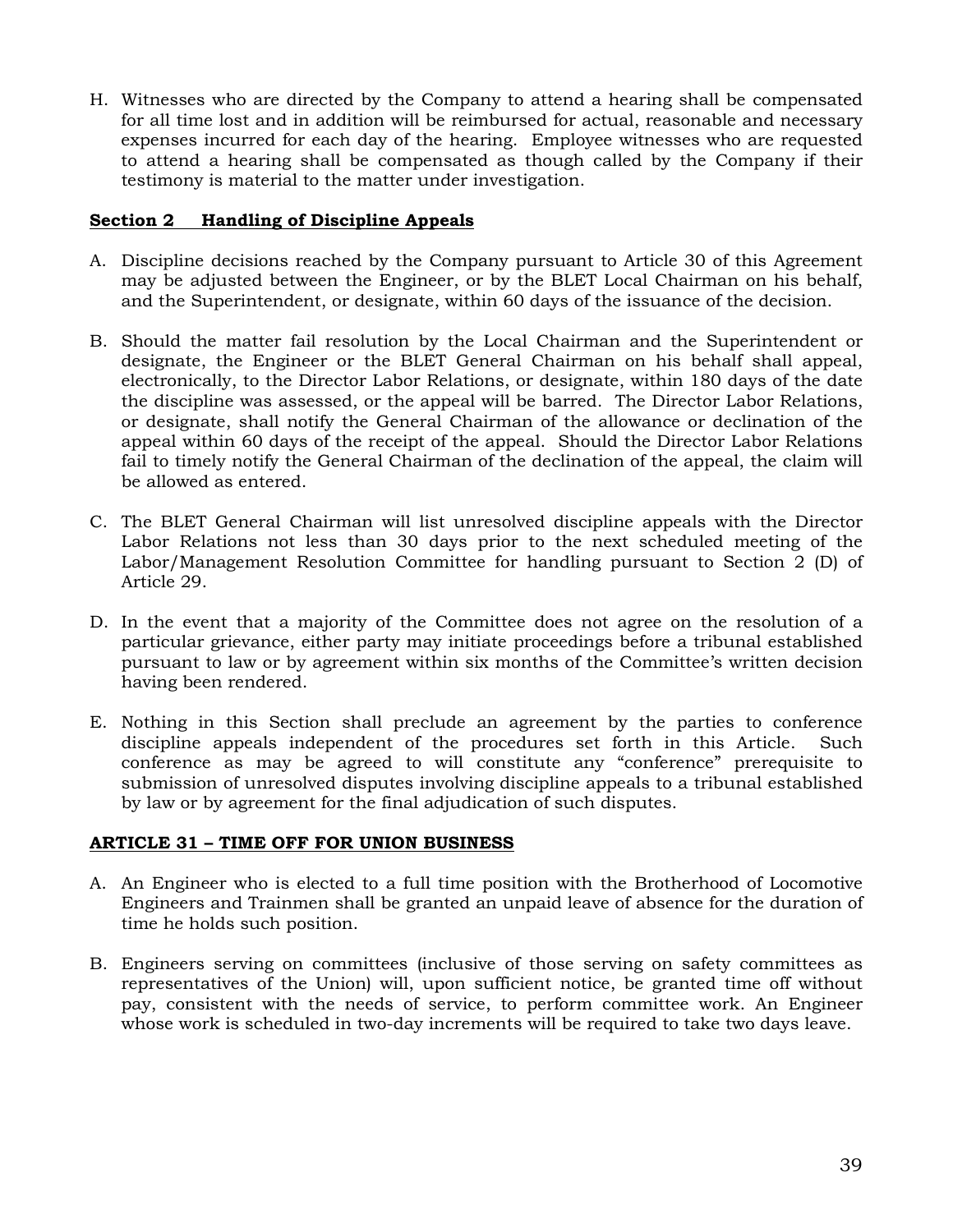## <span id="page-41-0"></span>**ARTICLE 32 – ATTENDING COURT AND INQUESTS**

Engineers who are required to attend court or inquests on behalf of the Company shall be made whole for lost wages.

## <span id="page-41-1"></span>**ARTICLE 33 – LEAVE OF ABSENCE**

## <span id="page-41-2"></span>**Section 1 – General**

- A. The General Chairman shall be furnished a copy of each leave of absence granted to Engineers.
- B. Engineers may return to work prior to the expiration of a leave of absence when there is no other prohibition.
- C. Engineers who do not return to service at the expiration of their leave of absence, and who have not submitted application for an extension thereof, shall be notified that they are absent without permission and such notice shall instruct them to return to service or to satisfactorily account for their absence within fifteen (15) days or forfeit seniority as Engineer. Engineers who forfeit their seniority as a result of the provisions outlined herein will have their employment relationship with the Company terminated. A copy of the notice to the absent Engineer shall be furnished to the Local Chairman and General Chairman of the Brotherhood of Locomotive Engineers and Trainmen on the territory concerned. It is understood that this Agreement does not prejudice the provisions of schedule agreements relating to protests against changes in seniority rosters.
	- Q. When an engineer returns to service from a leave of absence, where shall he be placed?
	- A. 1) Upon returning to service the engineer shall exercise his seniority to the terminal where he last performed service. 2) If unable to exercise his seniority within the terminal where he last performed service as an engineer he shall exercise his seniority within the

district. If the engineer is unable to exercise his seniority within the district

he shall then exercise his system rights.

## <span id="page-41-3"></span>**Section 2 – Less Than One Year**

Engineers may, upon written application to their employing officer, be granted leave of absence for a period or periods not to exceed one year. Extensions to the one-year period may be granted when agreed to by the Company and the General Chairman of the Brotherhood of Locomotive Engineers and Trainmen.

### <span id="page-41-4"></span>**Section 3 – Illness / Injury**

A. In the event of absence occasioned by illness or injury, Engineers shall be granted leave of absence automatically upon presentation of written application accompanied by appropriate substantiating medical evidence. Such automatic leaves shall not be for a period of more than one year, and extensions thereof shall require a new application and further substantiating medical evidence. In case the Company is not satisfied that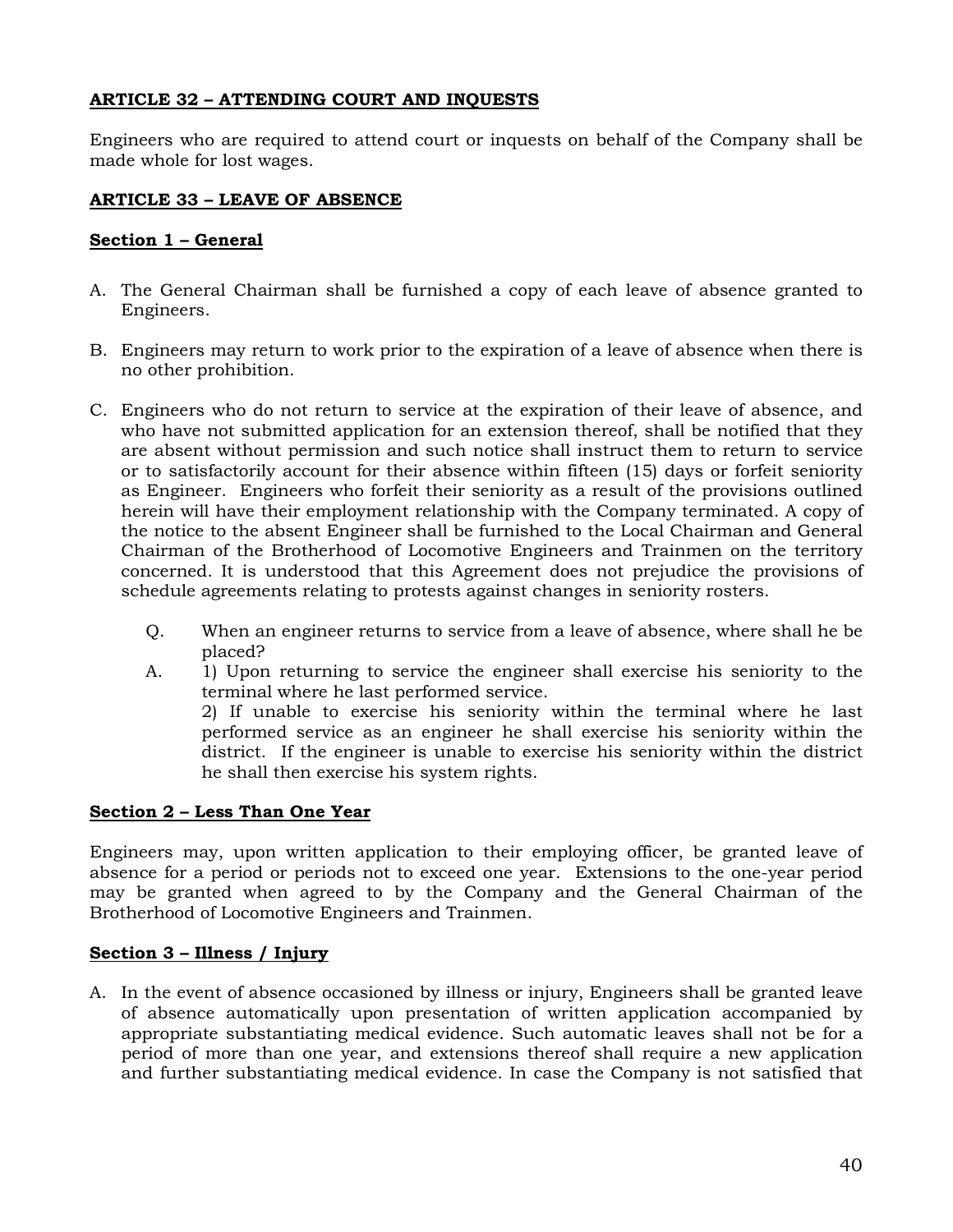the illness or injury is bona fide, additional evidence may be required to establish same to their satisfaction.

B. Provided return to service is approved by Medical Services Department, Engineers who have been injured on duty shall be permitted to return to work without signing a release.

## <span id="page-42-0"></span>**Section 4 – Official / Military**

Unless otherwise provided for in Article 7, Engineers accepting official positions with the Company or the Brotherhood of Locomotive Engineers and Trainmen shall retain their seniority while holding such position, the same as if continuously in engine service. Engineers elected or appointed to public office may be granted leave of absence for the duration of their term of office or appointment. Engineers in military service shall be granted leave of absence in compliance with applicable law and shall not be subject to the provisions of Article 7, Sections 6 and 7 for the duration of their military obligation.

### <span id="page-42-1"></span>**ARTICLE 34 – JURY DUTY**

Engineers who serve on jury duty will be paid the difference between the amount paid by the Court for such service and the amount of the normal straight time rate of pay they would have earned. No pay will be granted to Engineers for this purpose who are already on vacation, leave of absence, or furlough.

### <span id="page-42-2"></span>**ARTICLE 35 – RECORD KEEPING**

It is the responsibility of the Engineer to accurately complete his hours of service log and any other time records daily and submit to the designated officer in a timely fashion as required by the Company. It is the responsibility of the Company to appropriately record each transaction that affects Engineer's wages, hours, vacation and personal leave days.

### <span id="page-42-3"></span>**ARTICLE 36 – BULLETIN BOARDS**

The Company shall provide space on bulletin boards at all home terminals to post notice of union business, provided that such notice(s) shall not include any defamatory or anti-Company material.

### <span id="page-42-4"></span>**ARTICLE 37 – BEREAVEMENT LEAVE**

Bereavement leave of three (3) consecutive working days shall be allowed, in case of death of an Engineer's "natural" or "step" brother, sister, parent, child, grandparent, spouse or spouse's parent. Engineers involved shall make provision for taking this unpaid leave with their supervisor in the usual manner.

### <span id="page-42-5"></span>**ARTICLE 38 – CREW CALLING RECORDS**

The Company shall provide each Local Chairman and the General Chairman with access in the Crew Calling Computer system that enables them to research calling records and history.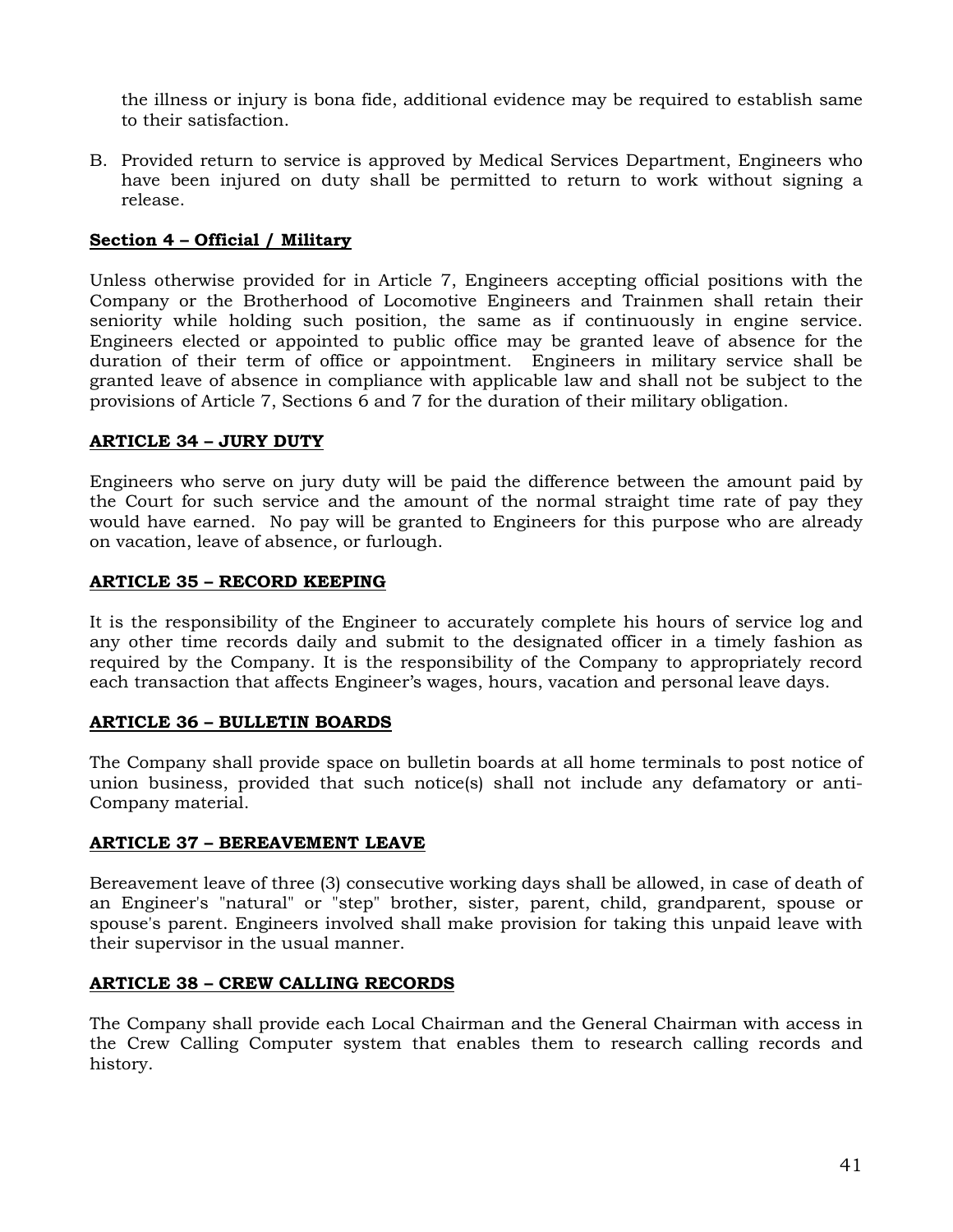#### <span id="page-43-0"></span>**ARTICLE 39 – HOUSEKEEPING**

- A. Within one hundred and twenty (120) days following ratification, the Company will make available a revised copy of the current collective agreement, one per each employee subject to this agreement and will provide the General Chairman an electronic copy of such collective agreement.
- B. Housekeeping changes of the language may be made to reflect proper references to the BLET, grammatical errors, spelling errors, etc.

#### <span id="page-43-1"></span>**ARTICLE 40 – GENERAL PROVISIONS**

- A. The purpose of this Agreement is to fix the general level of compensation and rules covering working conditions through December 31, 2017 and thereafter until changed or modified in accordance with the provisions of the Railway Labor Act, as amended.
- B. Neither party to this Agreement shall serve, prior to June 30, 2017 any notice or proposal for the purpose of modifying, adding to, or deleting the provisions of this agreement to become effective prior to January 1, 2018.
- C. The above provisions do not prohibit the parties from reaching agreements on any subject that may be mutually beneficial and agreeable.
- D. Unless otherwise specified, this Agreement is effective on August 4, 2014. At such time all other agreements in effect between the parties, except for the July 1, 2010 letter concerning calling GEB employees and employees marked off Union Business and those referred to in the Preamble of the Memorandum of Understanding (NMB Mediation Case No. A-13676) dated May 28, 2014, are considered null and void, and this Agreement is the only agreement in effect between the parties.

Signed at Homewood, Illinois, this 4th. day of August, 2014.

### **FOR THE COMPANY FOR THE UNION**

*Original signed by:*

\_\_\_\_\_\_\_\_\_\_\_\_\_\_\_\_\_\_\_\_\_\_ T. E. Rice Director, Labor Relations *Original signed by:* \_\_\_\_\_\_\_\_\_\_\_\_\_\_\_\_\_\_\_\_\_

J. W. Reynolds General Chairman

*Original signed by: Original signed by:*

D. J. Mandalas E. A. Hau Manager, Labor Relations Vice General Chairman

\_\_\_\_\_\_\_\_\_\_\_\_\_\_\_\_\_\_\_\_\_\_ \_\_\_\_\_\_\_\_\_\_\_\_\_\_\_\_\_\_\_\_\_\_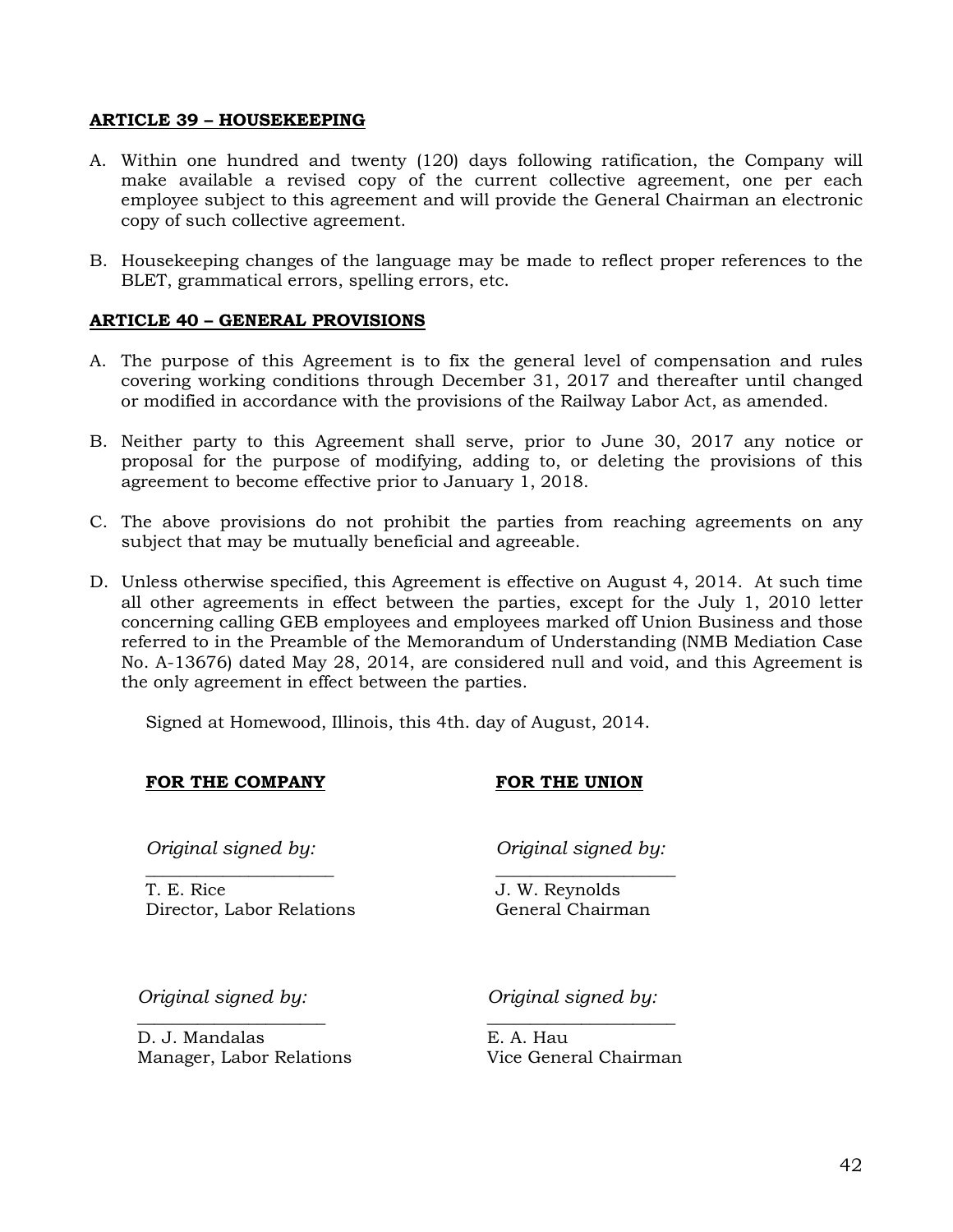## <span id="page-44-0"></span>**Side Letter 1 – Hours of Service**

CNI

**Southern Region** Labor Relations Department

17641 South Ashland Avenue Homewood, Illinois 60430-1345

www.cn.ca

November 19, 2008

Mr. John W. Reynolds General Chairman – BLET 1110 Gertrude Street Kaukauna, WI 54130

Dear Mr. Reynolds:

The following confirms our discussion during the just concluded negotiations that resulted in the November 19, 2008 Agreement.

The parties have agreed to a mandatory requirement to renegotiate the compensation terms of the agreement if the hours of service regulations change as a result of any Governmental entity enacting, changing or implementing rest/fatigue rules and/or statutes governing the hours of service in the railroad industry during the time this agreement is in effect.

The parties have agreed that in the event the Company is mandated to reduce an employee's hours of service to less than the ten (10) hour basic day (including any reduction in an employee's productive time due to any definitional changes in hours of service), or less than five (5) starts in a seven (7) day cycle for regular assignments, or less than eleven (11) starts in a fourteen day cycle for Extra Board assignments, the parties will meet within five (5) days of notification of such change. Negotiations shall not exceed three (3) days, unless otherwise mutually agreed and the parties will negotiate a proportional reduction in the hourly and/or the GEB guarantee rate of pay in effect. The parties recognize that factors such as, but not limited to, an increase in the number of employees and the fringe benefit costs, must be considered in the total cost to the Company resulting from a change in the Law. If an agreement on the reduced hourly rate cannot be reached within the time stipulated above, or if the parties disagree on the appropriate amount of the hourly rate, the parties agree to submit the matter for expedited, final and binding arbitration.

Immediately following the failure to reach an agreement within the stipulated period, either party may initiate proceedings by serving written notice of intent on the other party to progress the issue to arbitration. Within (3) three days of the notification to proceed to Arbitration, if unable to agree to a Neutral, the parties will select a Neutral by alternate strike from a fifteen (15) name strike list requested/provided from the National Mediation Board (NMB). Pending the availability of the Neutral, a hearing on the dispute will take place within thirty (30) days of the Neutral's selection. The parties shall bear their respective costs of the proceedings. The parties shall compensate the Neutral in equal part. The Neutral will render a decision in the matter within fifteen (15) days of the conclusion of the hearing unless otherwise agreed, and the decision will be binding on the parties and subject to enforcement as an Award of the National Railroad Adjustment Board.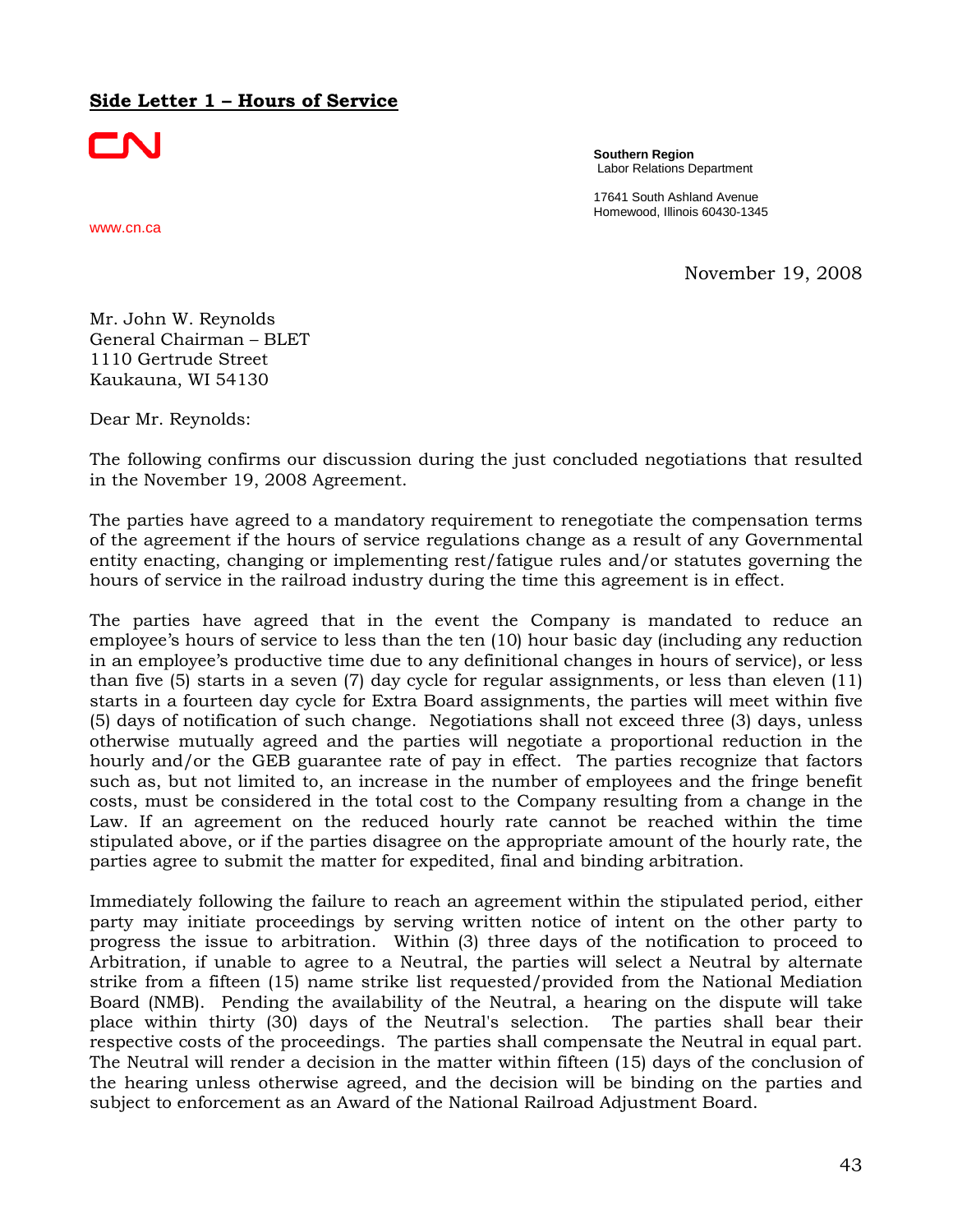Finally, the parties recognize that there may be an interim period between the time that any new Legislation may take effect and the time it takes to hire and train any new employees required to comply with the Legislation. The BLET agrees to cooperate with the Company in solving any employee shortage issues, including allowing for temporary relocation from available employees in other seniority districts or the use of any qualified employees if necessary to meet the needs of service.

I trust the foregoing reflects our discussions on this matter.

Yours truly,

**Original signed by:** I concur: **Original signed by:** 

R. K. MacDougall J.W. Reynolds Sr. Director Labor Relations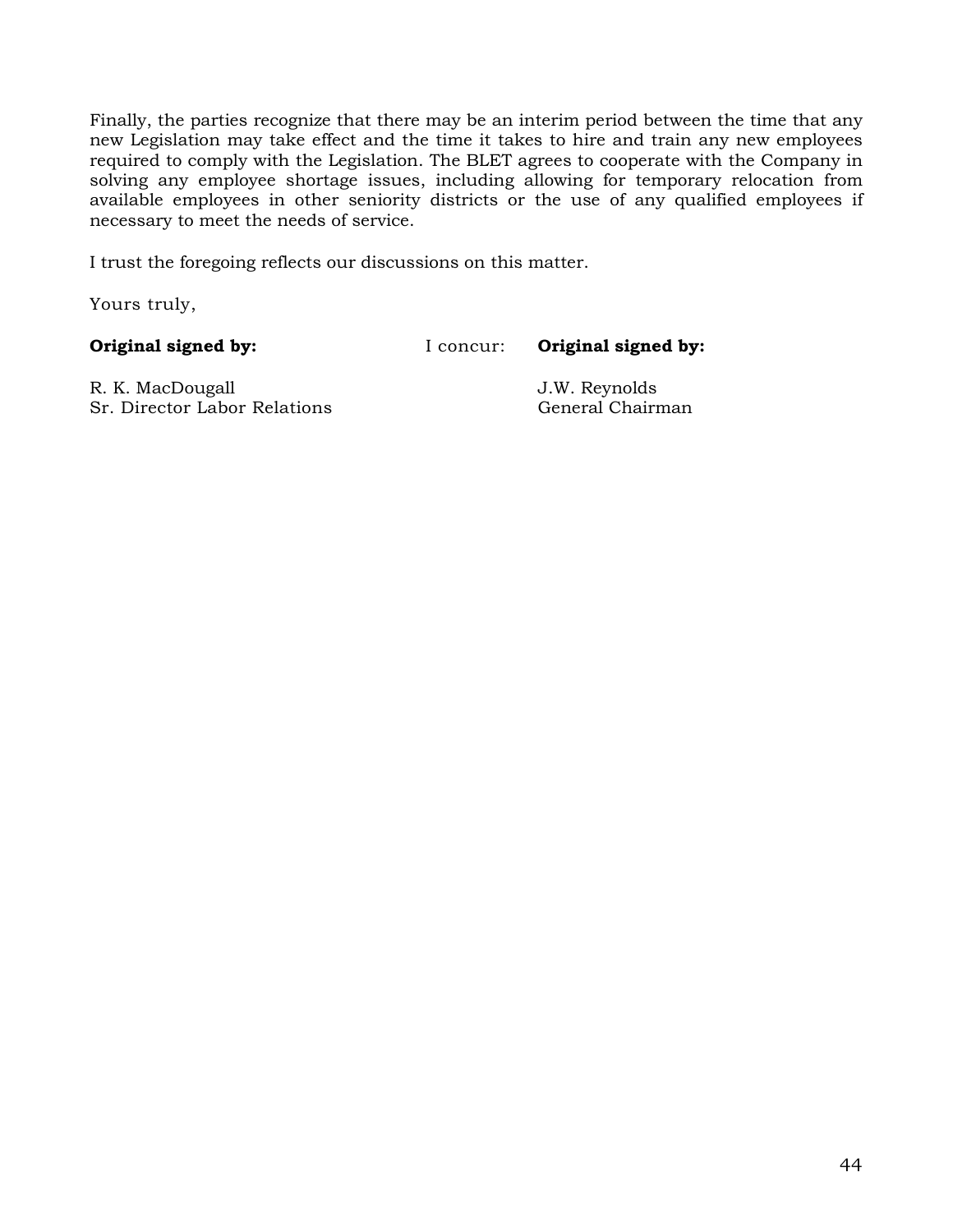## <span id="page-46-0"></span>**Side Letter 2 – Remote Control Operations**



www.cn.ca

**Southern Region** Labor Relations Department

17641 South Ashland Avenue Homewood, Illinois 60430-1345

November 19, 2008

Mr. John W. Reynolds General Chairman – BLET 1110 Gertrude Street Kaukauna, WI 54130

Dear Mr. Reynolds,

The following confirms our discussion during the just concluded negotiations that resulted in the November 19, 2008 Agreement. The parties have agreed to a mandatory requirement to renegotiate the Remote Control Operation terms of the agreement if the regulations change as a result of any Governmental entity enacting or changing rules and/or statutes governing the minimum number of Remote Control Operators required on a single assignment in the railroad industry during the time this agreement is in effect.

In the event that the Company desires to reduce Remote Control Operations to a single employee operator, and Government Rules and Statutes allow such operations, the parties will meet within five (5) days of notification of such change. Negotiations shall not exceed three (3) days, unless otherwise mutually agreed and the parties will negotiate with a view toward a shared equity in the number of remote control operators with the Brotherhood of Locomotive Engineers and Trainmen. If an agreement cannot be reached within the time stipulated above, the parties agree to submit the matter for expedited, final and binding arbitration.

Immediately following the failure to reach an agreement within the stipulated time frame, either party may initiate proceedings by serving written notice of intent on the other party to progress the issue to arbitration. Within (3) three days of the notification to proceed to Arbitration, if unable to agree to a Neutral, the parties will select a Neutral by alternate strike from a fifteen (15) name strike list requested/provided from the National Mediation Board (NMB). Pending the availability of the Neutral, a hearing on the dispute will take place within thirty (30) days of the Neutral's selection. The parties shall bear their respective costs of the proceedings. The parties shall compensate the Neutral in equal part. The Neutral will render a decision in the matter within fifteen (15) days of the conclusion of the hearing unless otherwise agreed, and the decision will be binding on the parties and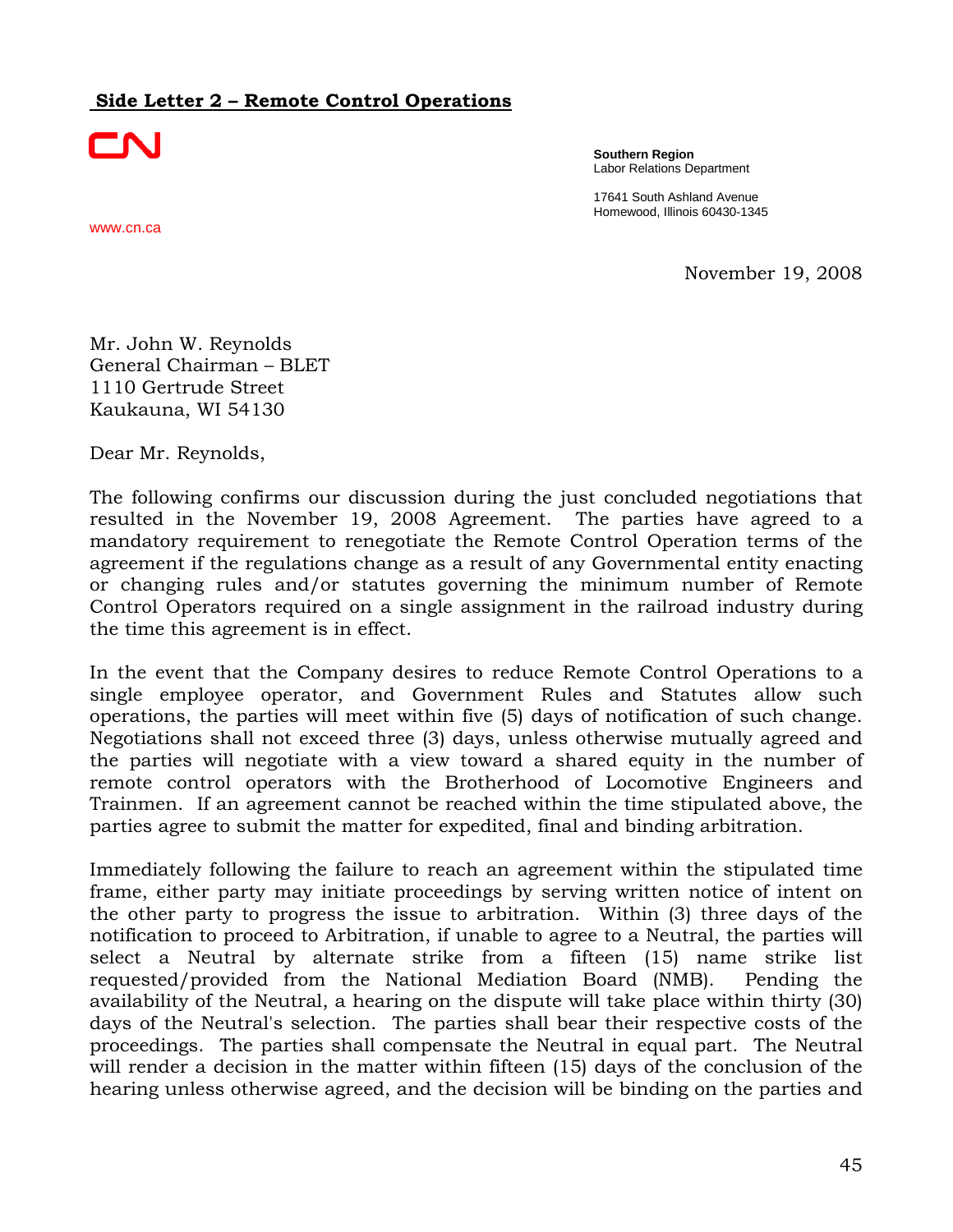subject to enforcement as an Award of the National Railroad Adjustment Board. The parties agree that any such negotiation or Arbitration may be expanded by either party to include the representative of Engineers on this property.

I trust the foregoing reflects our discussions on this matter.

Yours truly,

**Original signed by:** I concur: **Original signed by:**

R. K. MacDougall J.W. Reynolds Sr. Director Labor Relations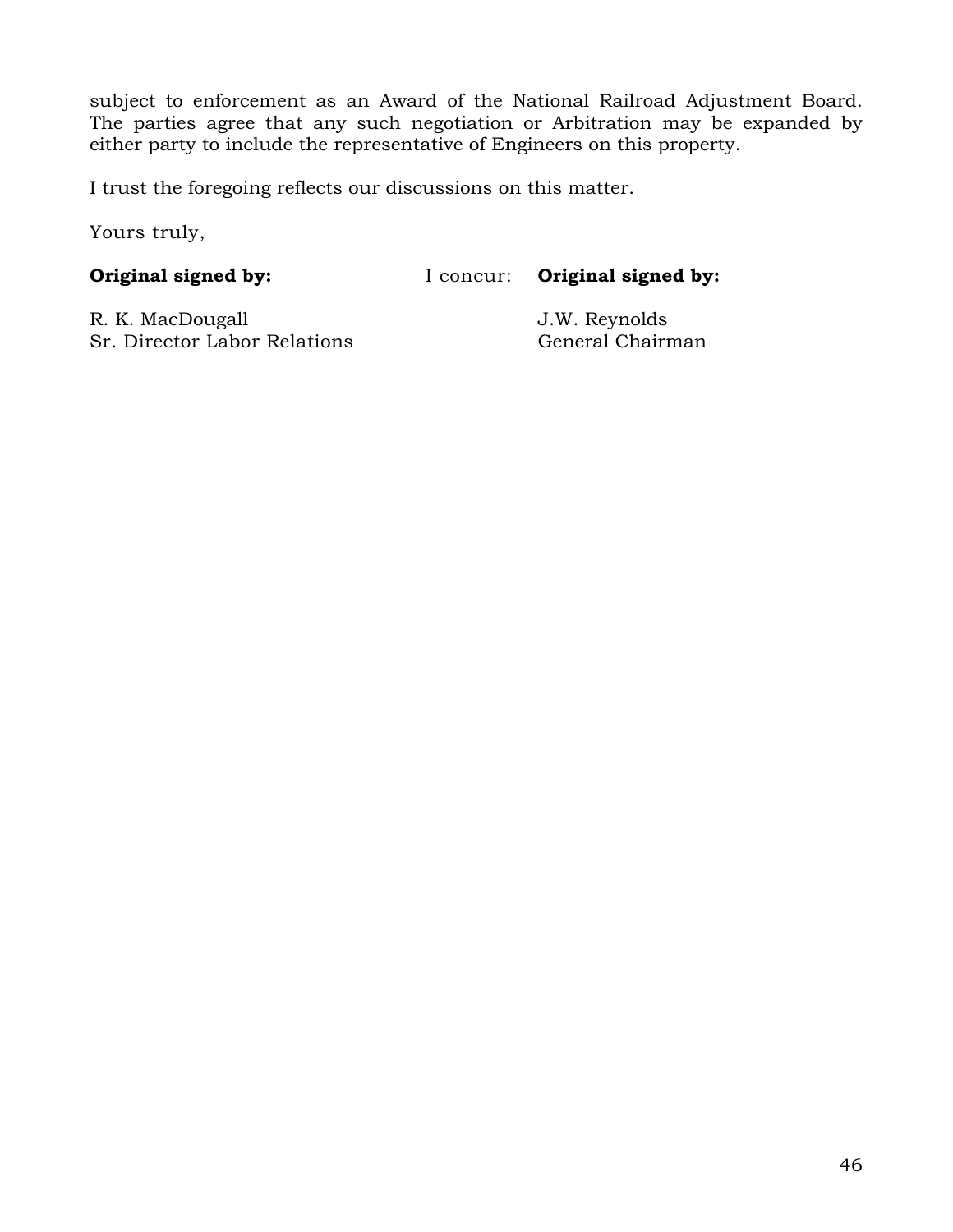## <span id="page-48-0"></span>**Side Letter 3 – Pool Service**



**Southern Region** Labor Relations Department

17641 South Ashland Avenue Homewood, Illinois 60430-1345

www.cn.ca

May 28, 2014

Mr. John W. Reynolds General Chairman – BLET 1320 S. Webster Avenue Suite 1 Green Bay, WI 54301

Dear Mr. Reynolds:

The following confirms our discussion during the just concluded negotiations that resulted in the May 28, 2014 Memorandum of Agreement.

The following conditions shall apply to Engineers in pool service.

- 1. In lieu of call windows or assignments with regular start times, Pool service may be established at Proctor, Two Harbors and/or Keenan Home Terminals. Such pool service shall be regulated by the Superintendent, or his/her designee, consistent with customer projections. Any combination of call windows, regular assignments and Pool service may be adopted.
- 2. Pools will be advertised with two consecutive rest days.
- 3. An Engineer in Pool Service shall be guaranteed a minimum of five (5) Basic Day's pay for a weekly period. One Basic Day's pay shall be used to reduce their guarantee for any 24 hour period, or portion thereof (other than a rest day) an Engineer is unavailable for service as outlined herein. The one-fifth  $(1/5<sup>th</sup>)$  of the weekly rate shall be used for prorating the guarantee of an Engineer who is not assigned to the Pool for the full weekly period. All compensation credited to the Engineer during the pay period, except mileage allowances and payments flowing from a violation of this Agreement, will be deducted from that guarantee.
- 4. Engineers in this service shall be operated on a first in, first out basis, based on tie-up at the home terminal.
- 5. When an Engineer is off for any reason or misses a call for any service, his/her turn is removed from the pool and he shall be held off the pool board for a minimum of twelve (12) hours. This does not prevent the Company from calling the Engineer if the board is exhausted.

When an Engineer marks up from being off for any reason he shall be placed to the bottom of the board.

Any dispute over the interpretation, application or enforcement of this Side Letter will be handled through the normal grievance process. Any dispute that is not resolved in the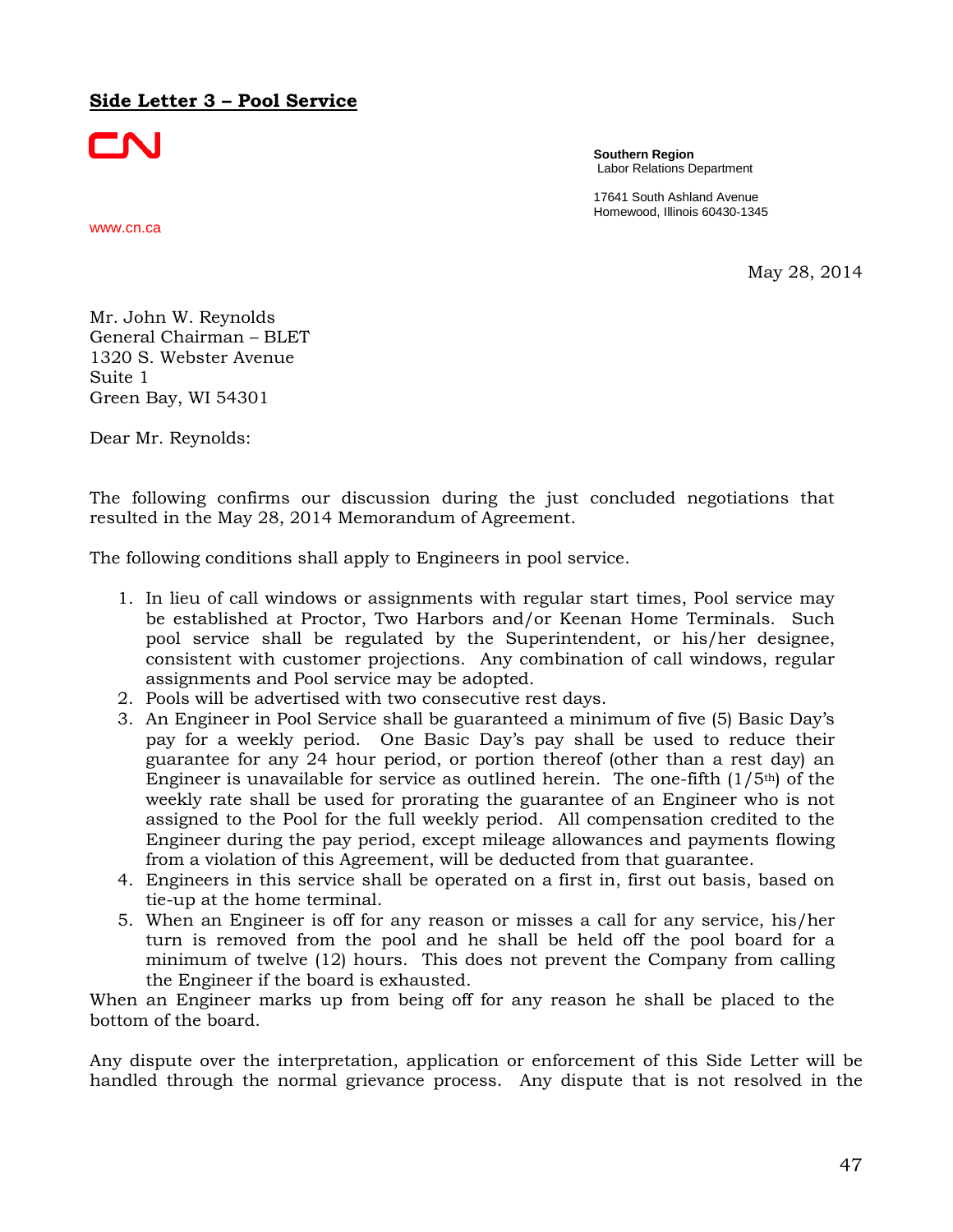Labor/Management Committee shall be resolved exclusively in accordance with the dispute resolution procedures set forth in Article I, Section 11 of the New York Dock Conditions.

I trust the foregoing reflects our discussions on this matter.

Yours truly,

**Original signed by:** I concur: **Original signed by:** 

T. E. Rice<br>Director Labor Relations<br>Director Labor Relations<br>General Chairman Director Labor Relations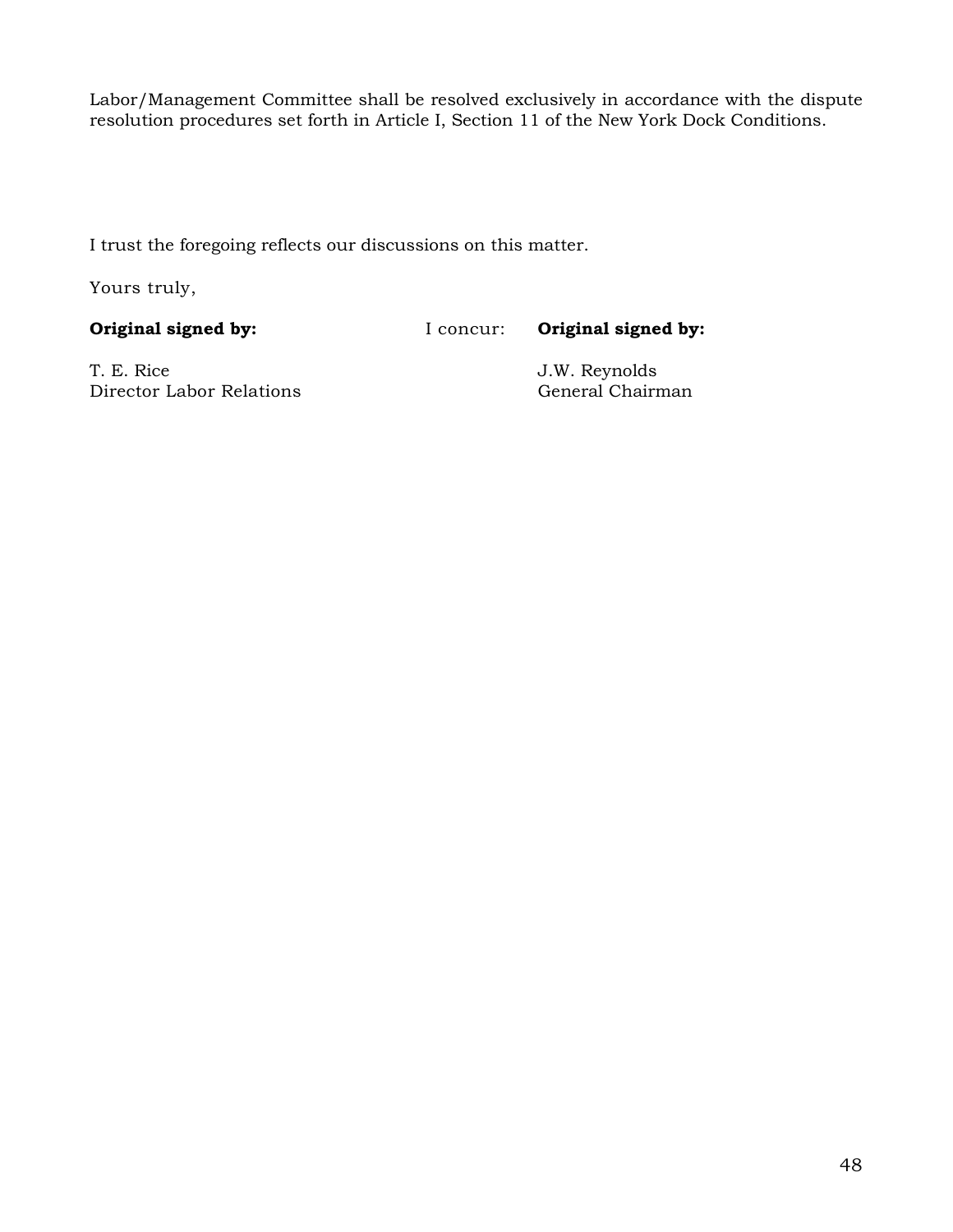## <span id="page-50-0"></span>**Side Letter 4 – DMIR Weekly Mark**



**Southern Region** Labor Relations Department

17641 South Ashland Avenue Homewood, Illinois 60430-1345

www.cn.ca

May 28, 2014

Mr. John W. Reynolds General Chairman – BLET 1320 S. Webster Avenue Suite 1 Green Bay, WI 54301

Dear Mr. Reynolds:

The following confirms our discussion during the just concluded negotiations that resulted in the May 28, 2014 Agreement.

In order to accommodate the ebb and flow of traffic between the mines and the docks, positions shall be assigned on a weekly or bi-weekly basis.

Any dispute over the interpretation, application or enforcement of this Side Letter will be handled through the normal grievance process. Any dispute that is not resolved in the Labor/Management Committee shall be resolved exclusively in accordance with the dispute resolution procedures set forth in Article I, Section 11 of the New York Dock Conditions.

I trust the foregoing reflects our discussions on this matter.

Yours truly,

**Original signed by:** I concur: **Original signed by:** 

T. E. Rice J.W. Reynolds Director Labor Relations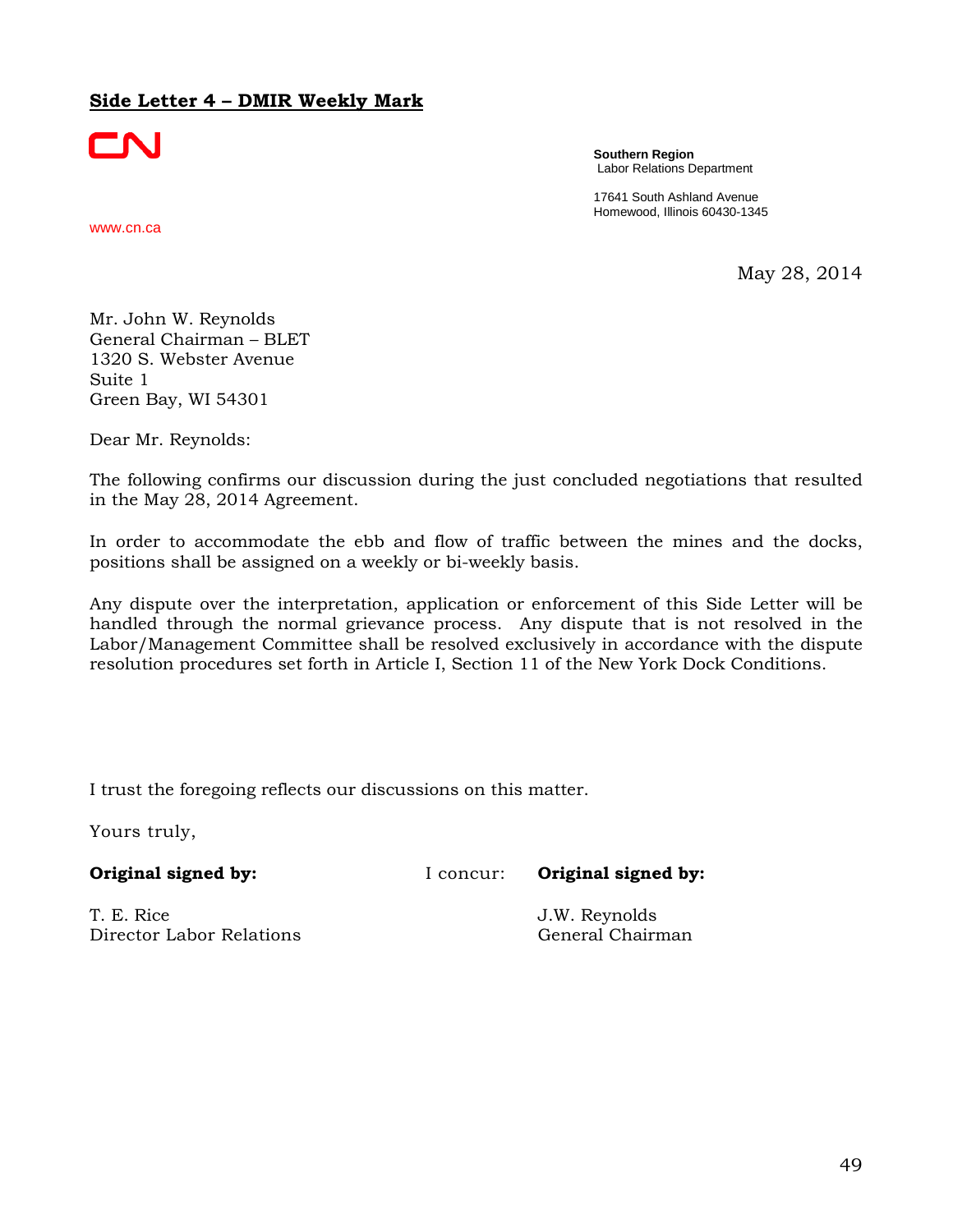## <span id="page-51-0"></span>**Side Letter 5 – Employees Protected at Schiller Park**



**Southern Region** Labor Relations Department

17641 South Ashland Avenue Homewood, Illinois 60430-1345

www.cn.ca

May 28, 2014

Mr. John W. Reynolds General Chairman – BLET 1320 S. Webster Avenue Suite 1 Green Bay, WI 54301

Dear Mr. Reynolds:

The following confirms Article IX – Schiller Park of the October 10, 2012 Merger Implementing Agreement.

The below listed Engineers employed at Schiller Park, Illinois, shall not be subject to forced relocation from Schiller Park. They shall be required to protect vacancies within District 1 in accordance with established calling procedures. If any employee voluntarily leaves Schiller Park or is no longer qualified for Engine Service, their individual point protection at Schiller Park shall cease.

| Foley, G.S.     | Lang, D.M.      | Weart, R.W.    |
|-----------------|-----------------|----------------|
| Baker, M.D.     | Arce, W.O.      | Karacson, T.L. |
| Winston, H.J.   | Amel, D.J.      | Jude, O.L.     |
| Eisengart, N.T. | Alexander, J.T. |                |

Any dispute over the interpretation, application or enforcement of this Side Letter will be handled through the normal grievance process. Any dispute that is not resolved in the Labor/Management Committee shall be resolved exclusively in accordance with the dispute resolution procedures set forth in Article I, Section 11 of the New York Dock Conditions.

I trust the foregoing reflects our discussions on this matter.

Yours truly,

**Original signed by:** I concur: **Original signed by:** T. E. Rice J.W. Reynolds

Director Labor Relations **General Chairman**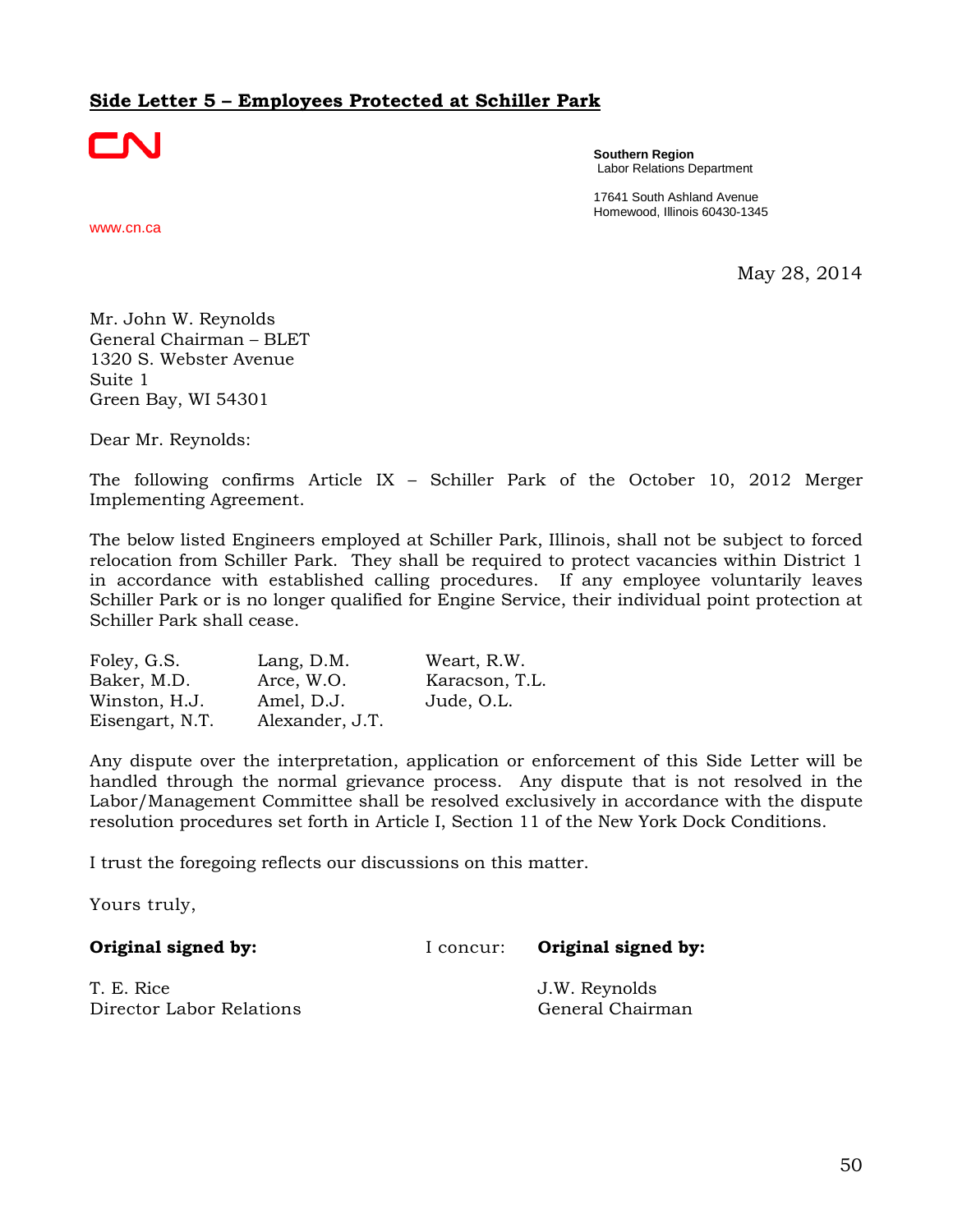# <span id="page-52-0"></span>**Side Letter 6 – Chicago Implementing Agreement**



**Southern Region** Labor Relations Department

17641 South Ashland Avenue Homewood, Illinois 60430-1345

www.cn.ca

May 28, 2014

Mr. John W. Reynolds General Chairman – BLET 1320 S. Webster Avenue Suite 1 Green Bay, WI 54301

Dear Mr. Reynolds:

The following confirms our discussion during the just concluded negotiations that resulted in the May 28, 2014 Agreement regarding the Chicago Terminal Implementing Agreement.

The terms and conditions of the BLET Chicago Terminal Implementing Agreement effective November 1, 2004 remain in effect. Should the provisions of the May 28, 2014 Agreement conflict with the terms and conditions contained in the BLET Chicago Terminal Implementing Agreement, the BLET Chicago Terminal Implementing Agreement will apply.

I trust the foregoing reflects our discussions on this matter.

Yours truly,

T. E. Rice J.W. Reynolds Director Labor Relations **General Chairman**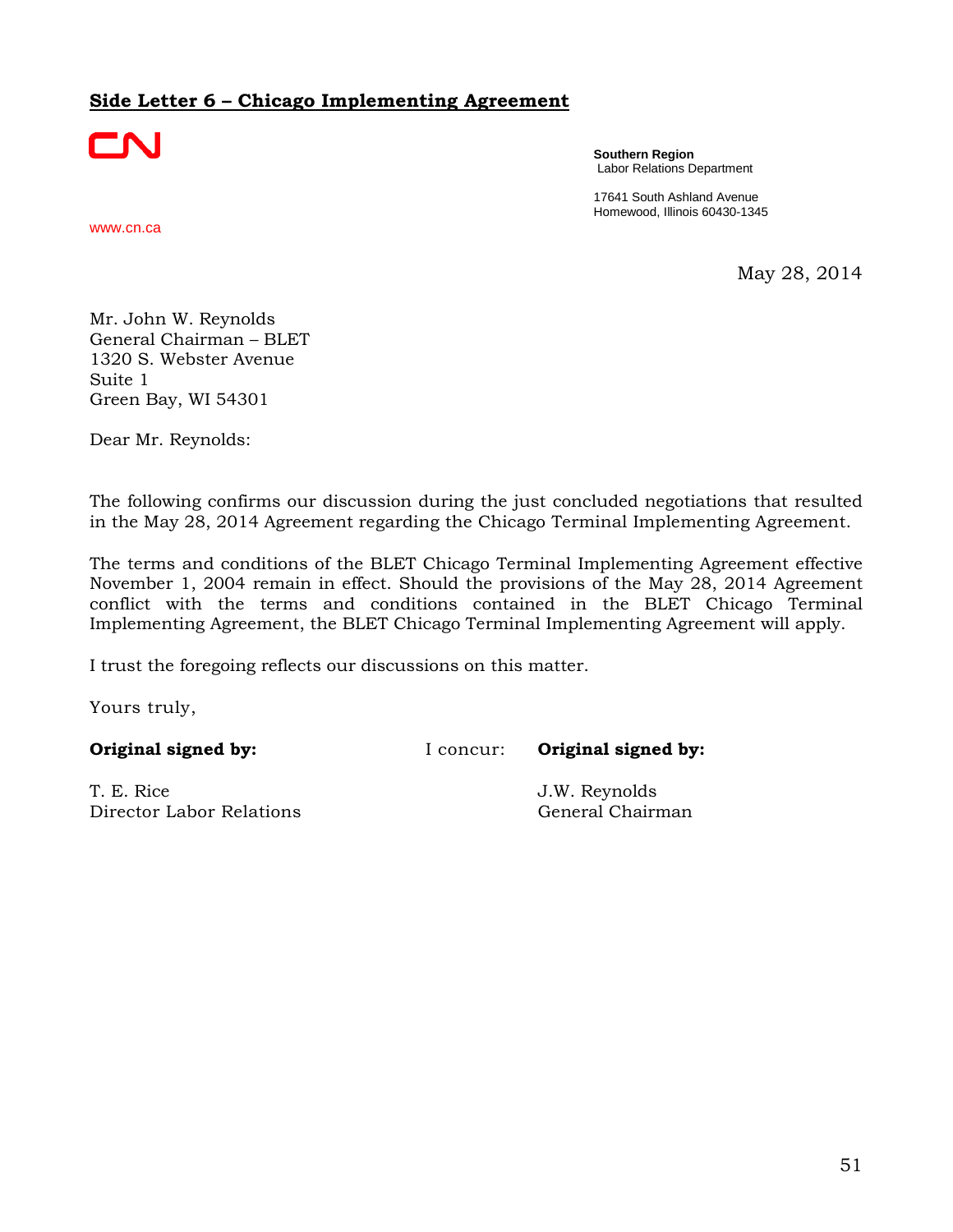## <span id="page-53-0"></span>**Side Letter 7 – Retroactive Back-pay**



**Southern Region** Labor Relations Department

17641 South Ashland Avenue Homewood, Illinois 60430-1345

www.cn.ca

May 28, 2014

Mr. John W. Reynolds General Chairman – BLET 1320 S. Webster Avenue Suite 1 Green Bay, WI 54301

Dear Mr. Reynolds:

This following shall confirm our discussions during the just concluded negotiation that resulted in the May 28, 2014 Memorandum of Agreement.

All active Engineers shall receive retroactive back-pay in accordance with the scheduled General Wage Increases of this Agreement commencing from July 1, 2012 through and including the effective date of this agreement. Back-pay will not include reimbursable expenses such as mileage and meal allowances. Vacation pay will be adjusted to reflect retroactivity with respect to pay rates but will not be based on the  $1/52<sup>nd</sup>$  formula until after the effective date of this Agreement. Retroactive back-pay shall be paid within thirty (30) to forty-five (45) days subsequent to the effective date of this Agreement.

Please acknowledge your agreement by signing your name in the space provided below.

Yours truly,

T. E. Rice J.W. Reynolds Director Labor Relations and General Chairman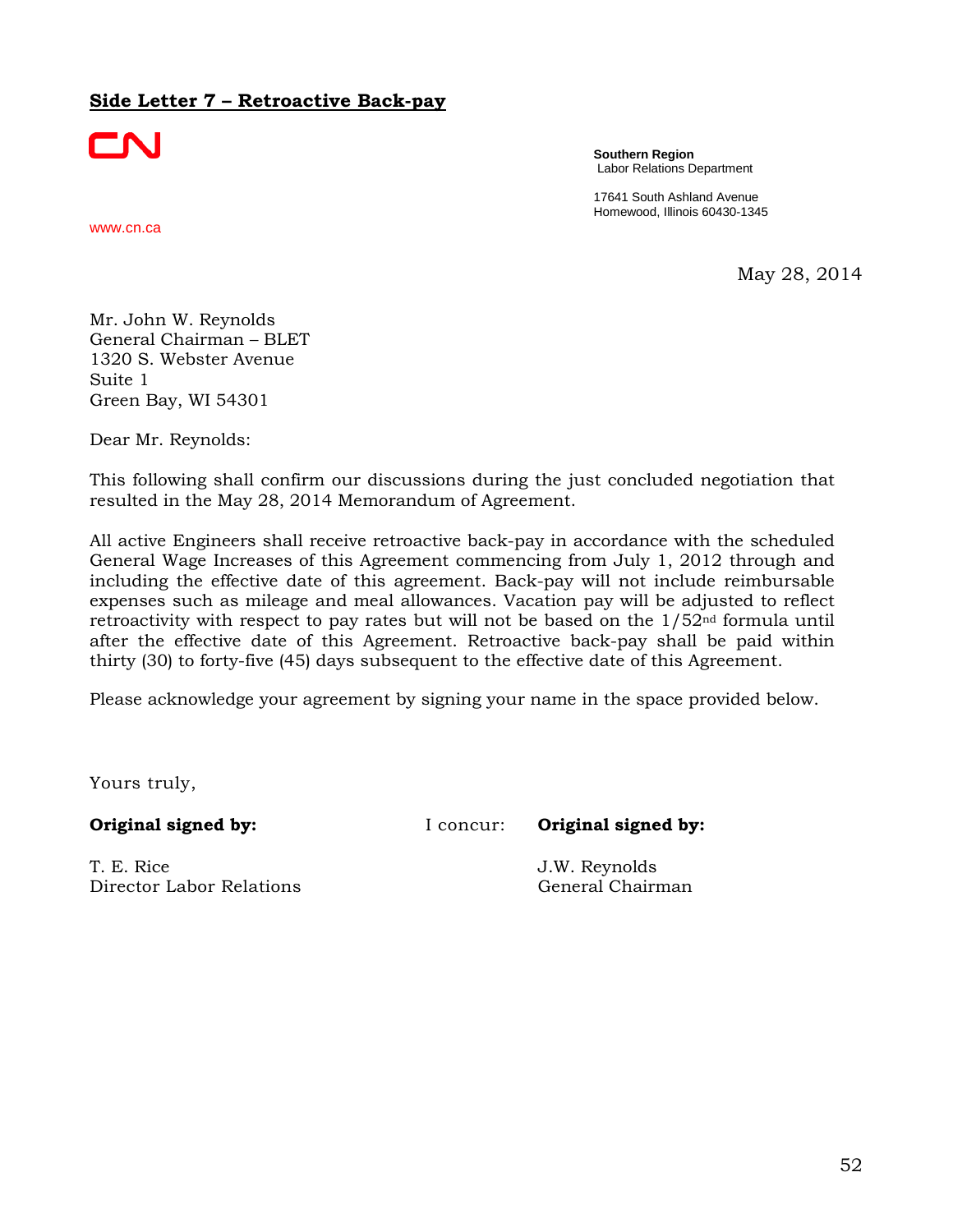## <span id="page-54-0"></span>**Side Letter 8 – Clarification of Intent**



www.cn.ca

**Southern Region** Labor Relations Department

17641 South Ashland Avenue Homewood, Illinois 60430-1345

May 28, 2014

Mr. John W. Reynolds General Chairman – BLET 1320 S. Webster Avenue Suite 1 Green Bay, WI 54301

Dear Mr. Reynolds:

The following confirms our discussion during the just concluded negotiations that resulted in the May 28, 2014 Memorandum of Agreement.

During our discussions the Parties agreed that the Highest Designated Officer of the Company and the BLET General Chairman shall meet in conference, if necessary, in order to consummate mutually agreed upon interpretation(s) to this Agreement.

Please acknowledge your agreement by signing your name in the space provided below.

Yours truly,

T. E. Rice J.W. Reynolds Director Labor Relations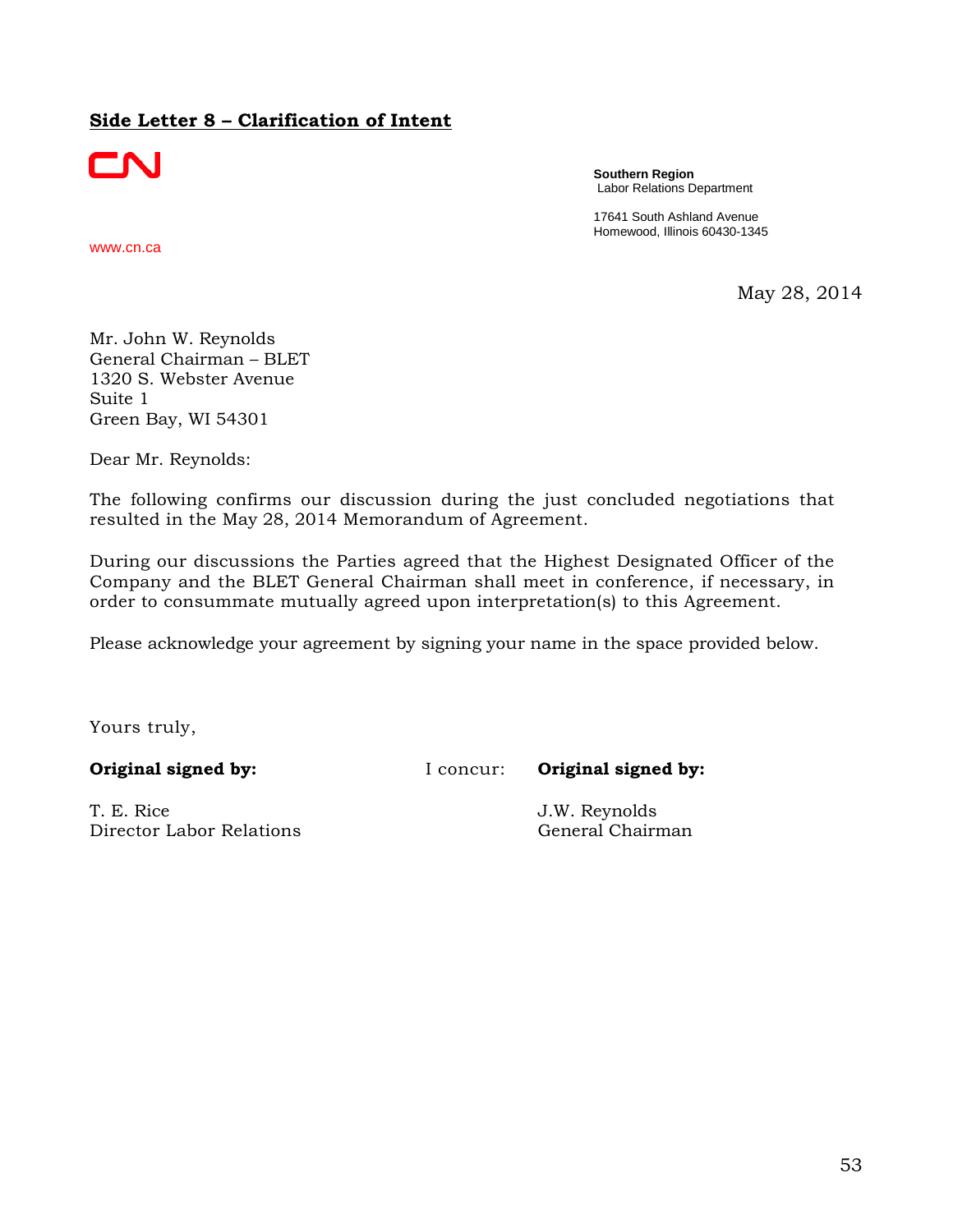### <span id="page-55-0"></span>**Side Letter 9 – Passport Reimbursement**



www.cn.ca

**Southern Region** Labor Relations Department

17641 South Ashland Avenue Homewood, Illinois 60430-1345

November 19, 2008

Mr. John W. Reynolds General Chairman – BLET 1110 Gertrude Street Kaukauna, WI 54130

Dear Mr. Reynolds:

The following confirms our discussion during the just concluded negotiations that resulted in the November 19, 2008 Agreement.

During our discussion the parties discussed the impact of the Intelligence Reform and Terrorism Prevention Act of 2004, which currently requires that by January 1, 2008, all land travelers will need a valid passport to enter and re-enter the United States. A similar legal requirement also applies to entry/re-entry into Canada.

In an effort to minimize this impact, the Company has agreed to reimburse any engine service employee with an established seniority date prior to the effective date of this Agreement and is required to obtain a valid passport in order to perform service for the Company, for the initial cost of the passport. This reimbursement is contingent on all of the following:

- 1. It being a requirement of service.
- 2. It being a first-time passport and not a renewal.
- 3. Proper documentation being submitted for reimbursement.

Please acknowledge your agreement by signing your name in the space provided below.

Yours truly,

**Original signed by:** I concur: **Original signed by:** 

R. K. MacDougall **I.W. Reynolds** Sr. Director Labor Relations (General Chairman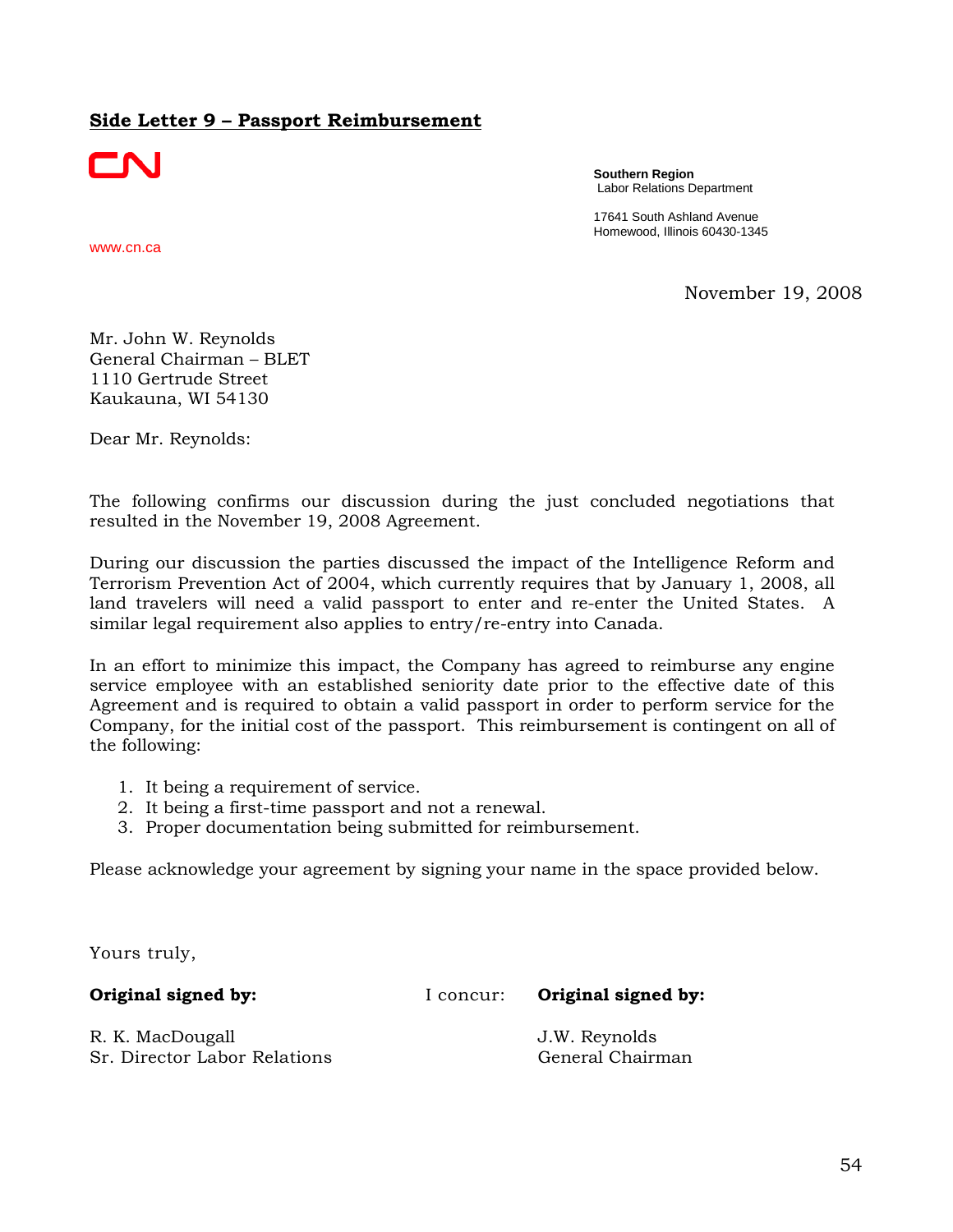## <span id="page-56-0"></span>**Side Letter 10 – Claims Settlement**



**Southern Region** Labor Relations Department

17641 South Ashland Avenue Homewood, Illinois 60430-1345

www.cn.ca

May 28, 2014

Mr. John W. Reynolds General Chairman – BLET 1320 S. Webster Avenue Suite 1 Green Bay, WI 54301

Dear Mr. Reynolds:

The following confirms our discussion during the just concluded negotiations that resulted in the May 28, 2014 Agreement, that all outstanding claims and grievances, other than those involving disciplinary action, based on an occurrence prior to May 28, 2014, are considered resolved without prejudice to the position of either party and with the understanding that such settlements will not be cited by either party in any future case, nor used by either party to allege that the other has agreed to a particular practice.

Please acknowledge your agreement by signing your name in the space provided below.

Yours truly,

T. E. Rice J.W. Reynolds Director Labor Relations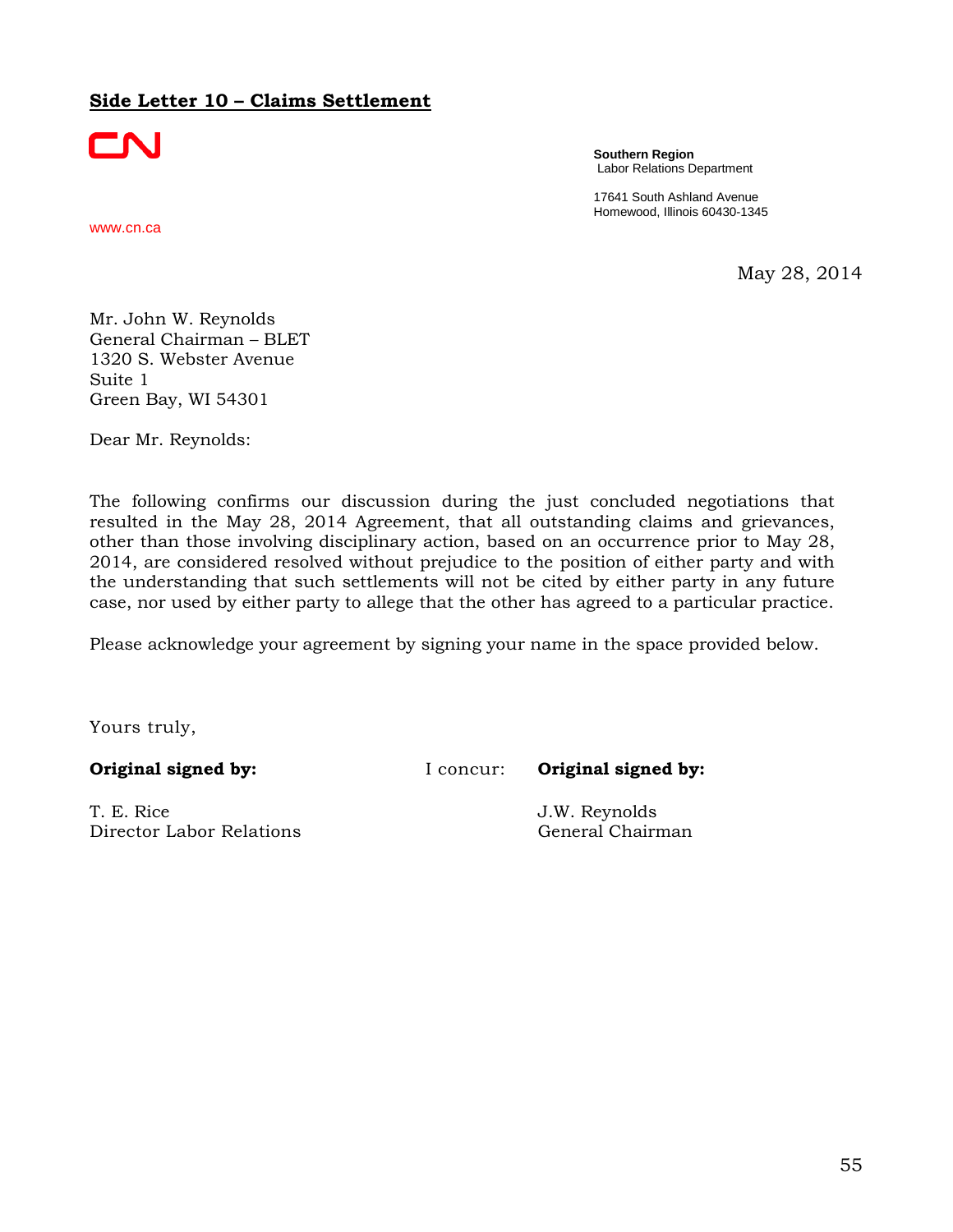## <span id="page-57-0"></span>**ATTACHMENT "A" STANDING BID**

Assignment to positions shall be governed by seniority. A standing bid system will operate and employees' job preferences will be maintained in crew calling system and can be updated under the following rules. Upon implementation of this standing bid process, training shall be offered to Employees to assist in this transition.

This procedure permits employees to submit their choice for assignments in order of preference and such assignments will be awarded to employees based upon their relative seniority standing.

### **Definitions**

C.O.C. – Change of Card

C.O.C. Day - 0001 Monday

P - Initial used herein to designate a Permanent position with a 28 or 120-day cycle T - Initial used herein to designate a Temporary position with a 7-day cycle P-C.O.C.=Permanent Change of Card, will occur each 28 or 120-day cycle at 0001 Monday T-C.O.C.=Temporary Change of Card, will occur each 7-day cycle at 0001 Monday Permanent Vacancy – Any known vacancy in excess of 28 days Temporary Vacancy – Any known vacancy of at least 7 but less than 29 days.

### **SECTION 1 Submitting Choices**

- A. All Permanent Vacancies will be filled based upon the preferences Employees have submitted on their Permanent C.O.C. (Change of Card).
- B. Temporary Vacancies will be filled in accordance with the provisions contained herein. Employees will be permitted to submit changes or insert new assignments to their T-C.O.C. (Temporary Change of Card) Form weekly between 0001 Sunday to 2359 Friday.

Note 1: There are no Temporary Vacancies on the GEB.

Note 2: All full week vacations, regardless of duration, are considered Temporary Vacancies and shall be filled in conjunction with the Employees' T-C.O.C.

- C. 1. Employees will be permitted to insert new assignments to their P-C.O.C. (Permanent Change of Card) Form weekly between 0001 Sunday to 2359 Friday.
	- 2. The last week (Sunday to Friday) of each 28 or 120-day period Employees will be permitted to submit changes to their P-C.O.C. (Permanent Change of Card) Form. Changes may be submitted between 0001 Sunday to 2359 Friday during the last week in each 28 or 120-day period.
- D. For both Permanent and Temporary C.O.C. (Change of Card), changes may be made by phone when unable to be made by computer, such as an Employee returning from vacation, leave of absence or discipline, etc.

Note: Changes by phone not received by 2359 Friday preceding board change day will not be accepted. Previous board change card will remain in effect.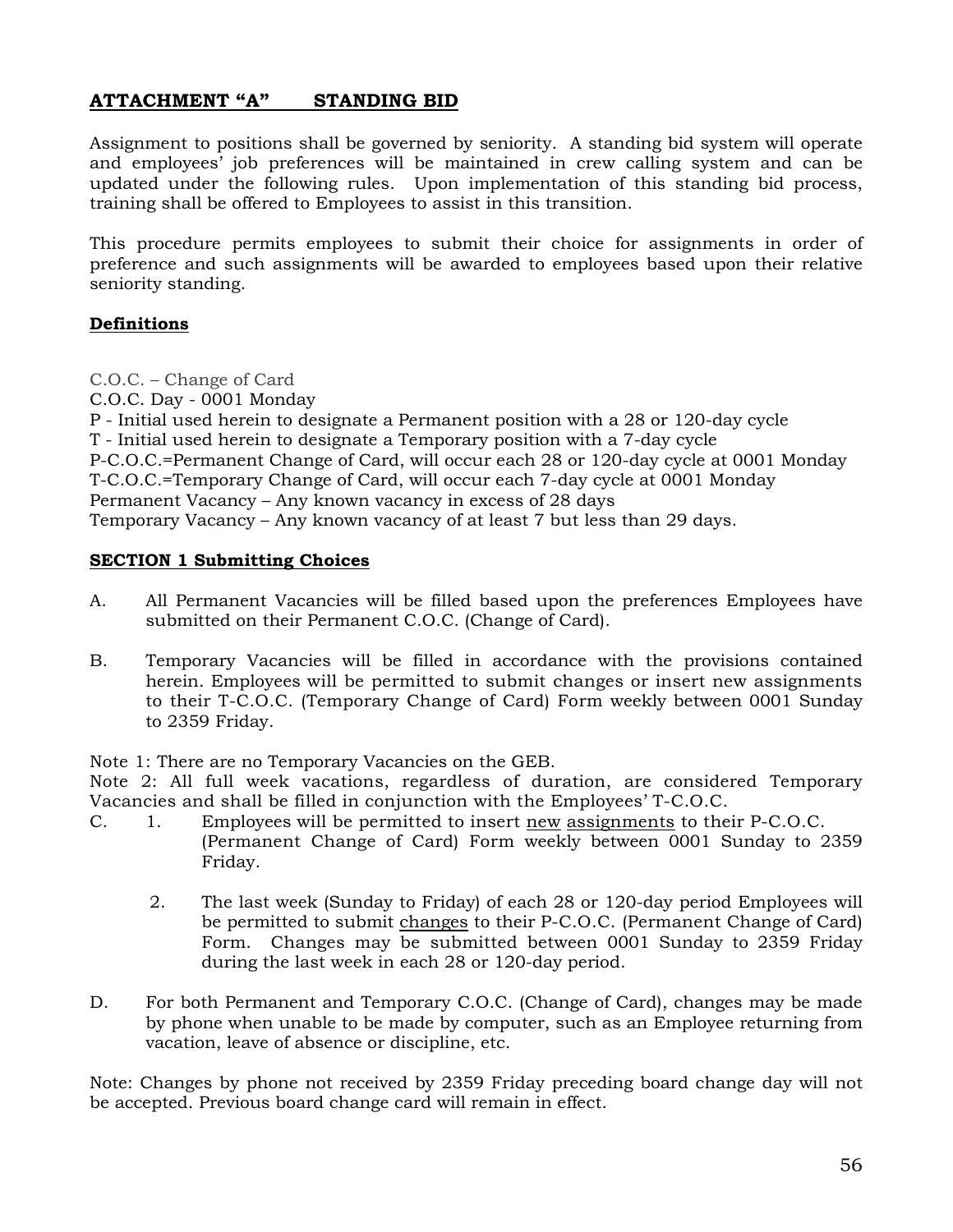E. Employees will be allowed to delete positions from their P-C.O.C. (Permanent Change of Card) Form except for the permanent position currently assigned to them. Deletions can be made between 0001 Sunday to 2359 Friday. The change will be effective on the next T-C.O.C. (Change of Card) day.

#### **Abolishment of Assignments**

F. The Company will, when possible, abolish and/or establish assignments to be effective at 0001 on Monday of any given week. Newly established assignments that are bulletined after 2359 on a Friday will be run extra until the assignment is awarded by Standing Bid. When it is not possible for the Company to abolish an assignment to be effective 0001 hours on Monday of any given week, Employees will have full rights to:

If the assignment is immediately re-established, at the Engineer's option the Engineer may remain on the assignment or be assigned to the Guaranteed Extra Board.

Engineers will be assigned to the Guaranteed Extra Board until the next C.O.C. Day when they will be assigned in accordance with their applicable C.O.C. Form (Perm/Temp) subject to the provisions contained herein.

As a result of the application of the above, Engineers who are placed to the Guaranteed Extra Board will:

i) For the remainder of the week be afforded a guarantee payment of a basic day's pay for each day if the employee is available for the calendar day and does not perform any compensated service, and was available immediately after notification of the abolishment.

ii) Upon request of the employee, be assigned by the CMC with Sunday as a rest day if the employee has not had a day-off in the prior 7 days.

### **SECTION 2 ASSIGNMENT OF EMPLOYEES**

- A. 1. Calling windows (spread time) will be adjusted so as not to overlap 0001 Monday C.O.C. (Change of Card) Day. Regular assigned employees with a calling window prior to 0001 Monday are subject to fulfill the requirements of their previous assignment up until 2359 Sunday by either working or being annulled and will not be considered placed in accordance with their Standing Bid Card until the employee is available, and the assignment is subject to call at the home terminal.
	- 2. At each C.O.C. (Change of Card) day, Employees will be assigned based upon their tie up time at the home terminal from their last tour of duty, in accordance with their C.O.C. (Change of Card) Form. Employees newly assigned to the Guaranteed Extra Board will be assigned in accordance with Article 11 C. If two or more Employees have the same tie-up, they will be placed at the bottom of the board in accordance with their seniority.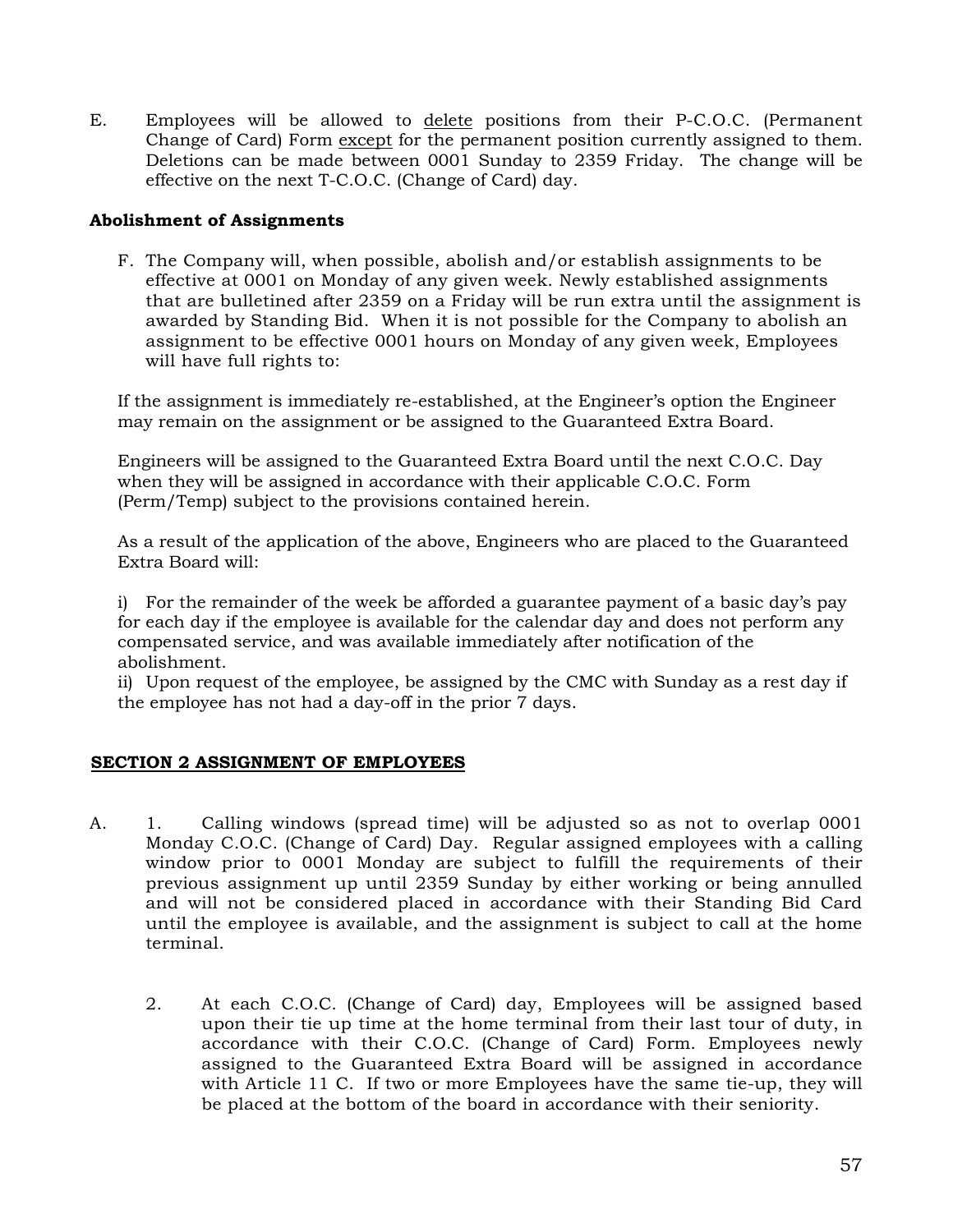- 3. Engineers will be notified on Saturday by 2359 hours prior to C.O.C. if they will be on a different assignment on C.O.C. Day and if this does not happen regularly, the General Chairman and the Director Labor Relations, or their respective designates, will meet within 30 days to discuss and resolve.
- B. When it is known at least 48 hours prior to a C.O.C. (Change of Card) day that an Employee will be off the working board for the entire adjustment period, the Employee will be unassigned at the C.O.C. (Change of Card) Day, and the next senior Employee indicating their preference will be assigned.
- C. When it is known at least 48 hours prior to a C.O.C. (Change of Card) day that an Employee who was previously unassigned will become available within the next period, that Employee will be assigned in accordance with Section 1 Paragraph B & C herein.
- D. Employees returning to work from an extended absence of unknown duration after a C.O.C. (Change of Card) day (or after the 23:59 Friday cut-off) will be assigned by the Crew Management Center to the Guaranteed Extra Board until the next C.O.C. (Change of Card) day when their C.O.C. (Change of Card) Form can take effect. A position on the GEB will be created if none exists. The Employee assigned to the GEB will receive payment as described in Section 1 Paragraph F (i) herein.
- E. In the event there are no bids for an assigned position, it will be filled in accordance with the following:
	- 1. Senior Employee who was displaced on C.O.C. (Change of Card) Day and does not have any recorded positions left; if none,
	- 2. Senior Employee who does not record any bids; if none,
	- 3. Junior Employee on the Extra Board nearest via highway miles to the location where the vacancy exists if there is a surplus; if none,
	- 4. Senior demoted Employee not working as such within the terminal; if none,
	- 5. The senior demoted Employee on the Seniority District nearest via highway miles to the location where the vacancy exists; if none,
	- 6. The junior Employee on the Seniority District who is occupying a GEB that is defined as having a surplus number of employees, and is nearest via highway miles to the location where the vacancy exists.
- F. An Employee who does not record all available positions will, when unable to hold positions recorded, be assigned in the following manner:
	- 1. Unfilled position at the home terminal, if none,
	- 2. Unfilled position on the GEB at the home terminal, if none,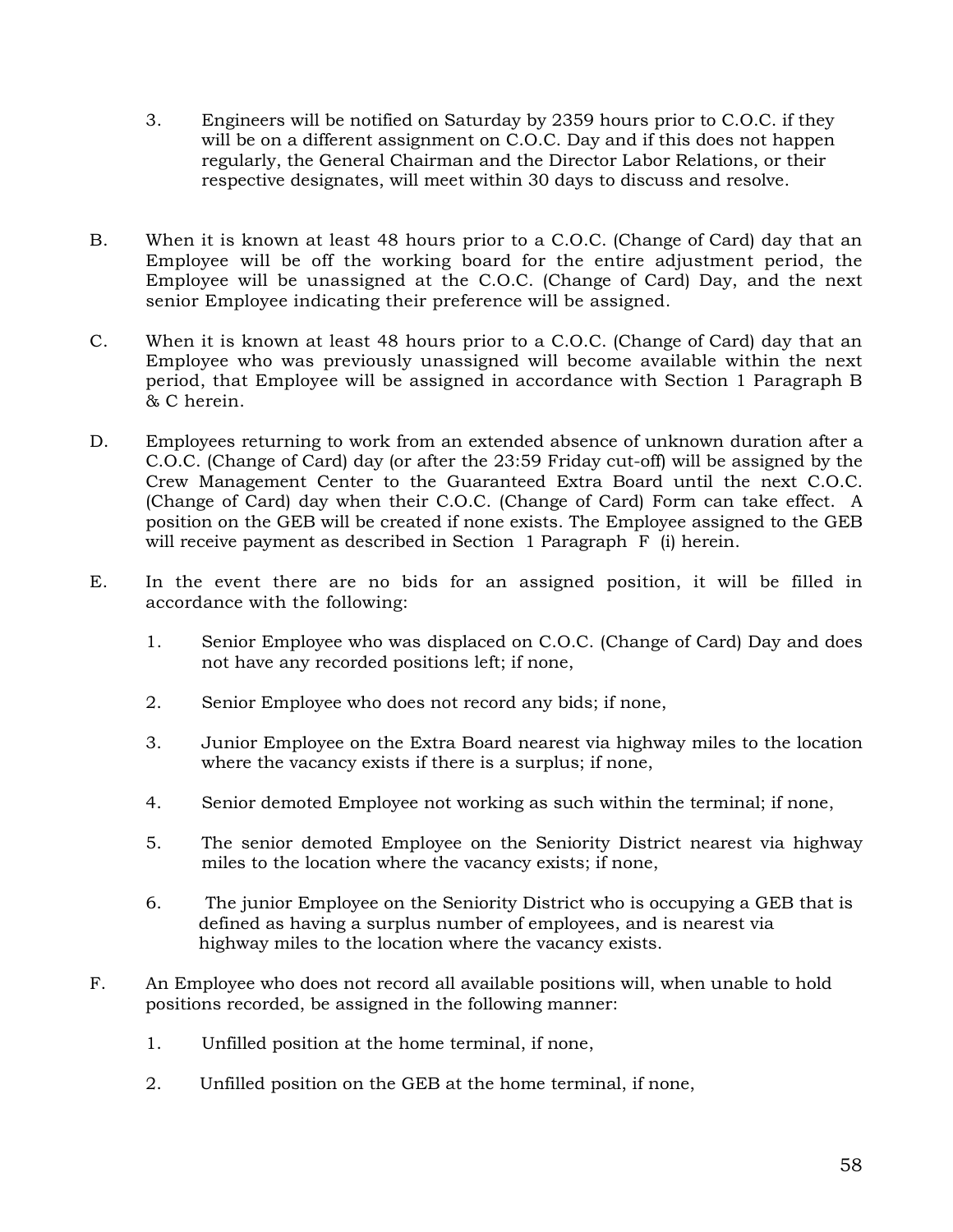3. Will be assigned to the Guaranteed Extra Board at such employee's home terminal with an assigned rest day(s) as determined by the CMC and consistent with Article 8 Section 1 D.

Article 11 A will apply when GEB Employees are awarded a different off day.

Example: Employee A has Friday as his regular day off. Employee A is displaced off Friday as his day off and is notified the Saturday before C. O. C. day that he will be assigned Monday as his new day off at 0001 hours on Monday. Employee A will not be called for service that commences after 2000 hours on the Sunday that precedes the change in his day off.

### **SECTION 3 STANDING BID QUESTIONS & ANSWERS**

Employees that are awarded Sunday/Monday as their days off on the GEB, displaced from Sunday and Monday while on the GEB, or their regular GEB assigned rest day combination of Sunday/Monday in the first or second week of the biweekly pay period is abolished, the following will apply:

- 1. If displaced Employee's choice is to remain on the GEB with different rest days, the Employee will observe the rest day of Monday and the new rest day(s) will take effect the **following week.**
- 2. If displaced GEB Employee decides to exercise seniority to a new assignment other than the GEB, the Employee must protect the new assignment on Monday and assume the rest day(s) of the assignment.
- 3. The Employee awarded a Sunday/Monday combination for days off on the GEB will only observe the Monday portion of the Sunday/Monday combination if such combination is already being observed on the Sunday prior to the effective day (Monday) of the award.

Example: Employee Jones awarded a Sunday/Monday day off combination on the GEB, displacing a junior Employee Brown off the Sunday/Monday combination. The displacement does not take effect until Monday and Employee Brown is already observing Sunday as one of his regular days off.

Question 1: Will Employee Brown also observe Monday as his regular assigned day off?

Answer 1: Yes, but only if Employee Brown stays on the GEB and is assigned a new combination of days off, which will take effect the following week.

Question 2: What if Employee Brown is assigned another assignment that is other than the GEB?

Answer 2: Employee Brown will not observe Monday as his regular day off and he will assume the regular day(s) off of his new assignment.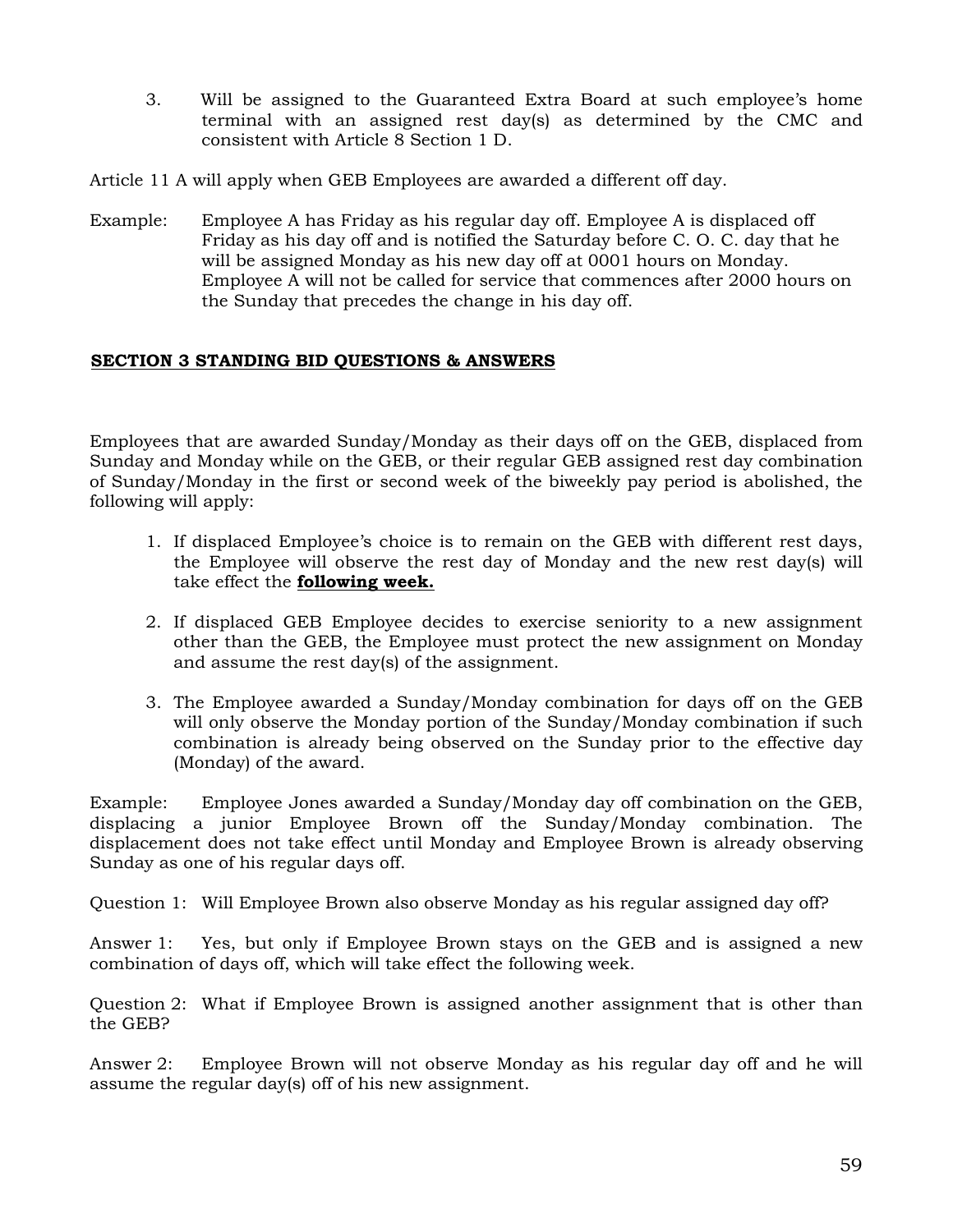Question 3: What day(s) off will Employee Jones observe?

Answer 3: Under this example Employee Jones will only observe Monday since the standing bid takes effect on Monday.

Question 4: Will Employee Jones or Brown be subject for Call at 6:00 p.m. or after on Sunday?

Answer 4: No.

Question 5: Instead of being displaced by the standing bid Employee Brown's Sunday/Monday combination is abolished on Monday of the Sunday/Monday combination. What are Employee Browns' options?

Answer 5: The same as indicated in Questions 2 and 3.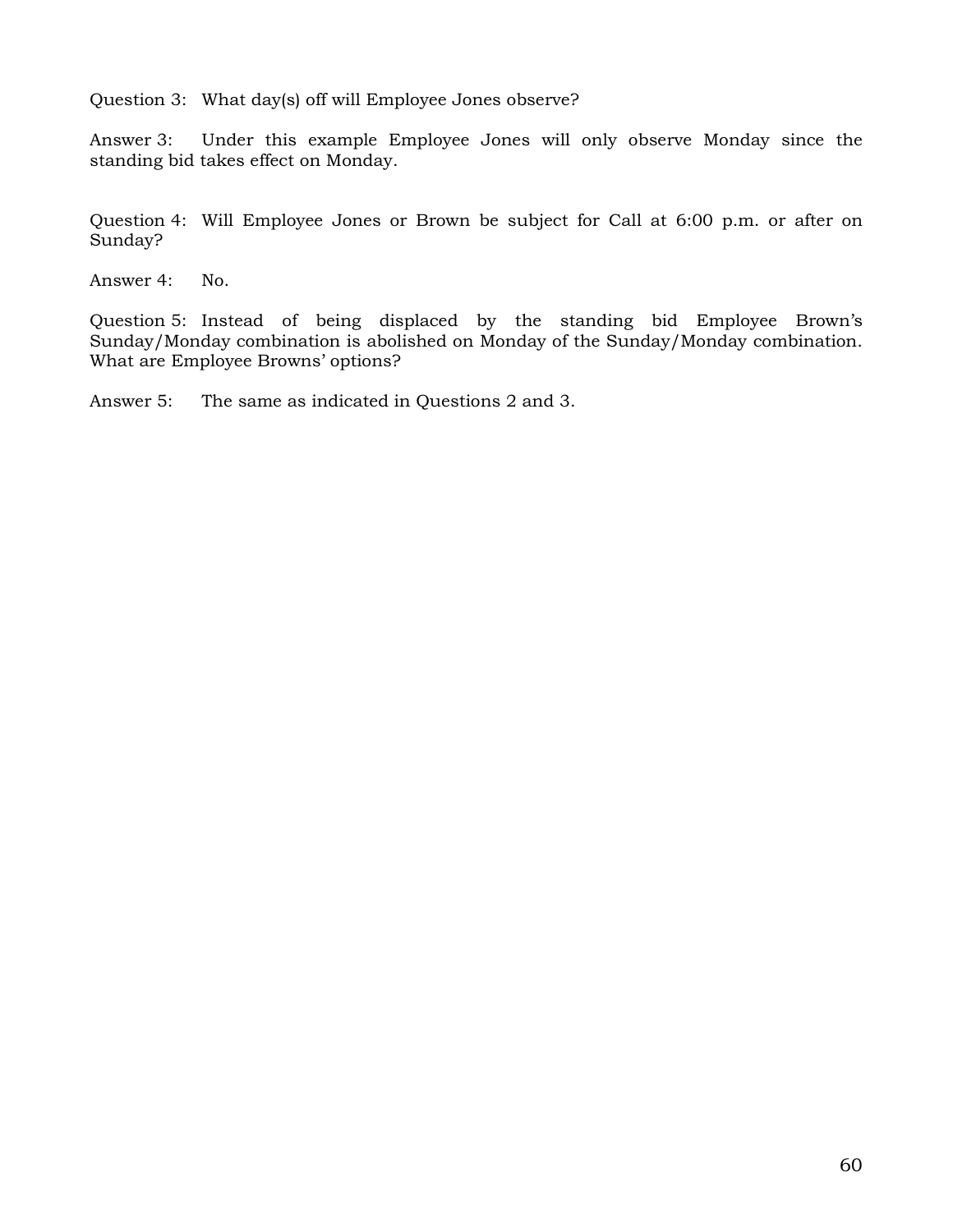## <span id="page-62-0"></span>**ATTACHMENT "B" TEMPORARY TRANSFERS**

The following confirms our discussion during the negotiations that resulted in the May 28, 2014 Agreement regarding overcoming temporary shortages of Engineers. To help address those service issues, the parties agreed to the following:

#### **Internal WC Temporary Transfer**

Positions will be advertised seven (7) days in advance of an anticipated temporary shortage of Engineers at a specific location(s). Applicants will be selected based upon seniority and the requirements of service at each applicant's home terminal, qualifications being equal. Should temporarily transferred engineers come from more than one terminal, their relative seniority standing among themselves, on the district to which transferred, shall be based their system seniority.

Successful applicants may be required to protect service at the shortage location for a minimum of thirty (30) days but not to exceed one (1) year, unless released by the Company earlier. These time frames may be extended as mutually agreed by the Company, the engineer and the General Chairman of the BLET. The Company may offer engineers incentives to temporarily transfer to another seniority district, provided that such incentives are identical for all those engineers temporarily transferring to that same district.

### **Temporary Transfer from Other CN properties**

If the need for temporary engineers is still not fulfilled after utilizing those Temporary Transfer provisions, of if work load demands do not permit the release of employees from other terminals to such temporary transfers, offers to engineers from other CN properties to work on WC temporarily may be posted according to the terms and conditions set forth below.

The positions on WC will be considered temporary positions, and engineers may be required to work on the WC for up to 59 days.

If all such temporarily transferred engineers are from the same seniority district on their home road, they shall rank among themselves in order as on their home seniority district roster. In the event temporarily transferred engineers are from more than one seniority district or more than one road, their standing among themselves on the WC district to which they temporarily transfer shall be based their earliest seniority date as engineer on a CN property.

At the discretion of the General Manager, engineers may be offered additional temporary assignment(s) (not to exceed an additional 59 days) at the conclusion of the initial assignment. In the event not all temporary engineers can be released simultaneously, volunteers will be released in seniority order. If there are not enough volunteers, engineers will be released in reverse seniority order.

At the end of every 59 day period (or when released), temporary Engineers will relinquish their rights to work on the WC and must return to their home property, unless otherwise mutually agreed between the General Manager and the General Chairman.

When engineers from other properties are to be used on WC, an equal number of WC demoted engineers must be returned to engine service unless the Carrier can not release them due to the requirements of the service. On a one for one basis, WC demoted engineers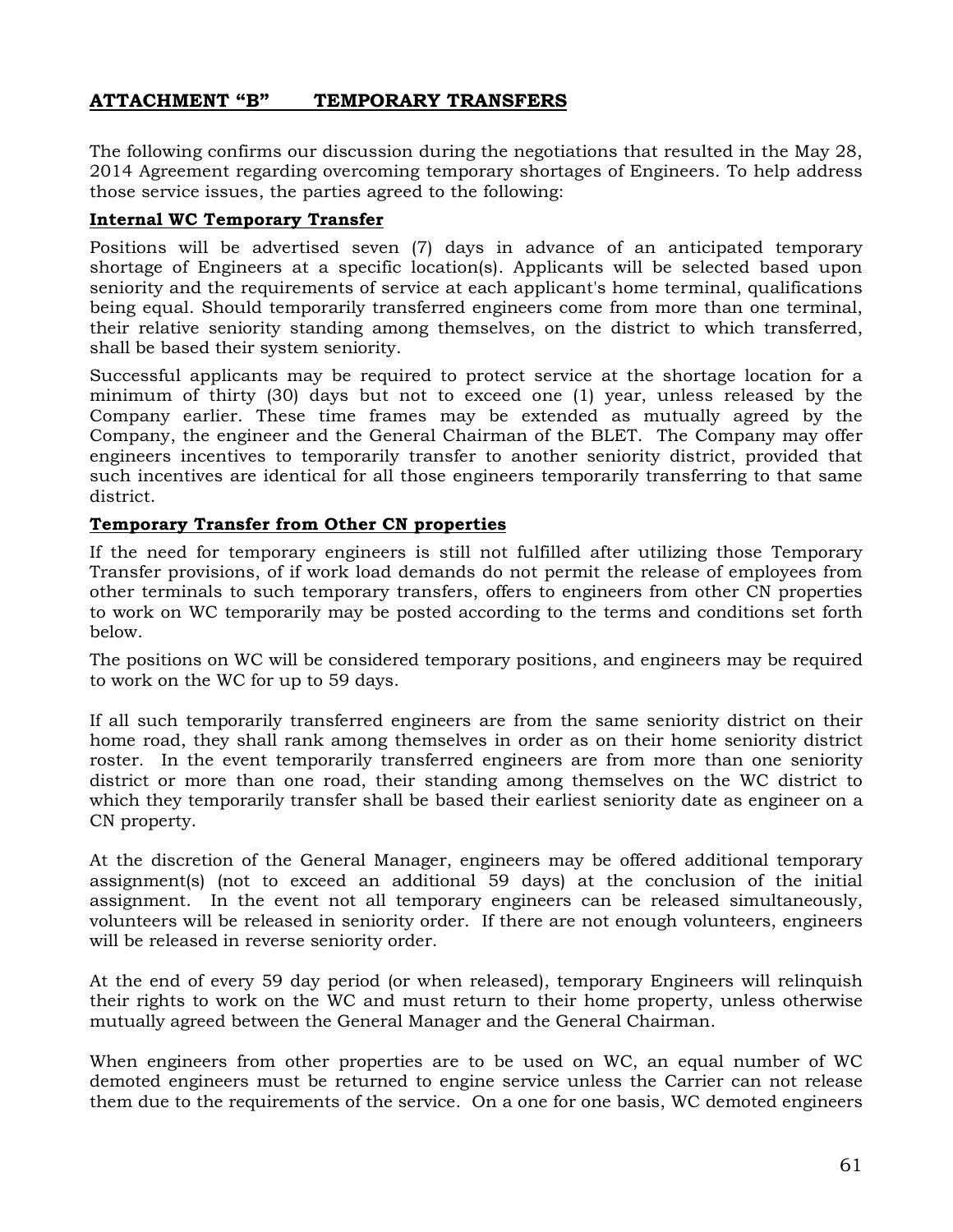who are not returned to engine service for this reason shall be credited with one (1) month of service towards Employment Security for each month other engineers are used on WC property. (Example: if 5 IC engineers are borrowed out to WC, then up to 5 WC demoted engineers who were not returned to engine service due to service requirements in their district shall, based on their relative seniority date as engineer, receive credit toward the 60 month service threshold.)

## **Temporary Transfer to other CN properties**

The need for WC engineers to work on another CN property temporarily may be posted to enable interested engineers from WC to accept transfer to another CN property on a temporary basis according to the terms and conditions set forth below.

The General Manager will determine the number of WC Engineers who may be released to accept temporary transfer to another property.

Subject to final approval by the General Manager, Engineers will be permitted to transfer based on their seniority and the requirements of service in their home District.

Engineers approved to work on another CN property will be granted a Leave of Absence. The leave of absence shall expire seventy-two (72) hours from the time the engineer is notified of his/her release from the other property and they shall immediately thereafter mark up for service in their home district. WC engineers shall not lose their WC seniority as a result of anything resulting from their temporary employment on another property, unless they fail to mark up or return to service on the WC upon conclusion of their leave of absence.

Engineers will not make less than a basic day when available and protecting (other than rest days) on another property. All time worked and available by WC engineers while on a temporary assignment on another property will be counted towards any applicable WC employment time with regards to seniority accrual, vacation and PLD qualification and Health & Welfare benefits. Engineers on temporary assignments on another property shall be allowed Company provided lodging. Engineers on temporary assignments shall be reimbursed for the necessary costs of transportation, which shall be at the standard driving allowance allowed by the IRS, from their home (WC) terminal to the location of the Company provided lodging. At the conclusion of their leave of absence, WC Engineers shall be reimbursed for the necessary costs of transportation, which shall be at the standard driving allowance allowed by the IRS, from their Company provided lodging to their home (WC) terminal.

WC engineers accepting temporary transfer to another property will continue to be covered under the applicable Health & Welfare and benefit provisions as contained in the existing WC/BLET Collective Bargaining Agreement.